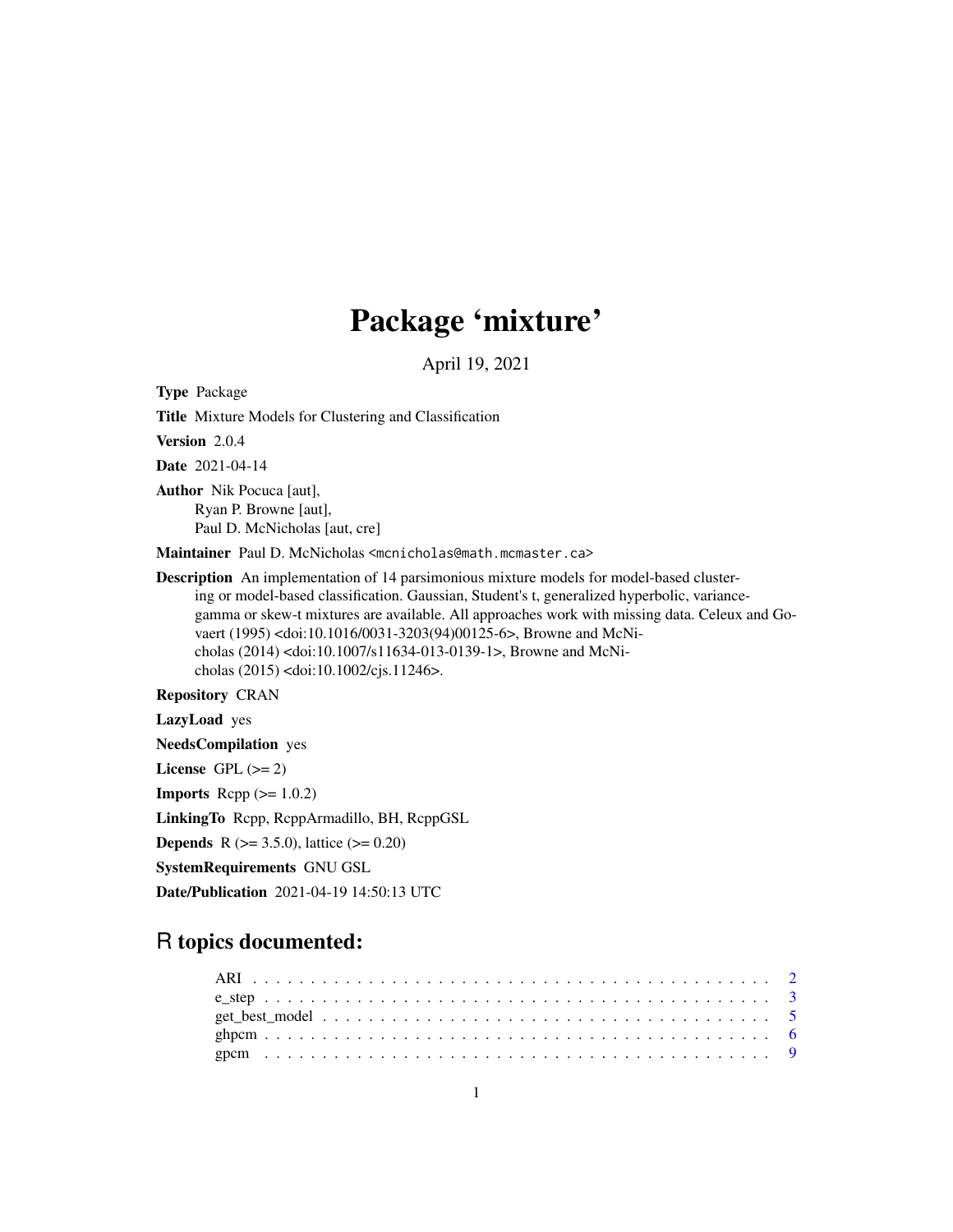<span id="page-1-0"></span>

| -17 |
|-----|
|     |
|     |
|     |
| -25 |
|     |
|     |
|     |
|     |
| 32  |
| 35  |
| 39  |
| -39 |
| -40 |
| -41 |
|     |

#### **Index** [42](#page-41-0)

|  | i |
|--|---|

**Adjusted Rand Index** 

## Description

Calculates an adjusted for chance Rand index.

## Usage

ARI(x,y)

## Arguments

| predictor class memberships |
|-----------------------------|
| true class memberships      |

## Author(s)

Nik Pocuca, Ryan P. Browne and Paul D. McNicholas.

Maintainer: Paul D. McNicholas <mcnicholas@math.mcmaster.ca>

## Examples

```
x \le - sample(1:10, size = 100, replace = TRUE)
y <- sample(1:10, size = 100, replace = TRUE)
ARI(x,y)
```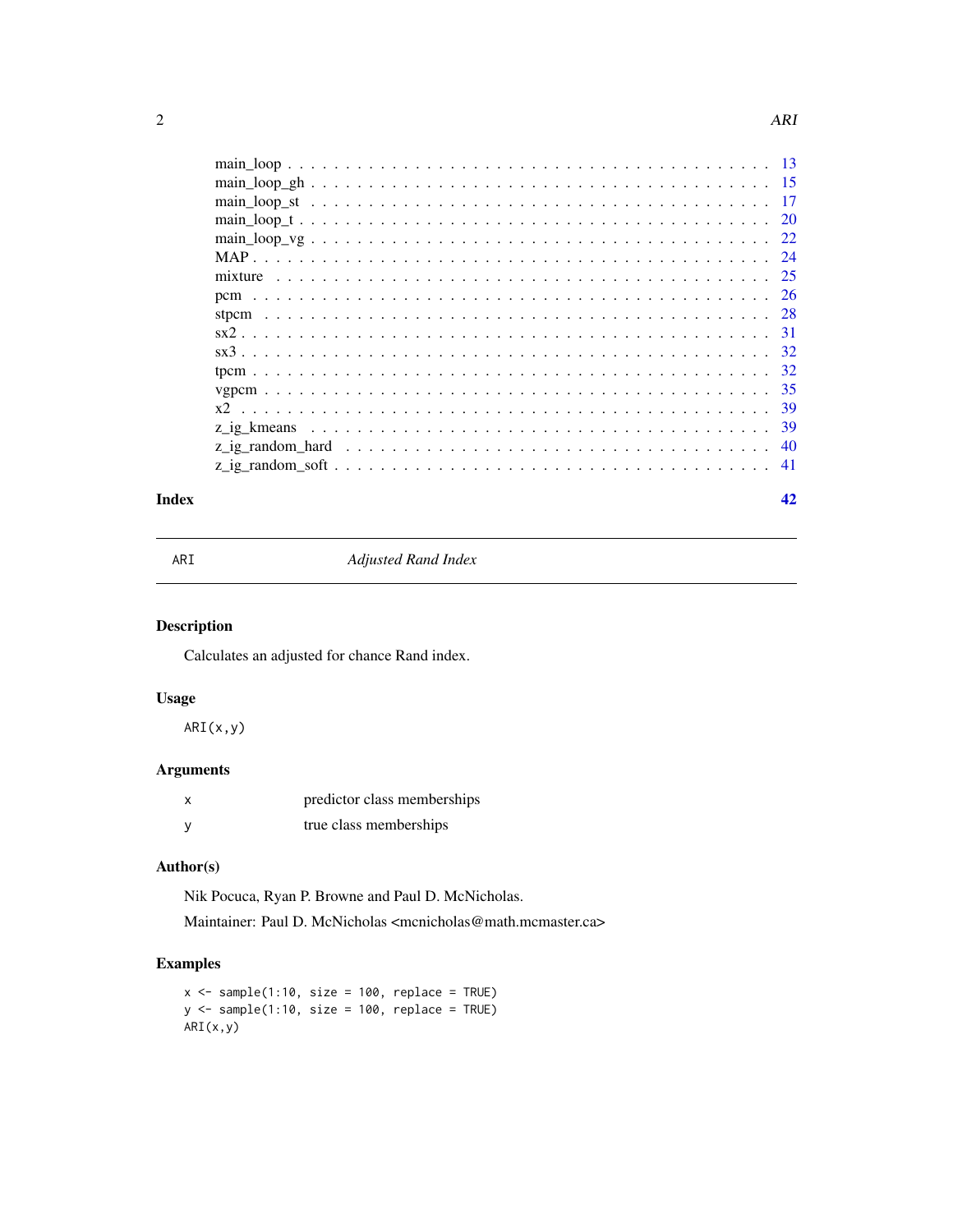<span id="page-2-0"></span>

## Description

Calculates the expectation of class memberships, and imputes if missing values for a given dataset.

## Usage

e\_step(data, model\_obj, start=0, nu = 1.0)

## Arguments

| data      | A matrix or data frame such that rows correspond to observations and columns<br>correspond to variables. Note that this function currently only works with mul-<br>tivariate data $p > 1$ .                                                                                                                                                                                                                                                                                                                                                   |
|-----------|-----------------------------------------------------------------------------------------------------------------------------------------------------------------------------------------------------------------------------------------------------------------------------------------------------------------------------------------------------------------------------------------------------------------------------------------------------------------------------------------------------------------------------------------------|
| start     | Start values in this context are only used for imputation. Non-missing values<br>have their expectation of class memberships calculated directly. If 0 then the<br>random soft function is used for initialization. If 1 then the random hard function<br>is used for initialization. If 2 then the kmeans function is used for initialization.<br>If is matrix then matrix is used as an initialization matrix as along as it has<br>non-negative elements. Note: only models with the same number of columns of<br>this matrix will be fit. |
| model_obj | A gpcm_best, vgpcm_best, stpcm_best, ghpcm_best, and salpcm_best object<br>class.                                                                                                                                                                                                                                                                                                                                                                                                                                                             |
| nu        | deterministic annealing for the class membership E-step.                                                                                                                                                                                                                                                                                                                                                                                                                                                                                      |

## Details

This will only work on a dataset with the same dimension as estimated in the model. e\_step will also work for missing values, provided that there is at least one non-missing entry.

#### Value

Returns a list with the following components:

| X.       | A matrix of the original dataset plus imputed values if applicable.                                                    |
|----------|------------------------------------------------------------------------------------------------------------------------|
| origX    | A matrix of the original dataset including missing values.                                                             |
| map      | A vector of integers indicating the maximum <i>a posteriori</i> classifications for the<br>best model.                 |
| Z.       | A matrix giving the raw values upon which map is based.                                                                |
| row_tags | If there were NAs in the original dataset, a vector of indices referencing the row<br>of the imputed vectors is given. |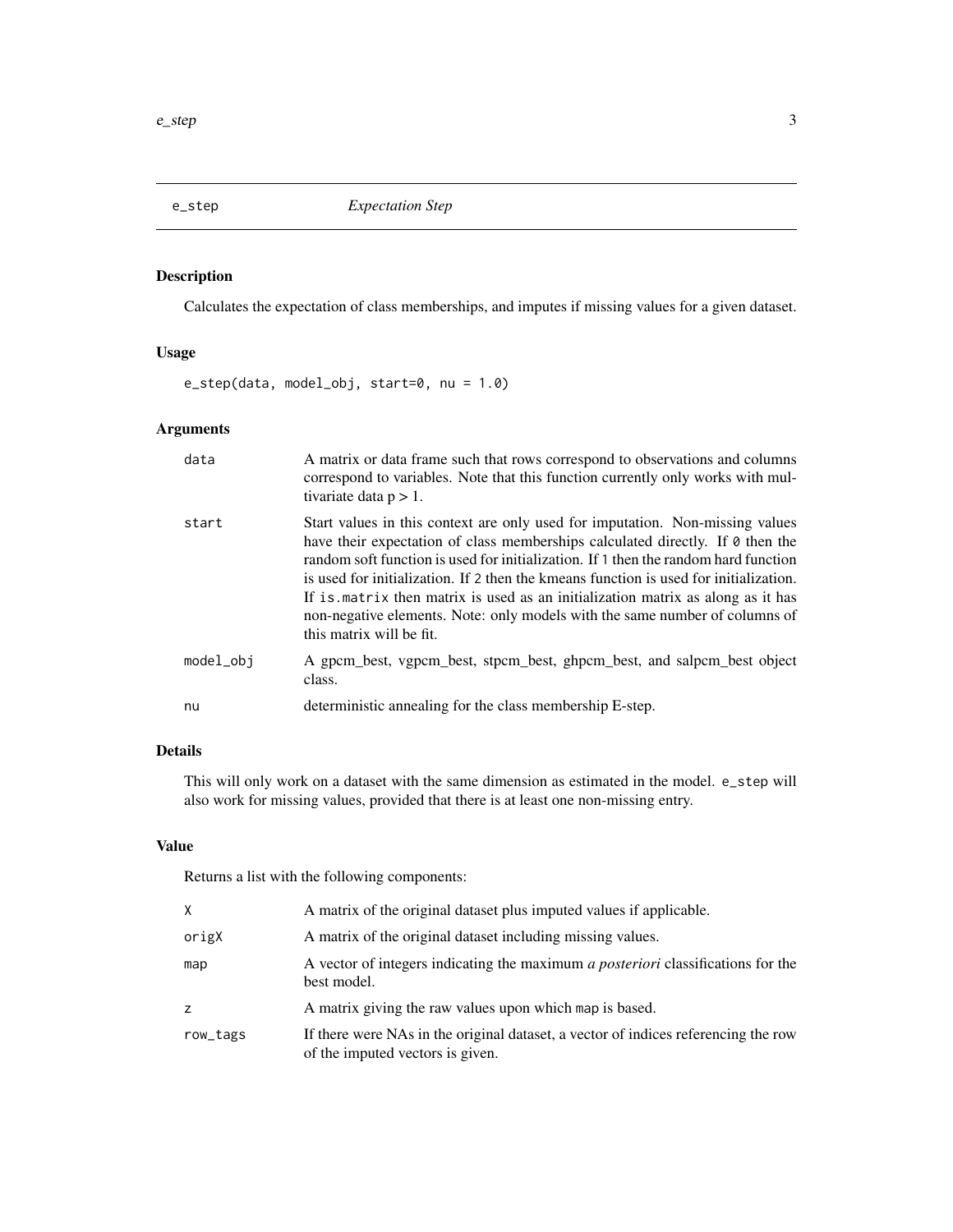#### Author(s)

Nik Pocuca, Ryan P. Browne and Paul D. McNicholas.

Maintainer: Paul D. McNicholas <mcnicholas@math.mcmaster.ca>

#### References

Browne, R.P. and McNicholas, P.D. (2014). Estimating common principal components in high dimensions. *Advances in Data Analysis and Classification* 8(2), 217-226.

Zhou, H. and Lange, K. (2010). On the bumpy road to the dominant mode. *Scandinavian Journal of Statistics* 37, 612-631.

Celeux, G., Govaert, G. (1995). Gaussian parsimonious clustering models. *Pattern Recognition* 28(5), 781-793.

#### Examples

```
## Not run:
# load dataset and perform model search.
data(x2)
data_in \leq matrix(x2,ncol = 2)
mm < - mixture:: gpcm(data = data_in, G = 1:7,start = 0.
           veo = FALSE,pprogress=FALSE)
# get best model
best = get_best_model(mm)
best
# lets try imputing some missing data.
x2NA \leftarrow x2x2NA[5,1] <- NA
x2NA[140,2] <- NA
x2NA[99, 1] < - NA# calculate expectation
expect \leq e_step(data=x2NA, start = 0, nu = 1.0, model_obj = best)
# plot imputed entries and compare with original
plot(x2,col = "grey")points(expect$X[expect$row_tags+1,],col = "blue", pch = 20,cex = 2) # blue are imputed values.
points(x2[expect$row_tags+1,], col = "red" , pch = 20,cex = 2) # red are original values.
legend(-2,2,legend = c("imputed", "original"), col = c("blue", "red"), pch = 20)
```
## End(Not run)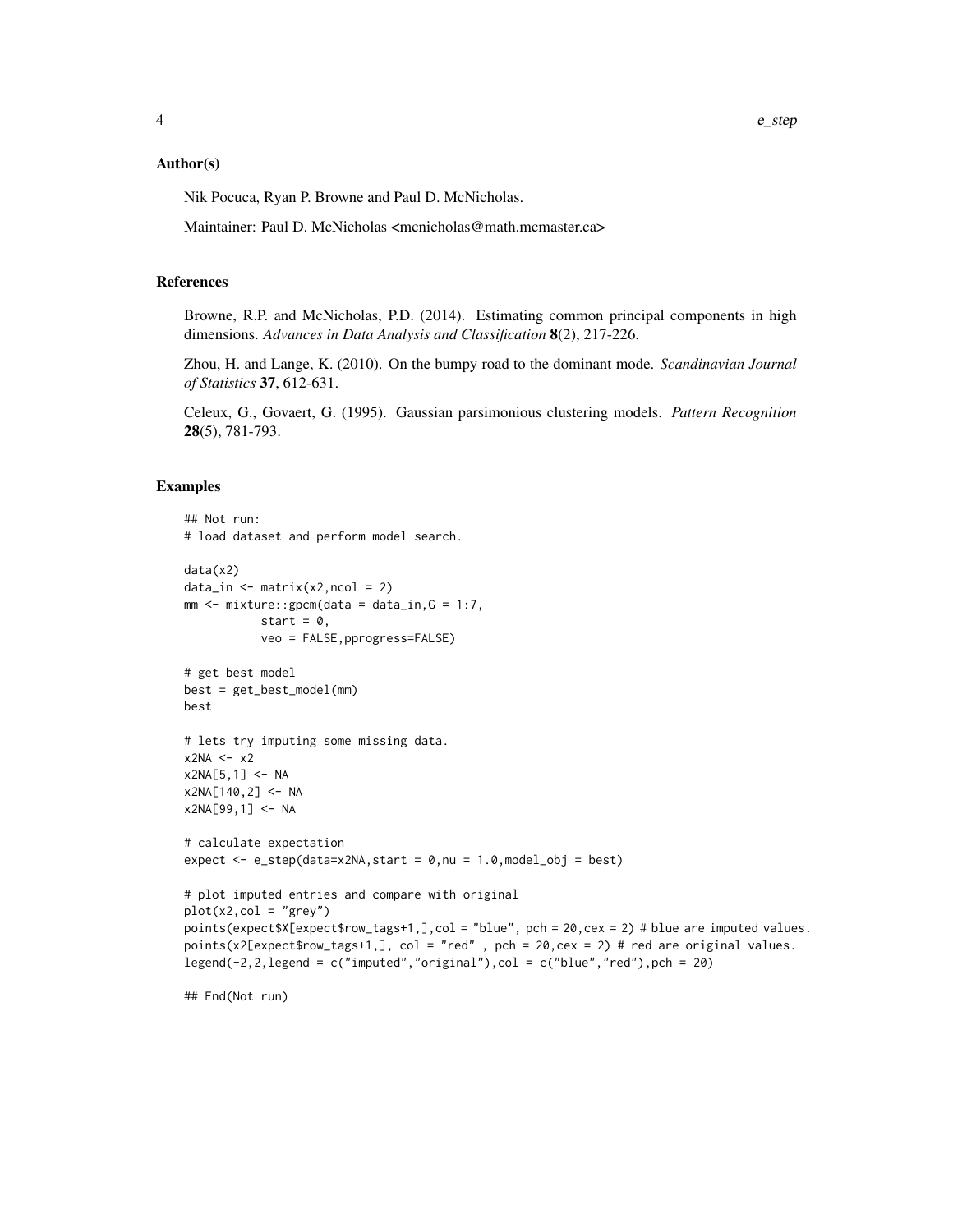<span id="page-4-0"></span>get\_best\_model *Best Model Extractor*

## Description

Carries out model-based clustering or classification using some or all of the 14 parsimonious Gaussian clustering models (GPCM).

## Usage

```
get_best_model(gpcm_model)
```
## Arguments

gpcm\_model An input of class gpcm.

## Details

Extracts the best model based on BIC.

## Value

An object of class gpcm\_best is a list with components:

| model_type  | A string containg summarized information about the type of model estimated<br>(Covariance structure and number of groups). |
|-------------|----------------------------------------------------------------------------------------------------------------------------|
| model_obj   | An internal list containing all parameters returned from the $C++$ call.                                                   |
| <b>BIC</b>  | Bayesian Index Criterion (positive scale, bigger is better).                                                               |
| loglik      | Log liklihood from the estimated model.                                                                                    |
| nparam      | Number of a parameters in the mode.                                                                                        |
| startobject | The type of object inputted into start.                                                                                    |
| G           | An integer representing the number of groups.                                                                              |
| cov_type    | A string representing the type of covariance matrix (see 14 models).                                                       |
| status      | Convergence status of EM algorithm according to Aitken's Acceleration                                                      |
| map         | A vector of integers indicating the maximum <i>a posteriori</i> classifications for the<br>best model.                     |
| row_tags    | If there were NAs in the original dataset, a vector of indices referencing the row<br>of the imputed vectors is given.     |

## Author(s)

Nik Pocuca, Ryan P. Browne and Paul D. McNicholas.

Maintainer: Paul D. McNicholas <mcnicholas@math.mcmaster.ca>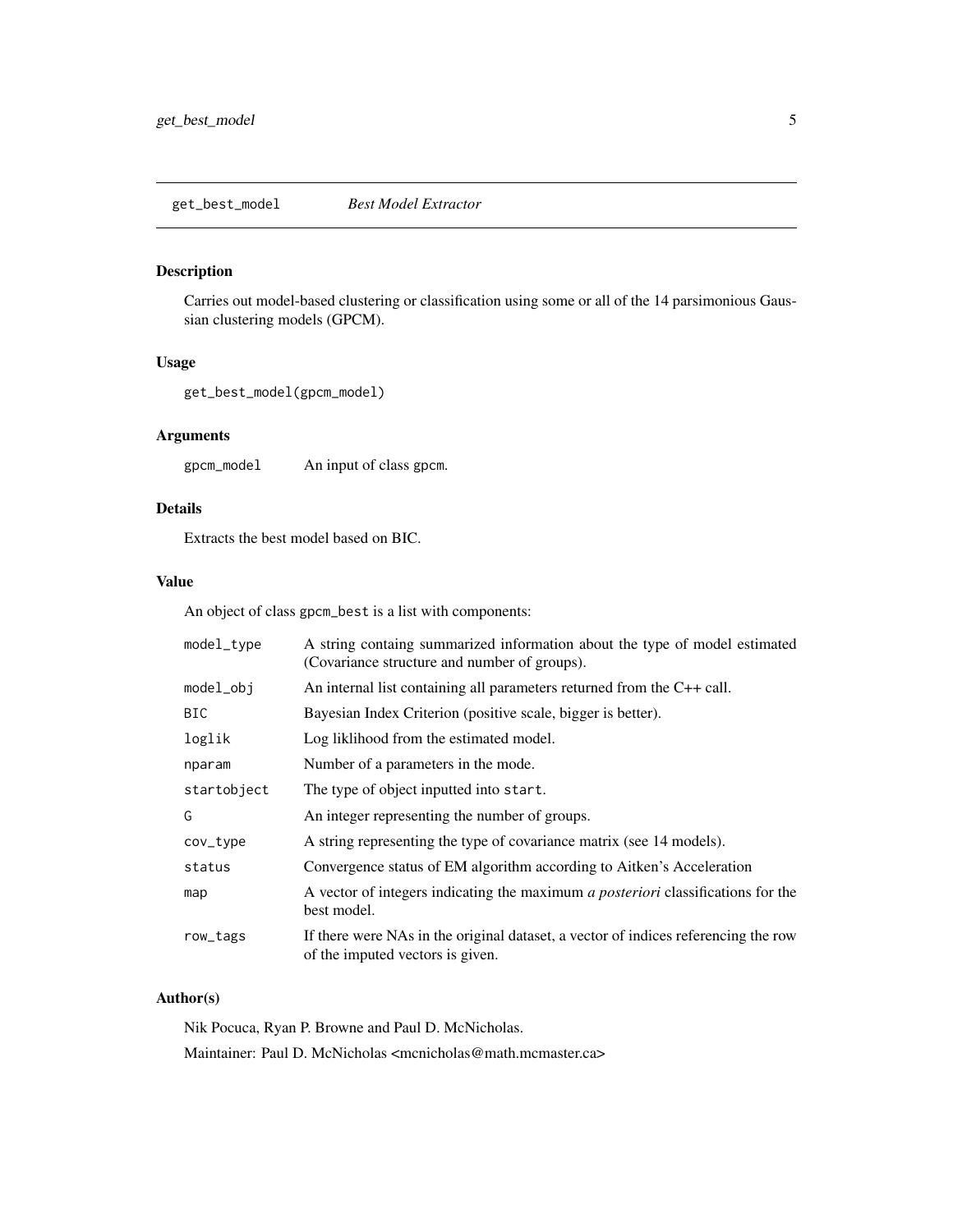#### <span id="page-5-0"></span>References

Browne, R.P. and McNicholas, P.D. (2014). Estimating common principal components in high dimensions. *Advances in Data Analysis and Classification* 8(2), 217-226.

Zhou, H. and Lange, K. (2010). On the bumpy road to the dominant mode. *Scandinavian Journal of Statistics* 37, 612-631.

Celeux, G., Govaert, G. (1995). Gaussian parsimonious clustering models. *Pattern Recognition* 28(5), 781-793.

#### Examples

```
## Not run:
# load dataset and perform model search.
data(x2)
data_in \leq matrix(x2,ncol = 2)
mm < - mixture::gpcm(data = data_in, G = 1:7,
           start = 0,
           veo = FALSE,pprogress=FALSE)
# get best model
best = get_best_model(mm)
```
## End(Not run)

best

<span id="page-5-1"></span>ghpcm *Generalized Hyperbolic Parsimonious Clustering Models*

## Description

Carries out model-based clustering or classification using some or all of the 14 parsimonious Generalized Hyperbolic clustering models (GHPCM).

#### Usage

```
ghpcm(data=NULL, G=1:3, mnames=NULL,
start=2, label=NULL,
veo=FALSE, da=c(1.0),
nmax=1000, atol=1e-8, mtol=1e-8, mmax=10, burn=5,
pprogress=FALSE, pwarning=FALSE, stochastic = FALSE)
```
#### Arguments

| data | A matrix or data frame such that rows correspond to observations and columns    |
|------|---------------------------------------------------------------------------------|
|      | correspond to variables. Note that this function currently only works with mul- |
|      | tivariate data $p > 1$ .                                                        |
| G    | A sequence of integers giving the number of components to be used.              |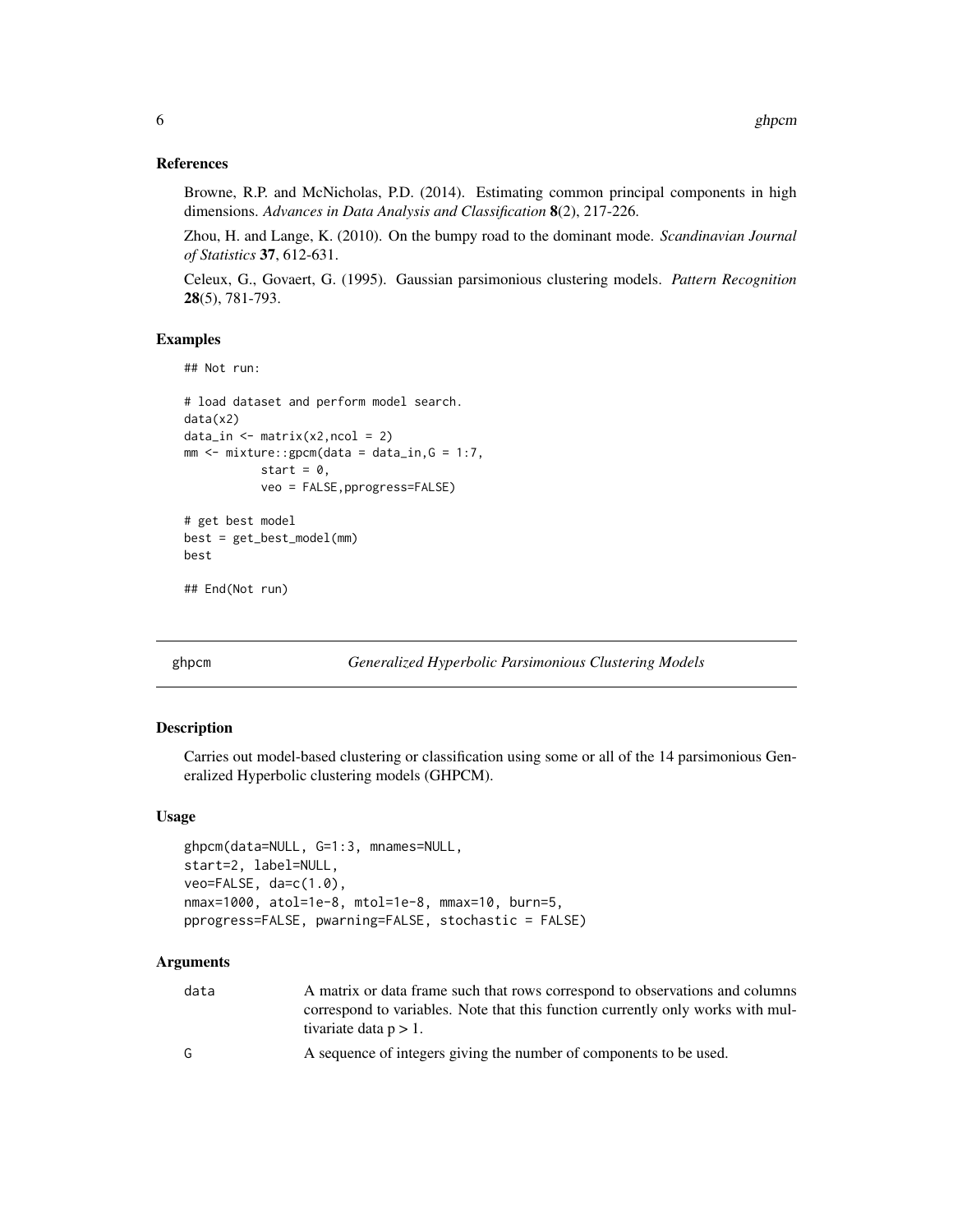#### ghpcm and the state of the state of the state of the state of the state of the state of the state of the state of the state of the state of the state of the state of the state of the state of the state of the state of the

| mnames     | The models (i.e., covariance structures) to be used. If NULL then all 14 are fitted.                                                                                                                                                                                                                                                                                                         |
|------------|----------------------------------------------------------------------------------------------------------------------------------------------------------------------------------------------------------------------------------------------------------------------------------------------------------------------------------------------------------------------------------------------|
| start      | If 0 then the random soft function is used for initialization. If 1 then the random<br>hard function is used for initialization. If 2 then the kmeans function is used<br>for initialization. If is matrix then matrix is used as an initialization matrix as<br>along as it has non-negative elements. Note: only models with the same number<br>of columns of this matrix will be fit.     |
| label      | If NULL then the data has no known groups. If is . integer then some of the<br>observations have known groups. If label[i]=k then observation belongs to<br>group k. If label[i]=0 then observation has no known group. See Examples.                                                                                                                                                        |
| veo        | Stands for "Variables exceed observations". If TRUE then if the number variables<br>in the model exceeds the number of observations the model is still fitted.                                                                                                                                                                                                                               |
| da         | Stands for Determinstic Annealing. A vector of doubles.                                                                                                                                                                                                                                                                                                                                      |
| nmax       | The maximum number of iterations each EM algorithm is allowed to use.                                                                                                                                                                                                                                                                                                                        |
| atol       | A number specifying the epsilon value for the convergence criteria used in the<br>EM algorithms. For each algorithm, the criterion is based on the difference<br>between the log-likelihood at an iteration and an asymptotic estimate of the log-<br>likelihood at that iteration. This asymptotic estimate is based on the Aitken<br>acceleration and details are given in the References. |
| mtol       | A number specifying the epsilon value for the convergence criteria used in the<br>M-step in the GEM algorithms.                                                                                                                                                                                                                                                                              |
| mmax       | The maximum number of iterations each M-step is allowed in the GEM algo-<br>rithms.                                                                                                                                                                                                                                                                                                          |
| burn       | The burn in period for imputing data. (Missing observations are removed and a<br>model is estimated seperately before placing an imputation step within the EM.)                                                                                                                                                                                                                             |
| pprogress  | If TRUE print the progress of the function.                                                                                                                                                                                                                                                                                                                                                  |
| pwarning   | If TRUE print the warnings.                                                                                                                                                                                                                                                                                                                                                                  |
| stochastic | If TRUE, it will run stochastic E step variant.                                                                                                                                                                                                                                                                                                                                              |

## Details

The data x are either clustered or classified using Generalized Hyperbolic mixture models with some or all of the 14 parsimonious covariance structures described in Celeux & Govaert (1995). The algorithms given by Celeux & Govaert (1995) is used for 12 of the 14 models; the "EVE" and "VVE" models use the algorithms given in Browne & McNicholas (2014). Starting values are very important to the successful operation of these algorithms and so care must be taken in the interpretation of results.

#### Value

An object of class ghpcm is a list with components:

| map | A vector of integers indicating the maximum <i>a posteriori</i> classifications for the |
|-----|-----------------------------------------------------------------------------------------|
|     | best model.                                                                             |
|     |                                                                                         |

model\_objs A list of all estimated models with parameters returned from the C++ call.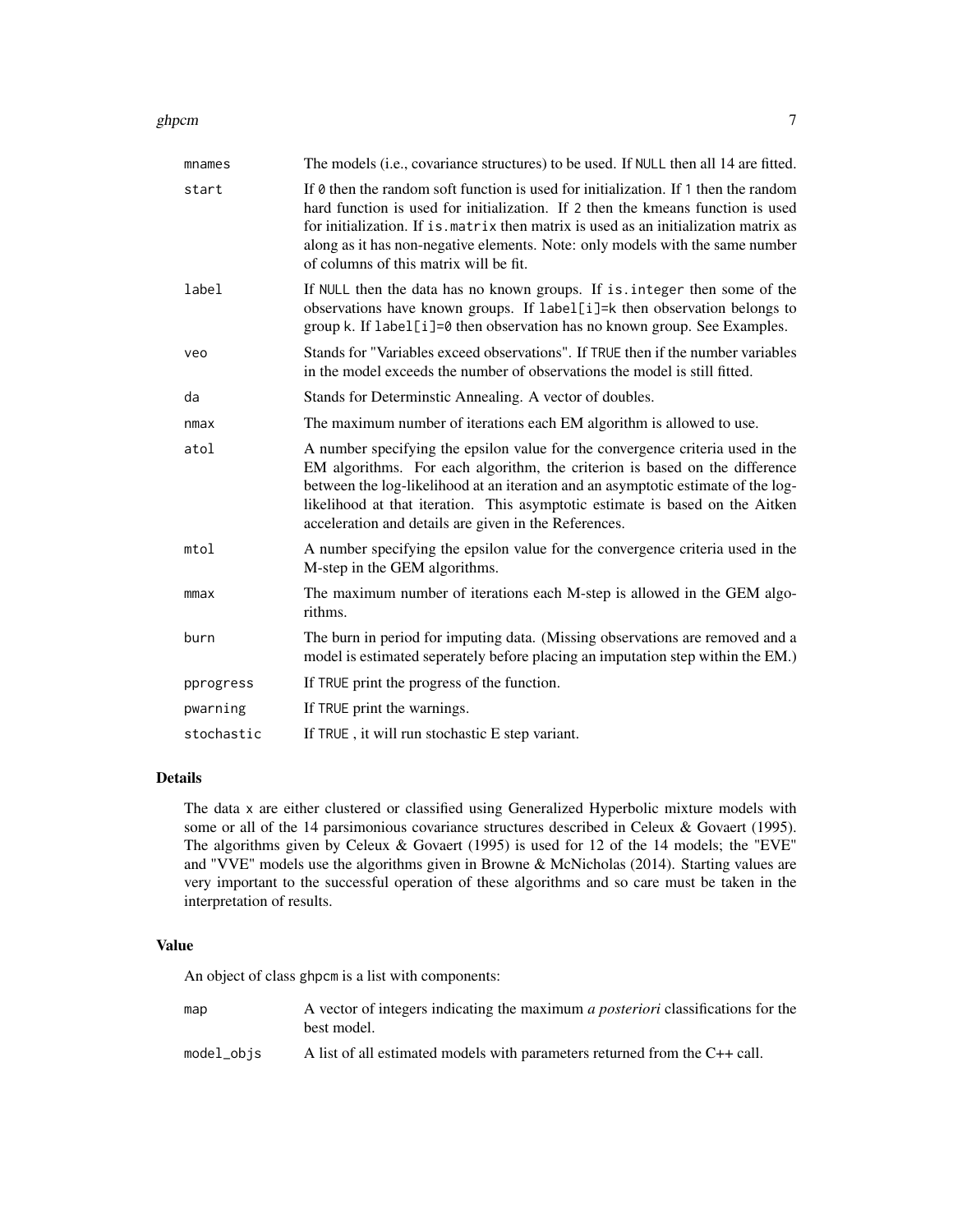| best_model            | A class of vgpcm_best containing; the number of groups for the best model, the<br>covariance structure, and Bayesian Information Criterion (BIC) value. |
|-----------------------|---------------------------------------------------------------------------------------------------------------------------------------------------------|
| loglik                | The log-likelihood values from fitting the best model.                                                                                                  |
| z                     | A matrix giving the raw values upon which map is based.                                                                                                 |
| <b>BIC</b>            | A G by mnames by 3 dimensional array with values pertaining to BIC calcula-<br>tions. (legacy)                                                          |
| startobject           | The type of object inputted into start.                                                                                                                 |
| gpar                  | A list object for each cluster pertaining to parameters. (legacy)                                                                                       |
| row_tags              | If there were NAs in the original dataset, a vector of indices referencing the row<br>of the imputed vectors is given.                                  |
|                       | Best Model: An object of class ghpcm_best is a list with components:                                                                                    |
| model_type            | A string containg summarized information about the type of model estimated<br>(Covariance structure and number of groups).                              |
| model_obj             | An internal list containing all parameters returned from the C++ call.                                                                                  |
| <b>BIC</b>            | Bayesian Index Criterion (positive scale, bigger is better).                                                                                            |
| loglik                | Log liklihood from the estimated model.                                                                                                                 |
| nparam                | Number of a parameters in the mode.                                                                                                                     |
| startobject           | The type of object inputted into start.                                                                                                                 |
| G                     | An integer representing the number of groups.                                                                                                           |
| cov_type              | A string representing the type of covariance matrix (see 14 models).                                                                                    |
| status                | Convergence status of EM algorithm according to Aitken's Acceleration                                                                                   |
| map                   | A vector of integers indicating the maximum a posteriori classifications for the<br>best model.                                                         |
| row_tags              | If there were NAs in the original dataset, a vector of indices referencing the row<br>of the imputed vectors is given.                                  |
| following components: | <b>Internal Objects:</b> All classes contain an internal list called model_obj or model_objs with the                                                   |

| zigs   | a posteori matrix                                             |
|--------|---------------------------------------------------------------|
| G      | An integer representing the number of groups.                 |
| sigs   | A vector of covariance matrices for each group                |
| mus    | A vector of location vectors for each group                   |
| alphas | A vector containg skewness vectors for each group             |
| gammas | A vector containing estimated gamma parameters for each group |

## Note

Dedicated print, plot and summary functions are available for objects of class ghpcm.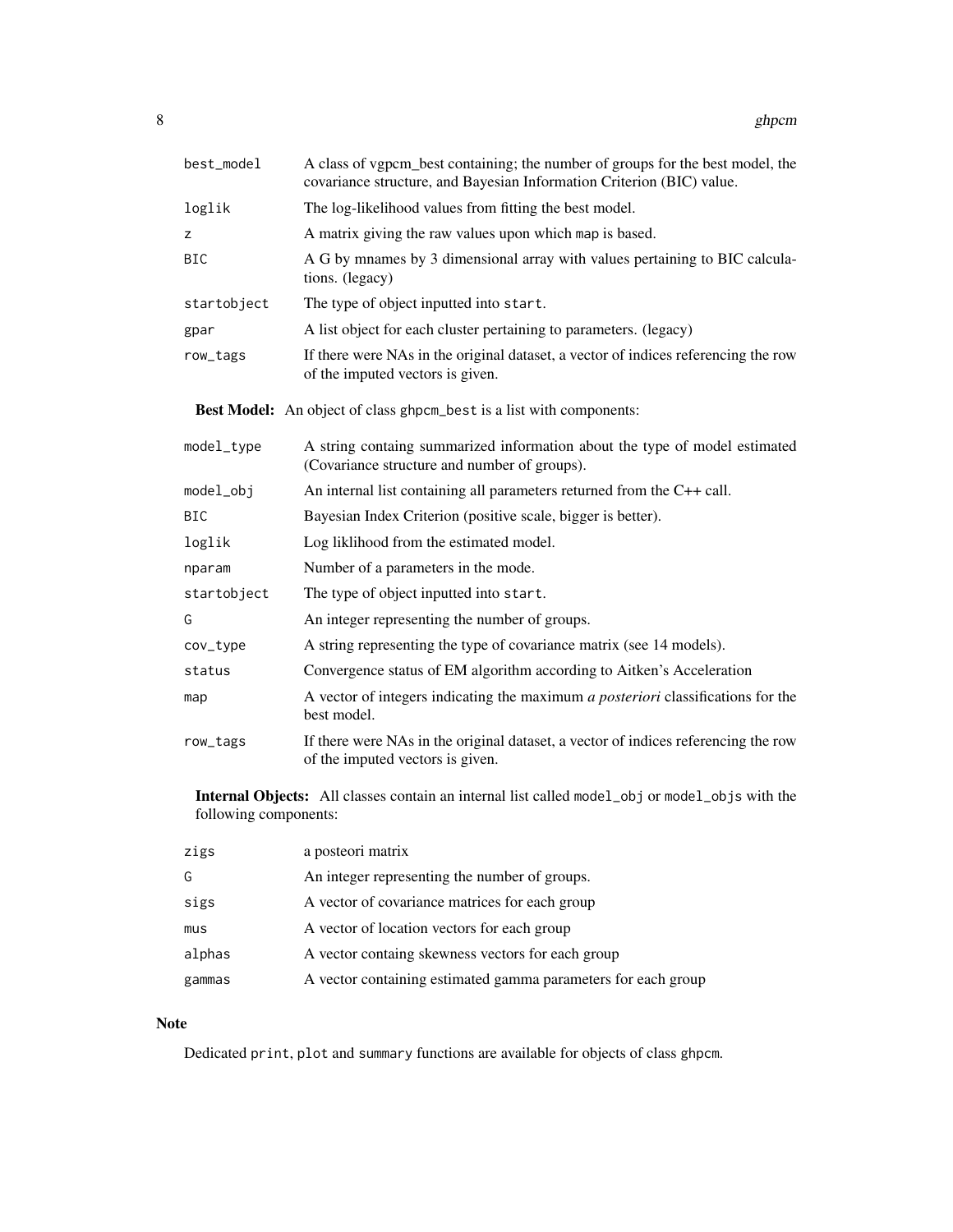#### <span id="page-8-0"></span>Author(s)

Nik Pocuca, Ryan P. Browne and Paul D. McNicholas.

Maintainer: Paul D. McNicholas <mcnicholas@math.mcmaster.ca>

#### References

McNicholas, P.D. (2016), *Mixture Model-Based Classification*. Boca Raton: Chapman & Hall/CRC Press

Browne, R.P. and McNicholas, P.D. (2014). Estimating common principal components in high dimensions. *Advances in Data Analysis and Classification* 8(2), 217-226.

Browne, R.P. and McNicholas, P.D. (2015), 'A mixture of generalized hyperbolic distributions', Canadian Journal of Statistics 43(2), 176-198.

Zhou, H. and Lange, K. (2010). On the bumpy road to the dominant mode. *Scandinavian Journal of Statistics* 37, 612-631.

Celeux, G., Govaert, G. (1995). Gaussian parsimonious clustering models. *Pattern Recognition* 28(5), 781-793.

#### Examples

## Not run:

data("sx2")

```
### use random soft initializations.
ax6 = ghpcm(sx2, G=1:3, start= 0)summary(ax6)
ax6
### plot results
plot(sx2,col = ax6$map + 1)### use deterministic annealing for starting values
axDA = ghpcm(sx2, G=1:3, start=0,da=c(0.3,0.5,0.8,1.0))
summary(axDA)
axDA
```
## End(Not run)

<span id="page-8-1"></span>gpcm *Gaussian Parsimonious Clustering Models*

#### Description

Carries out model-based clustering or classification using some or all of the 14 parsimonious Gaussian clustering models (GPCM).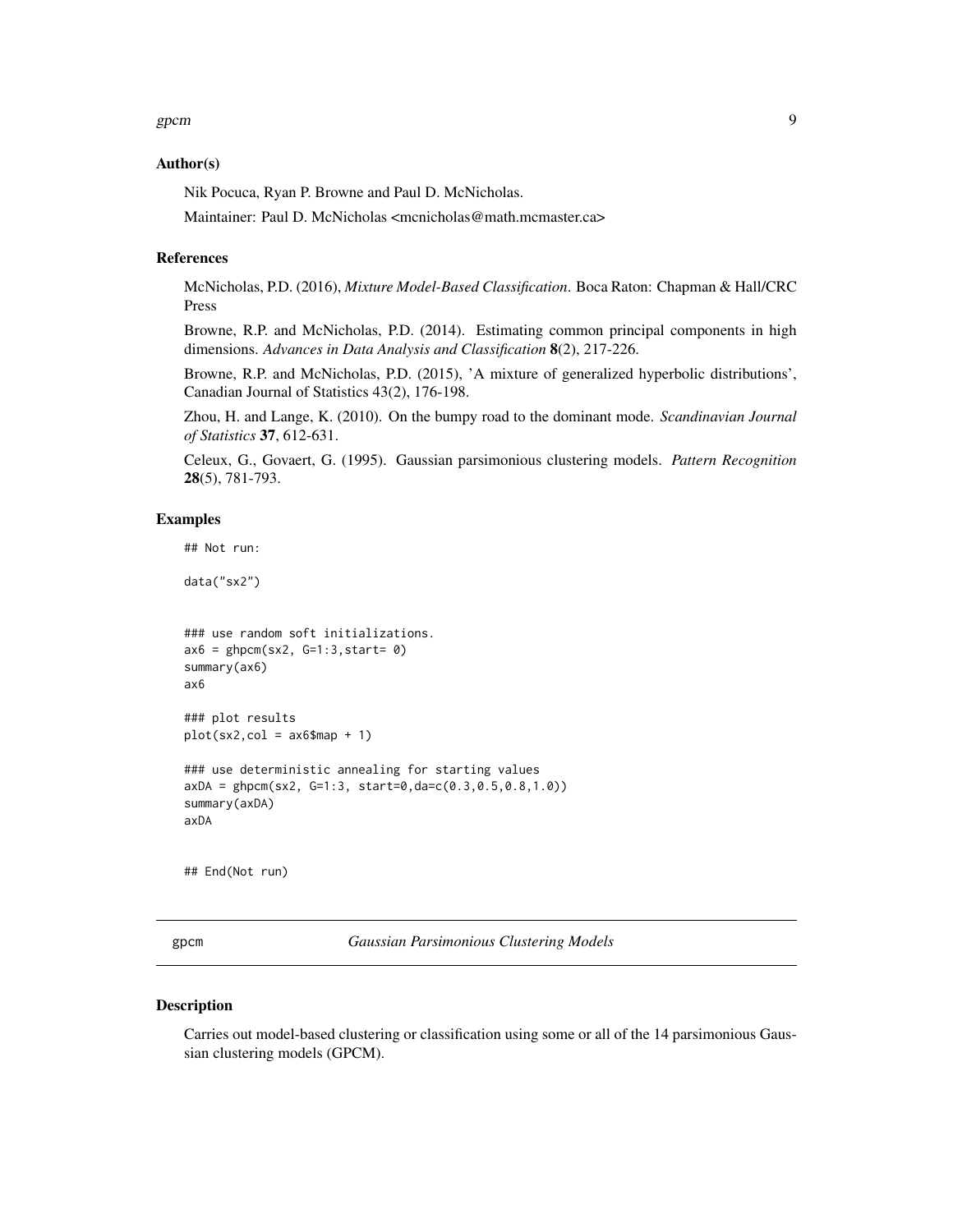## Usage

```
gpcm(data=NULL, G=1:3, mnames=NULL,
start=2, label=NULL,
veo=FALSE, da=c(1.0),
nmax=1000, atol=1e-8, mtol=1e-8, mmax=10, burn=5,
pprogress=FALSE, pwarning=TRUE, stochastic = FALSE)
```
## Arguments

| data       | A matrix or data frame such that rows correspond to observations and columns<br>correspond to variables. Note that this function currently only works with mul-<br>tivariate data $p > 1$ .                                                                                                                                                                                                     |
|------------|-------------------------------------------------------------------------------------------------------------------------------------------------------------------------------------------------------------------------------------------------------------------------------------------------------------------------------------------------------------------------------------------------|
| G          | A sequence of integers giving the number of components to be used.                                                                                                                                                                                                                                                                                                                              |
| mnames     | The models (i.e., covariance structures) to be used. If NULL then all 14 are fitted.                                                                                                                                                                                                                                                                                                            |
| start      | If $\theta$ then the random soft function is used for initialization. If 1 then the random<br>hard function is used for initialization. If 2 then the kmeans function is used<br>for initialization. If is matrix then matrix is used as an initialization matrix as<br>along as it has non-negative elements. Note: only models with the same number<br>of columns of this matrix will be fit. |
| label      | If NULL then the data has no known groups. If is integer then some of the<br>observations have known groups. If label[i]=k then observation belongs to<br>group k. If label[i]=0 then observation has no known group. See Examples.                                                                                                                                                             |
| veo        | Stands for "Variables exceed observations". If TRUE then if the number variables<br>in the model exceeds the number of observations the model is still fitted.                                                                                                                                                                                                                                  |
| da         | Stands for Determinstic Annealing. A vector of doubles.                                                                                                                                                                                                                                                                                                                                         |
| nmax       | The maximum number of iterations each EM algorithm is allowed to use.                                                                                                                                                                                                                                                                                                                           |
| atol       | A number specifying the epsilon value for the convergence criteria used in the<br>EM algorithms. For each algorithm, the criterion is based on the difference<br>between the log-likelihood at an iteration and an asymptotic estimate of the log-<br>likelihood at that iteration. This asymptotic estimate is based on the Aitken<br>acceleration and details are given in the References.    |
| mtol       | A number specifying the epsilon value for the convergence criteria used in the<br>M-step in the GEM algorithms.                                                                                                                                                                                                                                                                                 |
| mmax       | The maximum number of iterations each M-step is allowed in the GEM algo-<br>rithms.                                                                                                                                                                                                                                                                                                             |
| burn       | The burn in period for imputing data. (Missing observations are removed and a<br>model is estimated seperately before placing an imputation step within the EM.)                                                                                                                                                                                                                                |
| pprogress  | If TRUE print the progress of the function.                                                                                                                                                                                                                                                                                                                                                     |
| pwarning   | If TRUE print the warnings.                                                                                                                                                                                                                                                                                                                                                                     |
| stochastic | If TRUE, it will run stochastic E step variant.                                                                                                                                                                                                                                                                                                                                                 |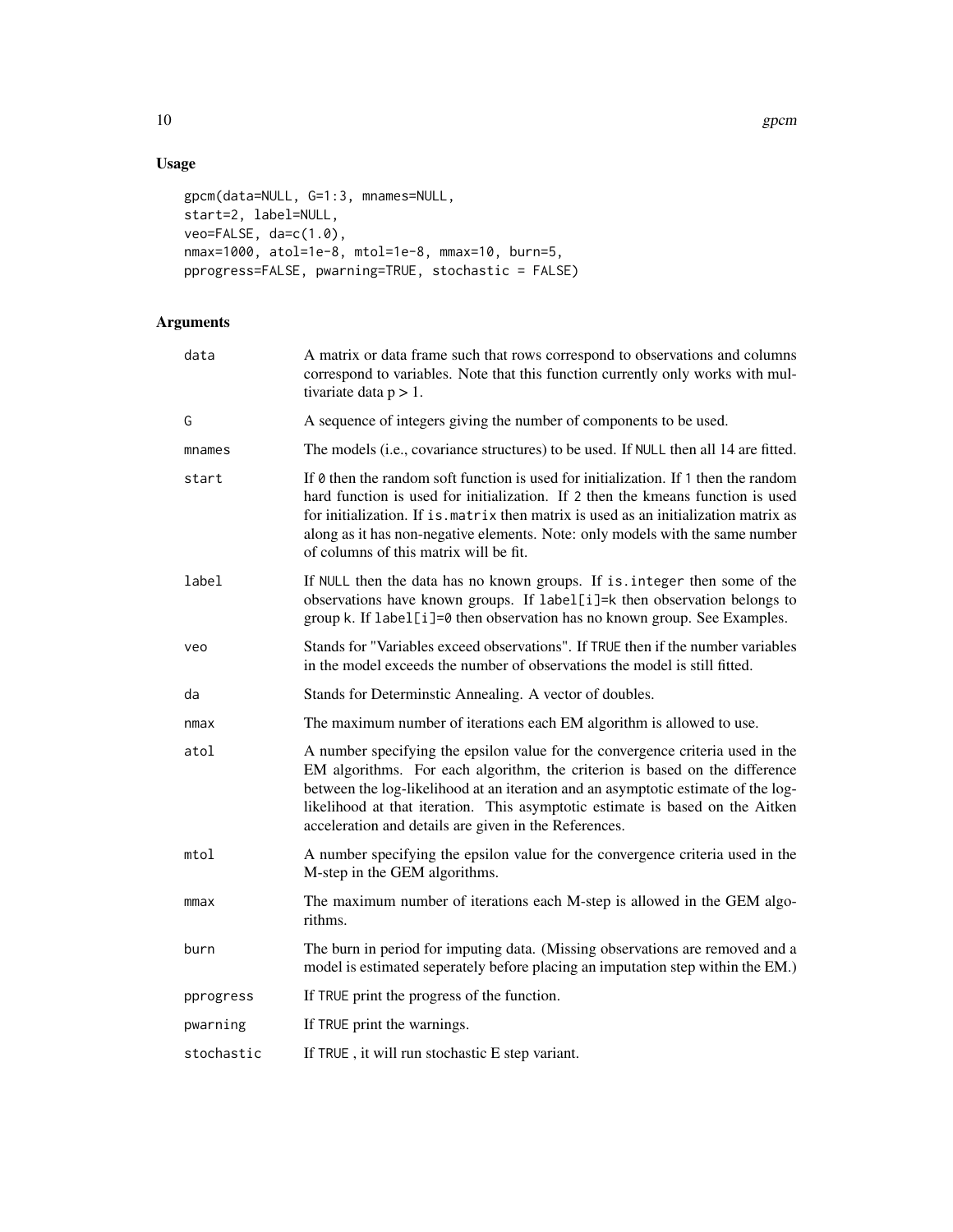#### gpcm  $11$

## Details

The data x are either clustered or classified using Gaussian mixture models with some or all of the 14 parsimonious covariance structures described in Celeux & Govaert (1995). The algorithms given by Celeux & Govaert (1995) is used for 12 of the 14 models; the "EVE" and "VVE" models use the algorithms given in Browne & McNicholas (2014). Starting values are very important to the successful operation of these algorithms and so care must be taken in the interpretation of results.

## Value

An object of class gpcm is a list with components:

| map         | A vector of integers indicating the maximum a posteriori classifications for the<br>best model.                                                        |
|-------------|--------------------------------------------------------------------------------------------------------------------------------------------------------|
| model_objs  | A list of all estimated models with parameters returned from the $C++$ call.                                                                           |
| best_model  | A class of gpcm_best containing; the number of groups for the best model, the<br>covariance structure, and Bayesian Information Criterion (BIC) value. |
| loglik      | The log-likelihood values from fitting the best model.                                                                                                 |
| z           | A matrix giving the raw values upon which map is based.                                                                                                |
| <b>BIC</b>  | A G by mnames by 3 dimensional array with values pertaining to BIC calcula-<br>tions. (legacy)                                                         |
| gpar        | A list object for each cluster pertaining to parameters. (legacy)                                                                                      |
| startobject | The type of object inputted into start.                                                                                                                |
| row_tags    | If there were NAs in the original dataset, a vector of indices referencing the row<br>of the imputed vectors is given.                                 |
|             | Best Model: An object of class gpcm_best is a list with components:                                                                                    |
| model_type  | A string containg summarized information about the type of model estimated<br>(Covariance structure and number of groups).                             |
| model_obj   | An internal list containing all parameters returned from the C++ call.                                                                                 |
| <b>BIC</b>  | Bayesian Index Criterion (positive scale, bigger is better).                                                                                           |
| loglik      | Log liklihood from the estimated model.                                                                                                                |
| nparam      | Number of a parameters in the mode.                                                                                                                    |
| startobject | The type of object inputted into start.                                                                                                                |
| G           | An integer representing the number of groups.                                                                                                          |
| cov_type    | A string representing the type of covariance matrix (see 14 models).                                                                                   |
| status      | Convergence status of EM algorithm according to Aitken's Acceleration                                                                                  |
| labs        | A vector of integers indicating the maximum a posteriori classifications for the<br>best model.                                                        |
| row_tags    | If there were NAs in the original dataset, a vector of indices referencing the row<br>of the imputed vectors is given.                                 |

Internal Objects: All classes contain an internal list called model\_obj or model\_objs with the following components: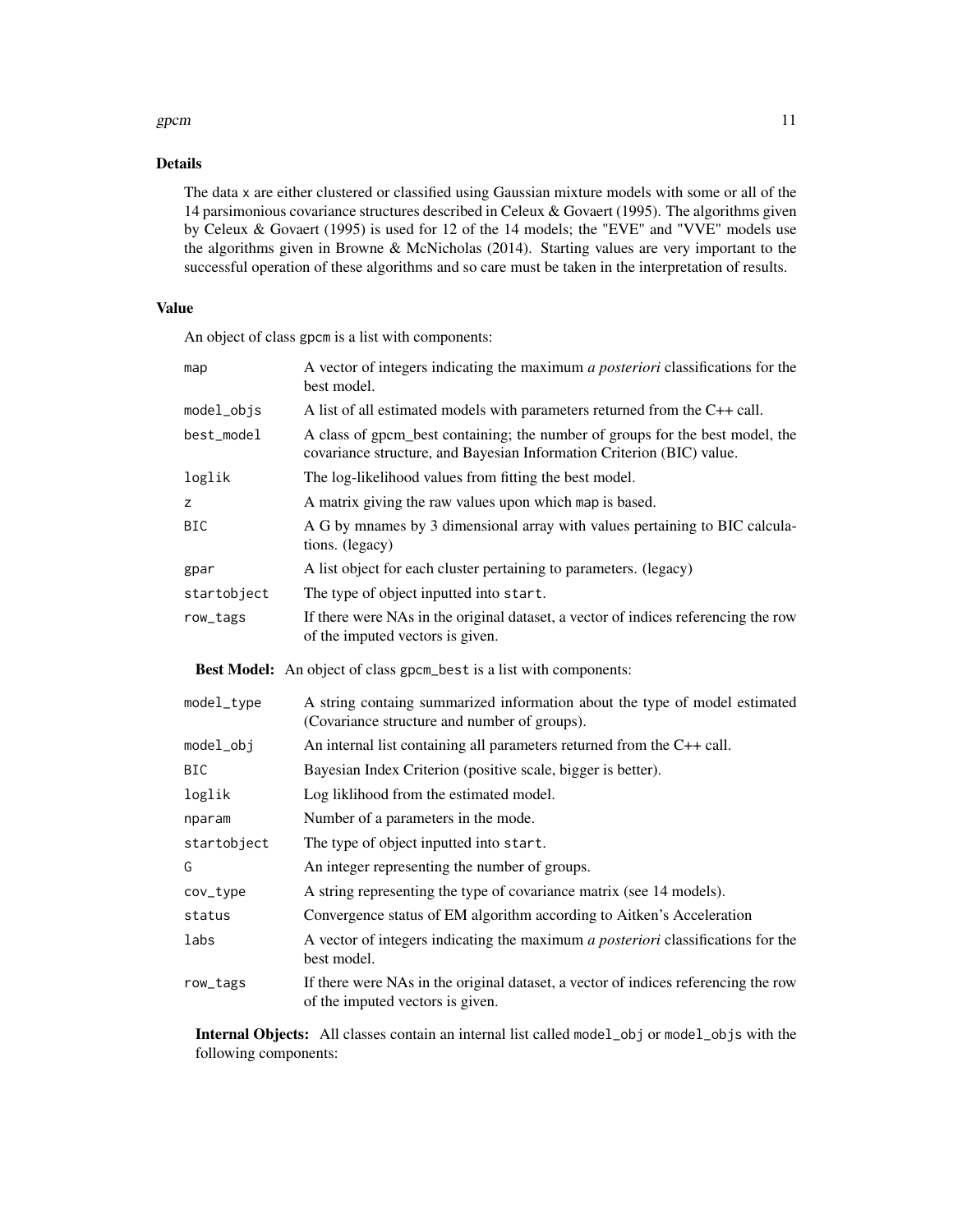12 gpcm

| zigs | a posteori matrix                              |
|------|------------------------------------------------|
| G    | An integer representing the number of groups.  |
| sigs | A vector of covariance matrices for each group |
| mus  | A vector of mean vectors for each group        |

#### Note

Dedicated print, plot and summary functions are available for objects of class gpcm.

#### Author(s)

Nik Pocuca, Ryan P. Browne and Paul D. McNicholas. Maintainer: Paul D. McNicholas <mcnicholas@math.mcmaster.ca>

#### References

McNicholas, P.D. (2016), *Mixture Model-Based Classification*. Boca Raton: Chapman & Hall/CRC Press

Browne, R.P. and McNicholas, P.D. (2014). Estimating common principal components in high dimensions. *Advances in Data Analysis and Classification* 8(2), 217-226.

Celeux, G., Govaert, G. (1995). Gaussian parsimonious clustering models. *Pattern Recognition* 28(5), 781-793.

#### Examples

```
## Not run:
```

```
data("x2")
### use kmeans to find starting values
ax0 = gpcm(x2, G=1:5, mnames=c("VVV", "EVE"),start=2, pprogress=TRUE, atol=1e-2)
summary(ax0)
ax0
### use random soft initializations.
ax6 = gpcm(x2, G=1:5, manes=c("VVV", "EVE"), start= 0)summary(ax6)
ax6
### use deterministic annealing for starting values
axDA = gpcm(x2, G=1:5, manmes=c("VVV", "EVE"), start=0, da=c(0.3, 0.5, 0.8, 1.0))summary(axDA)
axDA
### estimate all 14 covariance structures
ax = gpcm(x2, G=1:5, mnames=NULL, start=0)summary(ax)
ax
### model based classification
x2.label = numeric(nrow(x2))
```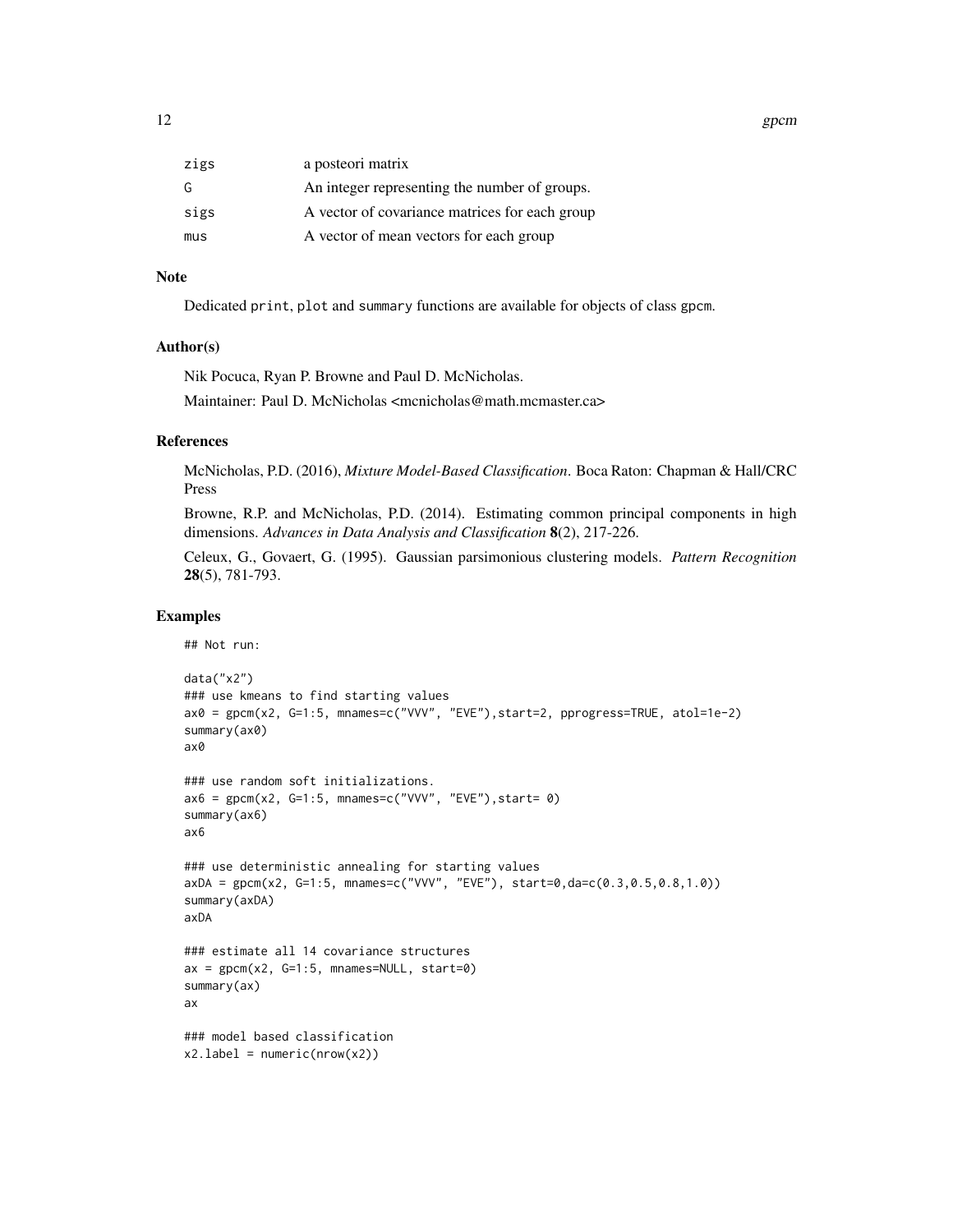## <span id="page-12-0"></span>main\_loop 13

```
x2u1abc1[c(10,50, 110, 150, 210, 250)] = c(1,1,2,2,3,3)axl = gpcm(x2, G=3, mnames=c("VVV", "EVE"), label=x2.label)
summary(axl)
plot(x2, col = axl$map + 1)## End(Not run)
```
main\_loop *GPCM Internal C++ Call*

## Description

This function is the internal  $C++$  function call within the gpcm function. This is a raw  $C++$  function call, meaning it has no checks for proper inputs so it may fail to run without giving proper errors. Please ensure all arguements are valid. main\_loop is useful for writing parallizations of the gpcm function. All arguement descriptions are given in terms of their corresponding C++ types.

## Usage

```
main_loop(X, G, model_id,
        model_type, in_zigs,
        in_nmax, in_l_tol, in_m_iter_max,
        in_m_tol, anneals, t_burn = 5L)
```
## Arguments

| X             | A matrix or data frame such that rows correspond to observations and columns<br>correspond to variables. Note that this function currently only works with mul-<br>tivariate data $p > 1$ .                                                                                       |
|---------------|-----------------------------------------------------------------------------------------------------------------------------------------------------------------------------------------------------------------------------------------------------------------------------------|
| G             | A single positive integer value representing number of groups.                                                                                                                                                                                                                    |
| $model_id$    | An integer representing the model_id, is useful for keeping track within paral-<br>lizations. Not to be confused with model_type.                                                                                                                                                 |
| model_type    | The type of covariance model you wish to run. Lexicon is given as follows: "0"<br>$=$ "EII", "1" = "VII", "2" = "EEI", "3" = "EVI", "4" = "VEI", "5" = "VVI", "6" =<br>"EEE", "7" = "VEE", "8" = "EVE", "9" = "EEV", "10" = "VVE", "11" = "EVV",<br>" $12" = "VEV", "13" = "VVV"$ |
| in_zigs       | A n times G a posteriori matrix resembling the probability of observation i be-<br>longing to group G. Rows must sum to one, have the proper dimensions, and be<br>positive.                                                                                                      |
| in_nmax       | Positive integer value resembling the maximum amount of iterations for the EM.                                                                                                                                                                                                    |
| in_l_tol      | A likelihood tolerance for convergence.                                                                                                                                                                                                                                           |
| in_m_iter_max | For certain models, where applicable, the number of iterations for the maximiza-<br>tion step.                                                                                                                                                                                    |
| in_m_tol      | For certain models, where applicable, the tolerance for the maximization step.                                                                                                                                                                                                    |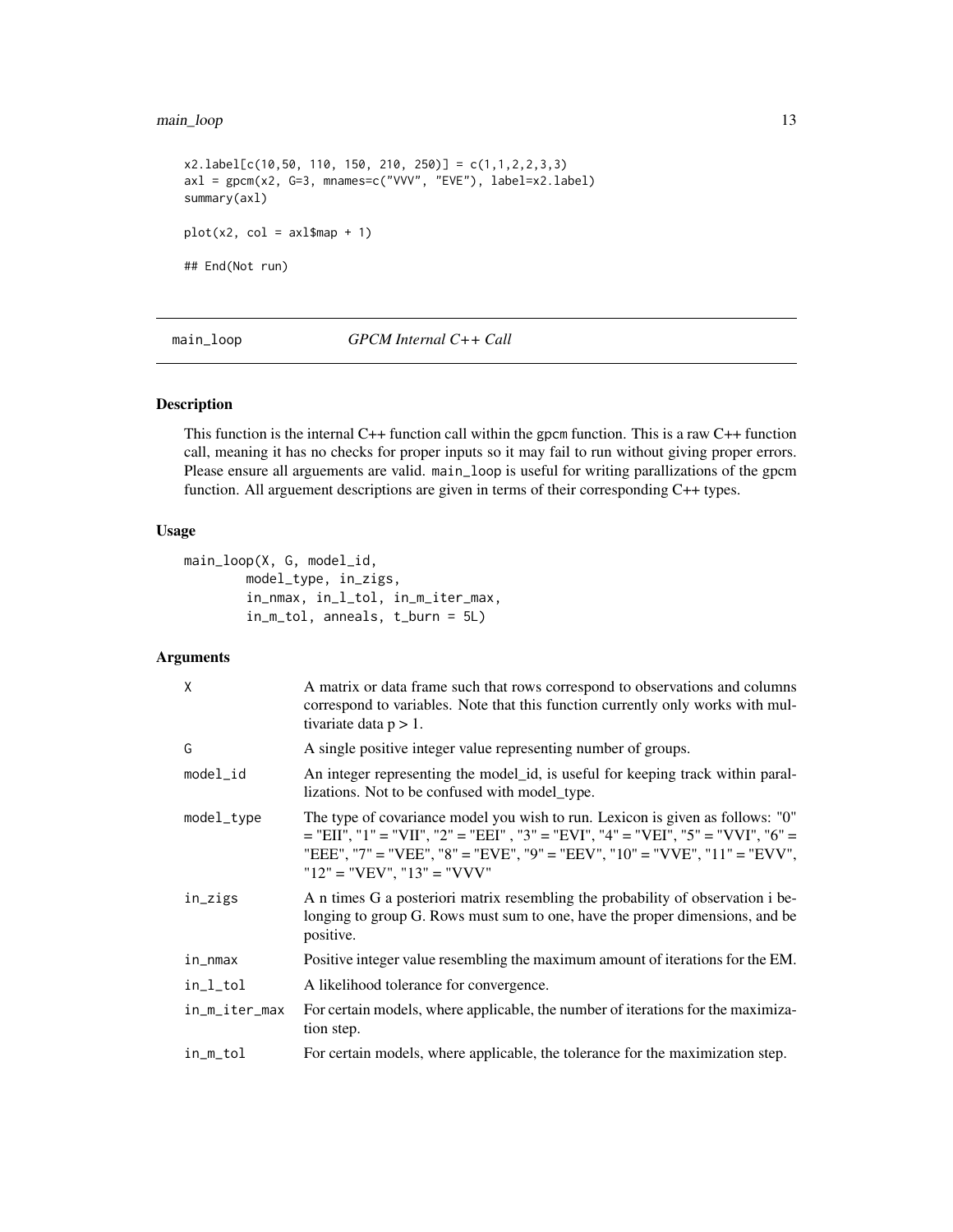14 main\_loop

| anneals | A vector of doubles representing the deterministic annealing settings.                          |
|---------|-------------------------------------------------------------------------------------------------|
| t burn  | A positive integer representing the number of burn steps if missing data (NAs)<br>are detected. |

## Details

Be extremly careful running this function, it is known to crash systems without proper exception handling. Consider using the package parallel to estimate all possible models at the same time.

#### Value

| zigs | a postereori matrix                                                                   |
|------|---------------------------------------------------------------------------------------|
| G    | An integer representing the number of groups.                                         |
| sigs | A vector of covariance matrices for each group (note you may have to reshape<br>this) |
| mus  | A vector of mean vectors for each group                                               |

#### Author(s)

Nik Pocuca, Ryan P. Browne and Paul D. McNicholas.

Maintainer: Paul D. McNicholas <mcnicholas@math.mcmaster.ca>

#### References

Browne, R.P. and McNicholas, P.D. (2014). Estimating common principal components in high dimensions. *Advances in Data Analysis and Classification* 8(2), 217-226.

Zhou, H. and Lange, K. (2010). On the bumpy road to the dominant mode. *Scandinavian Journal of Statistics* 37, 612-631.

Celeux, G., Govaert, G. (1995). Gaussian parsimonious clustering models. *Pattern Recognition* 28(5), 781-793.

## Examples

```
## Not run:
data("x2")
data_in = as_matrix(x2,ncol = 2)n_iter = 1000
in_g = 3n = dim(data_in)[1]model_string <- "VVE"
in_model_type <- switch(model_string, "EII" = 0,"VII" = 1,
              "EEI" = 2, "EVI" = 3, "VEI" = 4, "VVI" = 5, "EEE" = 6,
              "VEE" = 7, "EVE" = 8, "EEV" = 9, "VVE" = 10,
             "EVV" = 11,"VEV" = 12,"VVV" = 13)
```
zigs\_in <- z\_ig\_random\_soft(n,in\_g)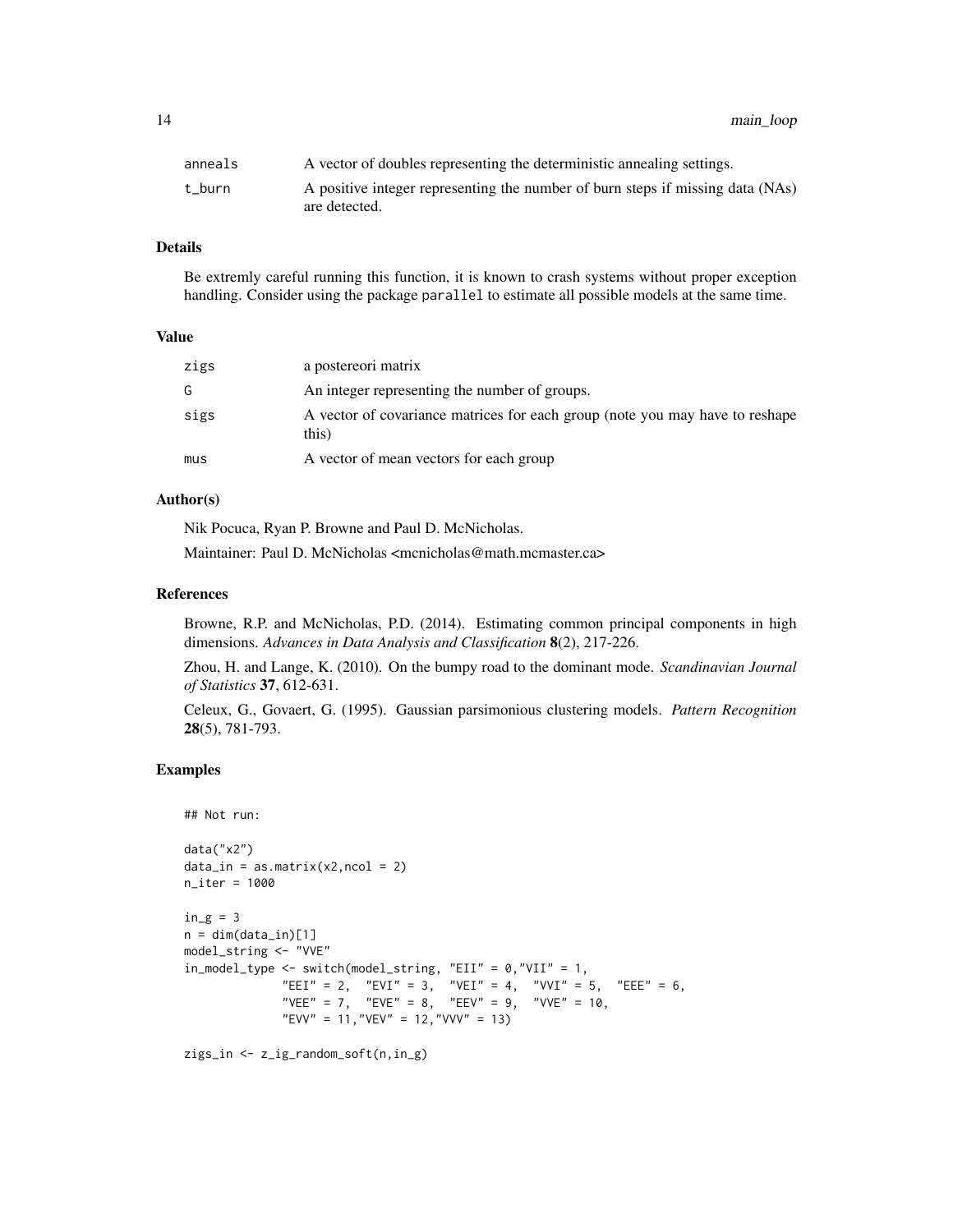```
m2 = main\_loop(X = data_in, # data inG = 3, # number of groups
               model_id = 1, # model id for parallelization later
               model_type = in_model_type,
               in_zigs = zigs_in, # initializaiton
               in_nmax = n_iter, # number of iterations
               in_l_tol = 1e-12, # likilihood tolerance
               in_m_iter_max = 20, # maximium iterations for matrices
               in_m\_tol = 1e-8,anneals=c(0.5,0.7,0.9,1))
plot(data_in,col = MAP(m2$zigs) + 1)
## End(Not run)
```
main\_loop\_gh *GHPCM Internal C++ Call*

#### Description

This function is the internal  $C++$  function call within the ghpcm function. This is a raw  $C++$  function call, meaning it has no checks for proper inputs so it may fail to run without giving proper errors. Please ensure all arguements are valid. main\_loop\_gh is useful for writing parallizations of the ghpcm function. All arguement descriptions are given in terms of their corresponding C++ types.

#### Usage

```
main_loop_gh(X, G, model_id,
        model_type, in_zigs,
        in_nmax, in_l_tol, in_m_iter_max,
        in_m_tol, anneals, t_burn = 5L)
```
#### Arguments

| X          | A matrix or data frame such that rows correspond to observations and columns<br>correspond to variables. Note that this function currently only works with mul-<br>tivariate data $p > 1$ .                                                                                       |
|------------|-----------------------------------------------------------------------------------------------------------------------------------------------------------------------------------------------------------------------------------------------------------------------------------|
| G          | A single positive integer value representing number of groups.                                                                                                                                                                                                                    |
| $model_id$ | An integer representing the model_id, is useful for keeping track within paral-<br>lizations. Not to be confused with model_type.                                                                                                                                                 |
| model_type | The type of covariance model you wish to run. Lexicon is given as follows: "0"<br>$=$ "EII", "1" = "VII", "2" = "EEI", "3" = "EVI", "4" = "VEI", "5" = "VVI", "6" =<br>"EEE", "7" = "VEE", "8" = "EVE", "9" = "EEV", "10" = "VVE", "11" = "EVV",<br>" $12" = "VEV", "13" = "VVV"$ |
| in_zigs    | A n times G a posteriori matrix resembling the probability of observation i be-<br>longing to group G. Rows must sum to one, have the proper dimensions, and be<br>positive.                                                                                                      |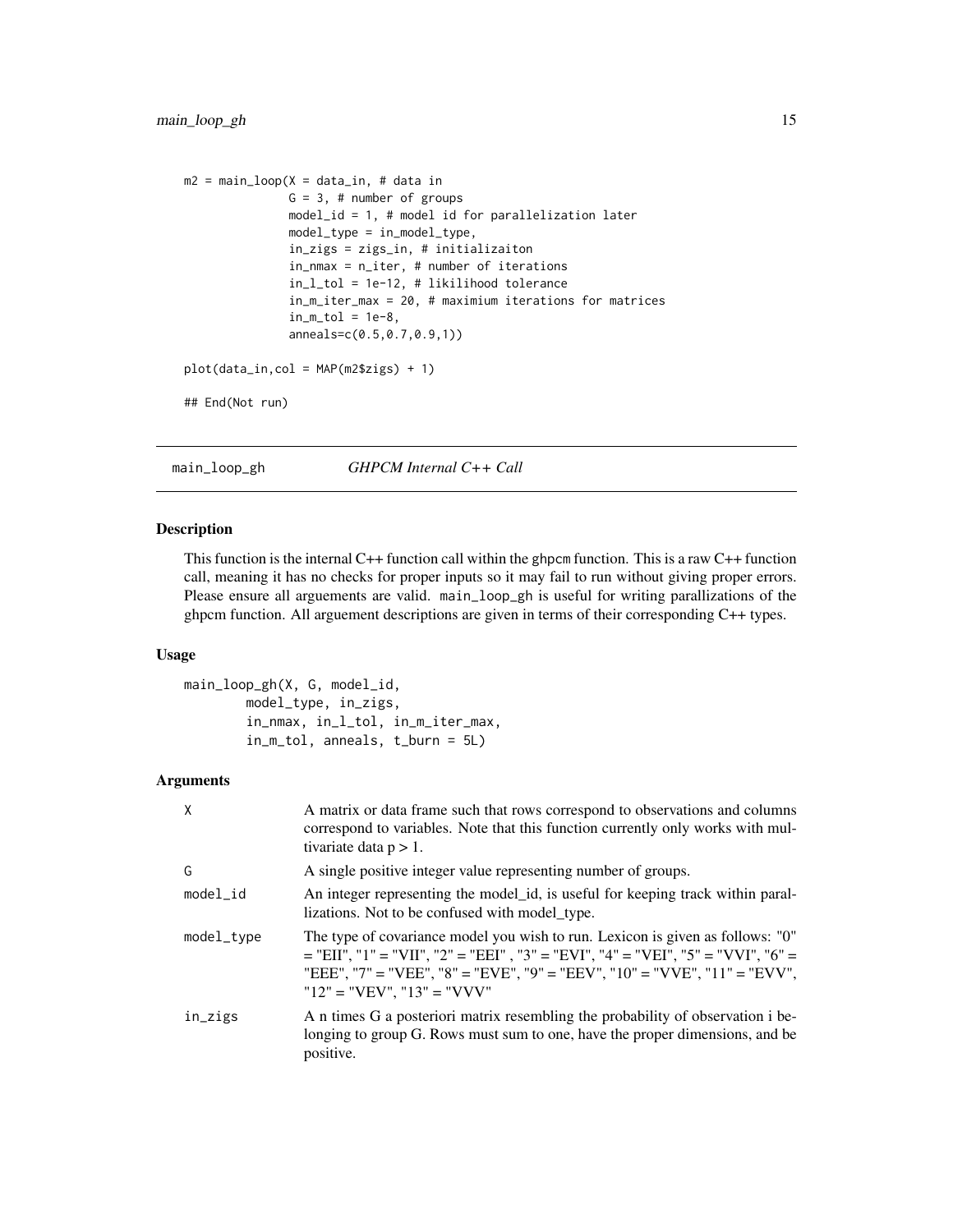| in_nmax       | Positive integer value resembling the maximum amount of iterations for the EM.                  |
|---------------|-------------------------------------------------------------------------------------------------|
| in_l_tol      | A likelihood tolerance for convergence.                                                         |
| in_m_iter_max | For certain models, where applicable, the number of iterations for the maximiza-<br>tion step.  |
| in_m_tol      | For certain models, where applicable, the tolerance for the maximization step.                  |
| anneals       | A vector of doubles representing the deterministic annealing settings.                          |
| t_burn        | A positive integer representing the number of burn steps if missing data (NAs)<br>are detected. |

#### Details

Be extremly careful running this function, it is known to crash systems without proper exception handling. Consider using the package parallel to estimate all possible models at the same time. Or run several possible initializations with random seeds.

#### Value

| zigs    | a postereori matrix                                                                   |
|---------|---------------------------------------------------------------------------------------|
| G       | An integer representing the number of groups.                                         |
| sigs    | A vector of covariance matrices for each group (note you may have to reshape<br>this) |
| mus     | A vector of locational vectors for each group                                         |
| alphas  | A vector of skewness vectors for each group                                           |
| omegas  | First set of gamma parameters for each group                                          |
| lambdas | Second set of gamma parameters for each group                                         |
|         |                                                                                       |

## Author(s)

Nik Pocuca, Ryan P. Browne and Paul D. McNicholas.

Maintainer: Paul D. McNicholas <mcnicholas@math.mcmaster.ca>

#### References

McNicholas, P.D. (2016), *Mixture Model-Based Classification*. Boca Raton: Chapman & Hall/CRC Press

Browne, R.P. and McNicholas, P.D. (2014). Estimating common principal components in high dimensions. *Advances in Data Analysis and Classification* 8(2), 217-226.

Browne, R.P. and McNicholas, P.D. (2015), 'A mixture of generalized hyperbolic distributions', Canadian Journal of Statistics 43(2), 176-198.

Zhou, H. and Lange, K. (2010). On the bumpy road to the dominant mode. *Scandinavian Journal of Statistics* 37, 612-631.

Celeux, G., Govaert, G. (1995). Gaussian parsimonious clustering models. *Pattern Recognition* 28(5), 781-793.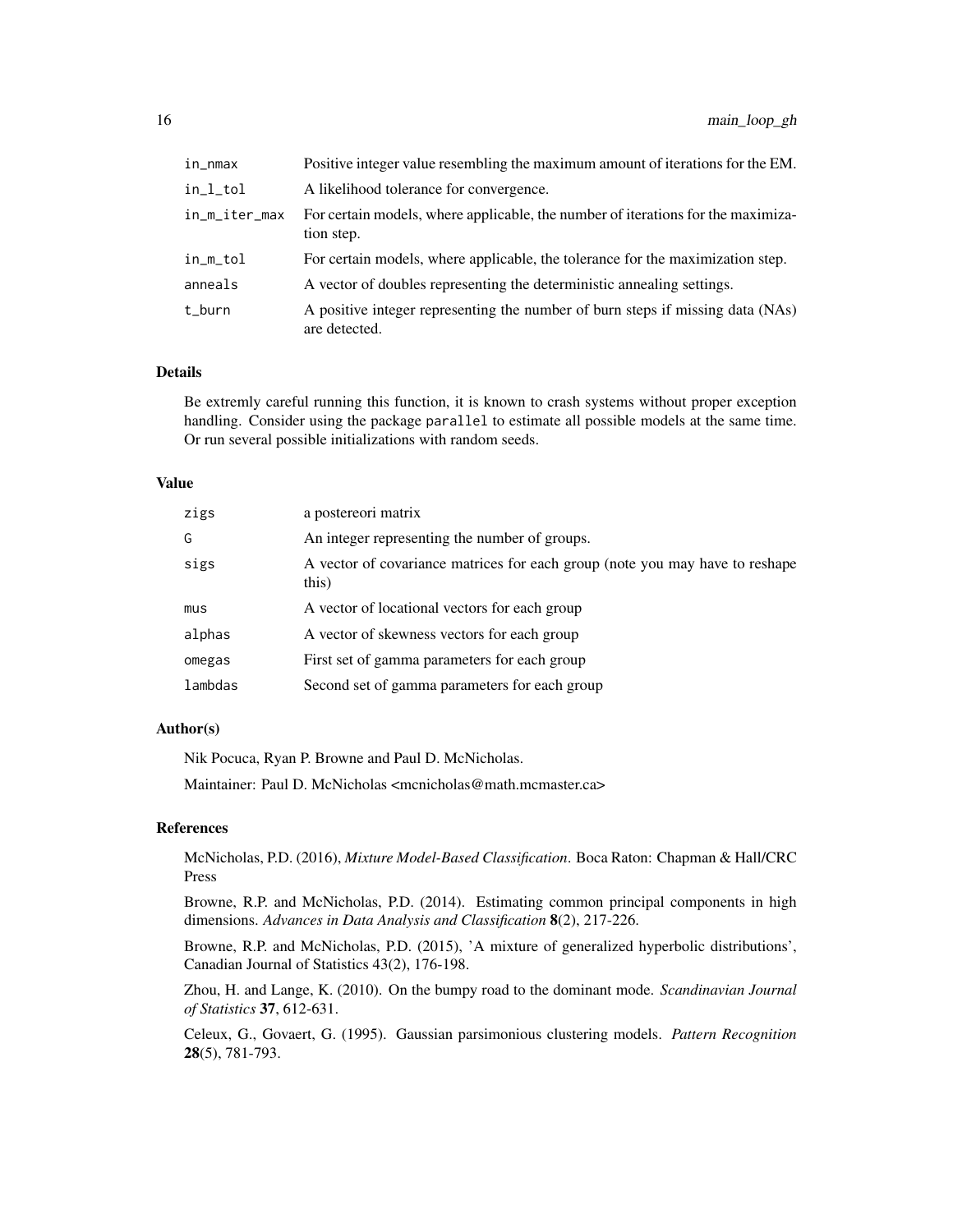## <span id="page-16-0"></span>main\_loop\_st 17

#### Examples

```
## Not run:
data("sx2")
data_in = as_matrix(sx2,ncol = 2)n<sub>ter</sub> = 300
in_g = 2n = dim(data_in)[1]model_string <- "VVV"
in\_model\_type \le switch(model_string, "EII" = 0, "VII" = 1,
              "EEI" = 2, "EVI" = 3, "VEI" = 4, "VVI" = 5, "EEE" = 6,
              "VEE" = 7, "EVE" = 8, "EEV" = 9, "VVE" = 10,
              "EVV" = 11, "VEV" = 12, "VVV" = 13)
zigs_in <- z_ig_random_soft(n,in_g)
m2 = main\_loop\_gh(X = t(data_in), # data in has to be in column major formG = 2, # number of groups
               model_id = 1, # model id for parallelization later
               model_type = in_model_type,
               in_zigs = zigs_in, # initializaiton
               in_nmax = n_iter, # number of iterations
               in_l_tol = 1e-8, # likilihood tolerance
               in_m_iter_max = 20, # maximium iterations for matrices
               in_m\_tol = 1e-8,
               anneals=c(0.5,0.7,0.9,1))
plot(sx2,col = MAP(m2$zigs) + 1, cex = 0.5, pch = 20)
## End(Not run)
```
main\_loop\_st *STPCM Internal C++ Call*

#### Description

This function is the internal  $C++$  function call within the stpcm function. This is a raw  $C++$  function call, meaning it has no checks for proper inputs so it may fail to run without giving proper errors. Please ensure all arguements are valid. main\_loop\_st is useful for writing parallizations of the stpcm function. All arguement descriptions are given in terms of their corresponding C++ types.

#### Usage

```
main_loop_st(X, G, model_id,
       model_type, in_zigs,
        in_nmax, in_l_tol, in_m_iter_max,
       in_m_tol, anneals, t_burn = 5L)
```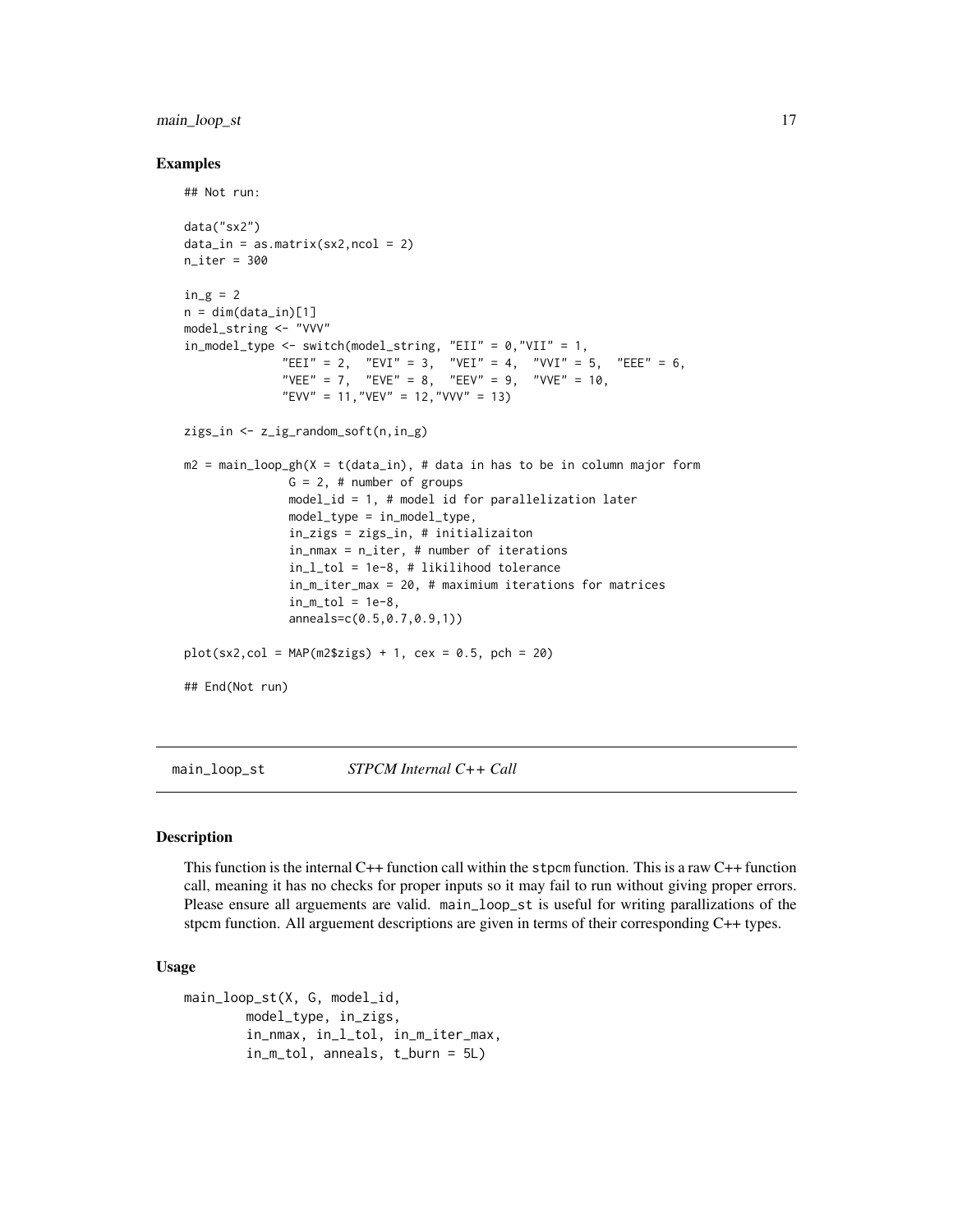## Arguments

| X             | A matrix or data frame such that rows correspond to observations and columns<br>correspond to variables. Note that this function currently only works with mul-<br>tivariate data $p > 1$ .                                                                                       |
|---------------|-----------------------------------------------------------------------------------------------------------------------------------------------------------------------------------------------------------------------------------------------------------------------------------|
| G             | A single positive integer value representing number of groups.                                                                                                                                                                                                                    |
| model_id      | An integer representing the model id, is useful for keeping track within paral-<br>lizations. Not to be confused with model_type.                                                                                                                                                 |
| model_type    | The type of covariance model you wish to run. Lexicon is given as follows: "0"<br>$=$ "EII", "1" = "VII", "2" = "EEI", "3" = "EVI", "4" = "VEI", "5" = "VVI", "6" =<br>"EEE", "7" = "VEE", "8" = "EVE", "9" = "EEV", "10" = "VVE", "11" = "EVV",<br>" $12" = "VEV", "13" = "VVV"$ |
| in_zigs       | A n times G a posteriori matrix resembling the probability of observation i be-<br>longing to group G. Rows must sum to one, have the proper dimensions, and be<br>positive.                                                                                                      |
| in_nmax       | Positive integer value resembling the maximum amount of iterations for the EM.                                                                                                                                                                                                    |
| in_l_tol      | A likelihood tolerance for convergence.                                                                                                                                                                                                                                           |
| in_m_iter_max | For certain models, where applicable, the number of iterations for the maximiza-<br>tion step.                                                                                                                                                                                    |
| in_m_tol      | For certain models, where applicable, the tolerance for the maximization step.                                                                                                                                                                                                    |
| anneals       | A vector of doubles representing the deterministic annealing settings.                                                                                                                                                                                                            |
| t_burn        | A positive integer representing the number of burn steps if missing data (NAs)<br>are detected.                                                                                                                                                                                   |

## Details

Be extremly careful running this function, it is known to crash systems without proper exception handling. Consider using the package parallel to estimate all possible models at the same time. Or run several possible initializations with random seeds.

## Value

| zigs   | a postereori matrix                                                                   |
|--------|---------------------------------------------------------------------------------------|
| G      | An integer representing the number of groups.                                         |
| sigs   | A vector of covariance matrices for each group (note you may have to reshape<br>this) |
| mus    | A vector of locational vectors for each group                                         |
| alphas | A vector of skewness vectors for each group                                           |
| vgs    | Gamma parameters for each group                                                       |

## Author(s)

Nik Pocuca, Ryan P. Browne and Paul D. McNicholas. Maintainer: Paul D. McNicholas <mcnicholas@math.mcmaster.ca>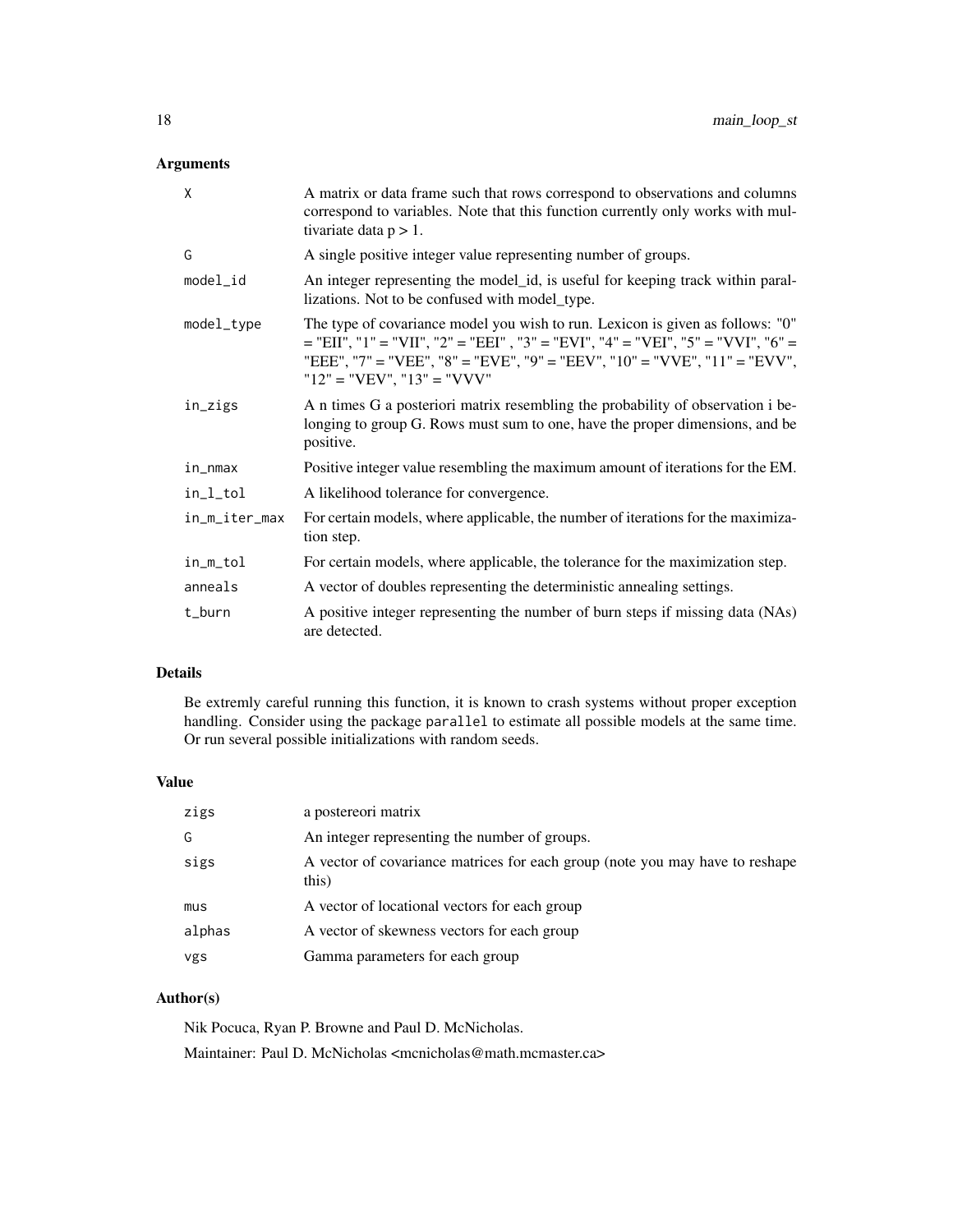#### main\_loop\_st 19

#### References

McNicholas, P.D. (2016), *Mixture Model-Based Classification*. Boca Raton: Chapman & Hall/CRC Press

Browne, R.P. and McNicholas, P.D. (2014). Estimating common principal components in high dimensions. *Advances in Data Analysis and Classification* 8(2), 217-226.

Wei, Y., Tang, Y. and McNicholas, P.D. (2019), 'Mixtures of generalized hyperbolic distributions and mixtures of skew-t distributions for model-based clustering with incomplete data', Computational Statistics and Data Analysis 130, 18-41.

Zhou, H. and Lange, K. (2010). On the bumpy road to the dominant mode. *Scandinavian Journal of Statistics* 37, 612-631.

Celeux, G., Govaert, G. (1995). Gaussian parsimonious clustering models. *Pattern Recognition* 28(5), 781-793.

#### Examples

```
## Not run:
data("sx2")
data_in = as_matrix(sx2,ncol = 2)n_iter = 300
in_g = 2n = dim(data_in)[1]model_string <- "VEI"
in_model_type <- switch(model_string, "EII" = 0,"VII" = 1,
             "EEI" = 2, "EVI" = 3, "VEI" = 4, "VVI" = 5, "EEE" = 6,
              "VEE" = 7, "EVE" = 8, "EEV" = 9, "VVE" = 10,
              "EVV" = 11,"VEV" = 12,"VVV" = 13)
zigs_in <- z_ig_random_soft(n,in_g)
m2 = main_loop_st(X = t(data_in), # data in has to be in column major form
              G = 2, # number of groups
              model_id = 1, # model id for parallelization later
              model_type = in_model_type,
              in_zigs = zigs_in, # initializaiton
               in_nmax = n_iter, # number of iterations
               in_l_tol = 0.5, # likilihood tolerance
               in_m_iter_max = 20, # maximium iterations for matrices
               anneals=c(1),
               in_m\_tol = 1e-8plot(sx2, col = MAP(m2$zigs) + 1, cex = 0.5, pch = 20)## End(Not run)
```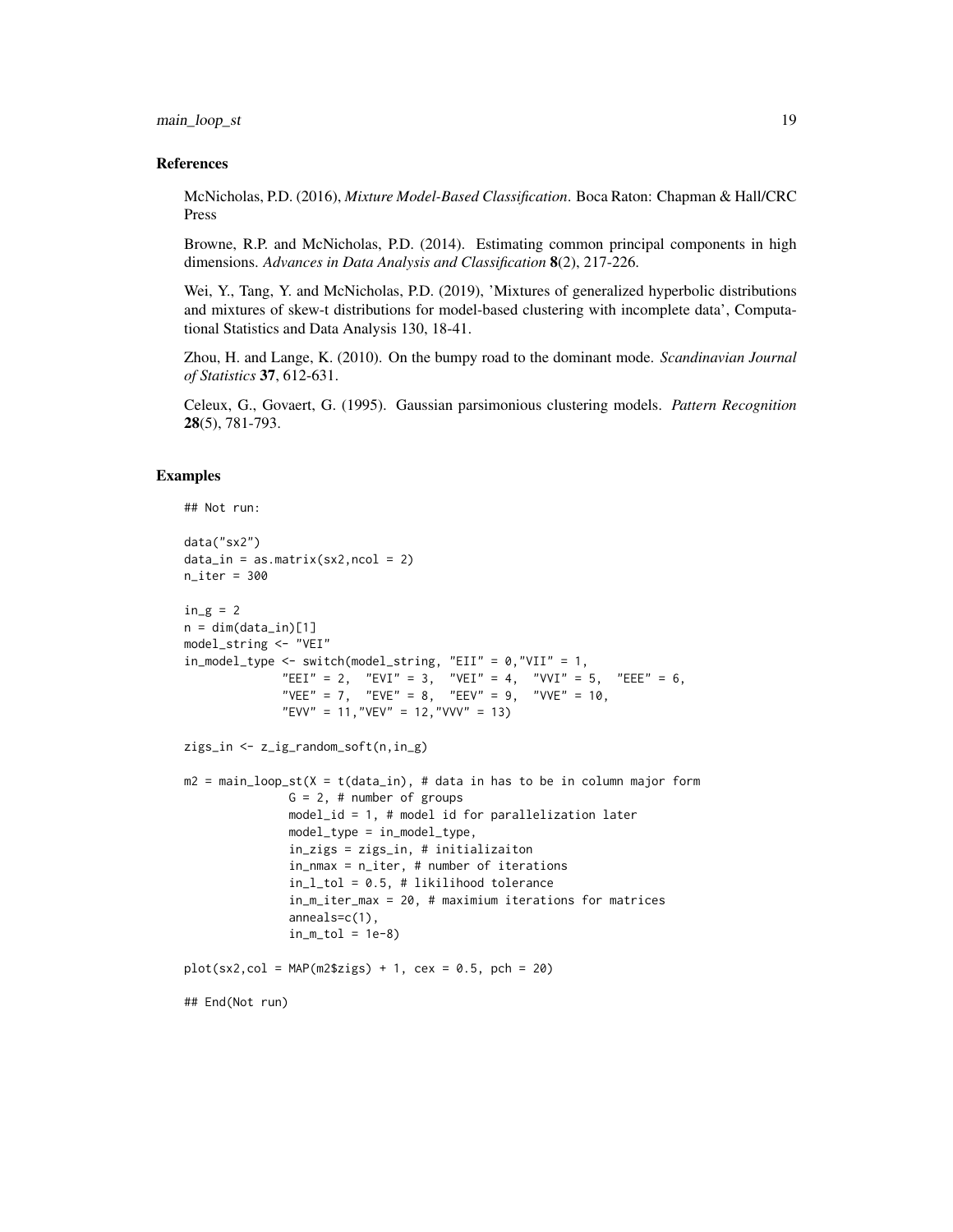<span id="page-19-0"></span>

#### Description

This function is the internal  $C++$  function call within the stpcm function. This is a raw  $C++$  function call, meaning it has no checks for proper inputs so it may fail to run without giving proper errors. Please ensure all arguements are valid. main\_loop\_st is useful for writing parallizations of the stpcm function. All arguement descriptions are given in terms of their corresponding C++ types.

#### Usage

```
main_loop_t(X, G, model_id,
        model_type, in_zigs,
        in_nmax, in_l_tol, in_m_iter_max,
        in_m_tol, anneals, t_burn = 5L)
```
### Arguments

| χ             | A matrix or data frame such that rows correspond to observations and columns<br>correspond to variables. Note that this function currently only works with mul-<br>tivariate data $p > 1$ .                                                                                       |
|---------------|-----------------------------------------------------------------------------------------------------------------------------------------------------------------------------------------------------------------------------------------------------------------------------------|
| G             | A single positive integer value representing number of groups.                                                                                                                                                                                                                    |
| model_id      | An integer representing the model id, is useful for keeping track within paral-<br>lizations. Not to be confused with model_type.                                                                                                                                                 |
| model_type    | The type of covariance model you wish to run. Lexicon is given as follows: "0"<br>$=$ "EII", "1" = "VII", "2" = "EEI", "3" = "EVI", "4" = "VEI", "5" = "VVI", "6" =<br>"EEE", "7" = "VEE", "8" = "EVE", "9" = "EEV", "10" = "VVE", "11" = "EVV",<br>" $12" = "VEV", "13" = "VVV"$ |
| in_zigs       | A n times G a posteriori matrix resembling the probability of observation i be-<br>longing to group G. Rows must sum to one, have the proper dimensions, and be<br>positive.                                                                                                      |
| in_nmax       | Positive integer value resembling the maximum amount of iterations for the EM.                                                                                                                                                                                                    |
| in_l_tol      | A likelihood tolerance for convergence.                                                                                                                                                                                                                                           |
| in_m_iter_max | For certain models, where applicable, the number of iterations for the maximiza-<br>tion step.                                                                                                                                                                                    |
| in_m_tol      | For certain models, where applicable, the tolerance for the maximization step.                                                                                                                                                                                                    |
| anneals       | A vector of doubles representing the deterministic annealing settings.                                                                                                                                                                                                            |
| t_burn        | A positive integer representing the number of burn steps if missing data (NAs)<br>are detected.                                                                                                                                                                                   |

## Details

Be extremly careful running this function, it is known to crash systems without proper exception handling. Consider using the package parallel to estimate all possible models at the same time. Or run several possible initializations with random seeds.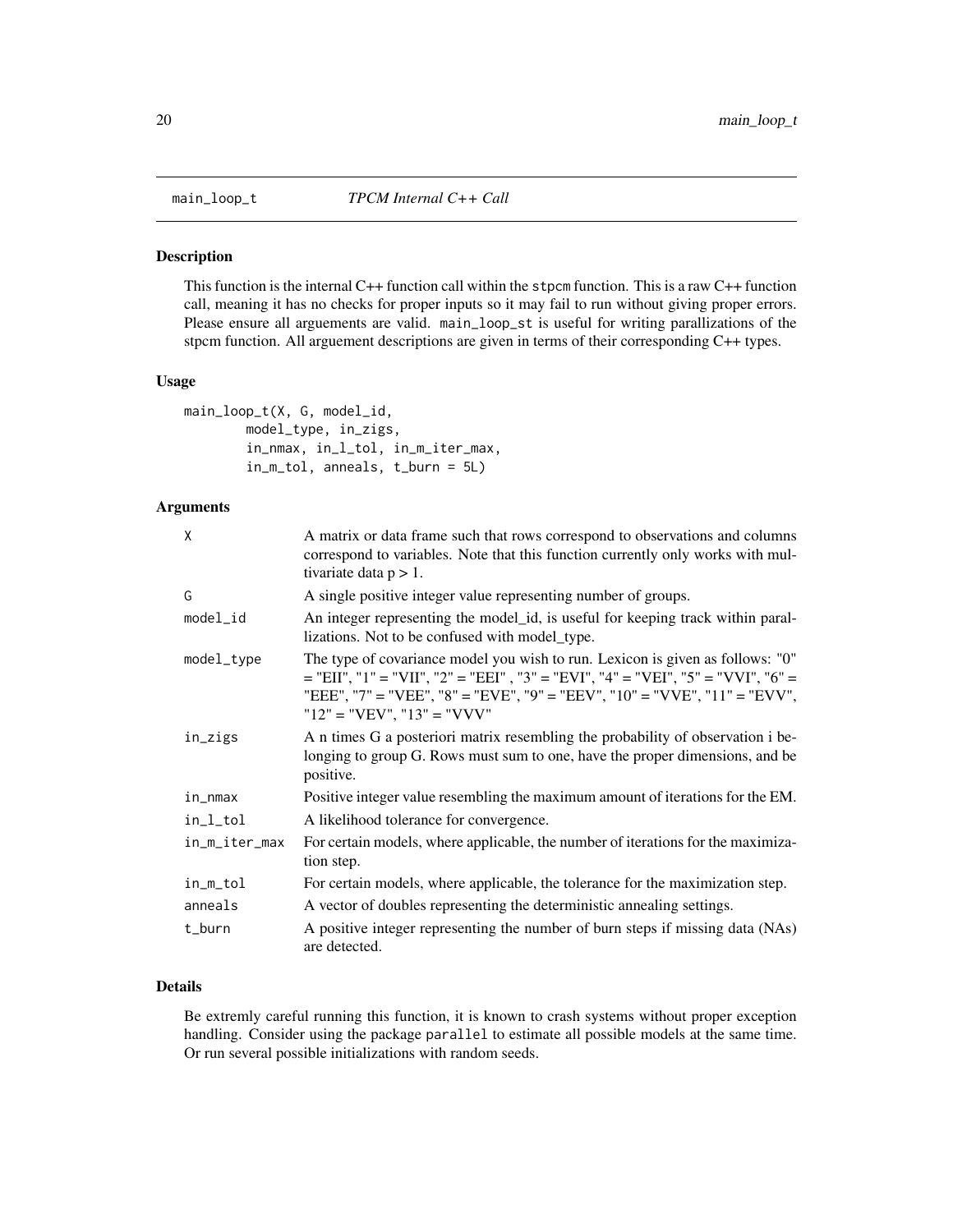## main\_loop\_t 21

#### Value

| zigs | a postereori matrix                                                                   |
|------|---------------------------------------------------------------------------------------|
| G    | An integer representing the number of groups.                                         |
| sigs | A vector of covariance matrices for each group (note you may have to reshape<br>this) |
| mus  | A vector of locational vectors for each group                                         |
| vgs  | Gamma parameters for each group                                                       |

## Author(s)

Nik Pocuca, Ryan P. Browne and Paul D. McNicholas. Maintainer: Paul D. McNicholas <mcnicholas@math.mcmaster.ca>

#### References

McNicholas, P.D. (2016), *Mixture Model-Based Classification*. Boca Raton: Chapman & Hall/CRC Press

Browne, R.P. and McNicholas, P.D. (2014). Estimating common principal components in high dimensions. *Advances in Data Analysis and Classification* 8(2), 217-226.

Celeux, G., Govaert, G. (1995). Gaussian parsimonious clustering models. *Pattern Recognition* 28(5), 781-793.

Andrews, J.L. and McNicholas, P.D. (2012), 'Model-based clustering, classification, and discriminant analysis via mixtures of multivariate t-distributions', Statistics and Computing 22(5), 1021- 1029.

## Examples

```
## Not run:
data("x2")
data_in = as_matrix(x2,ncol = 2)n<sub>-</sub>iter = 300
in_g = 3n = dim(data_in)[1]model_string <- "VEI"
in_model_type <- switch(model_string, "EII" = 0, "VII" = 1,
              "EEI" = 2, "EVI" = 3, "VEI" = 4, "VVI" = 5, "EEE" = 6,
              "VEE" = 7, "EVE" = 8, "EEV" = 9, "VVE" = 10,
              "EVV" = 11, "VEV" = 12, "VVV" = 13)
zigs_in <- z_ig_random_soft(n,in_g)
m2 = main\_loop_t(X = data_in,G = 3, # number of groups
               model_id = 1, # model id for parallelization later
               model_type = in_model_type,
               in_zigs = zigs_in, # initializaiton
```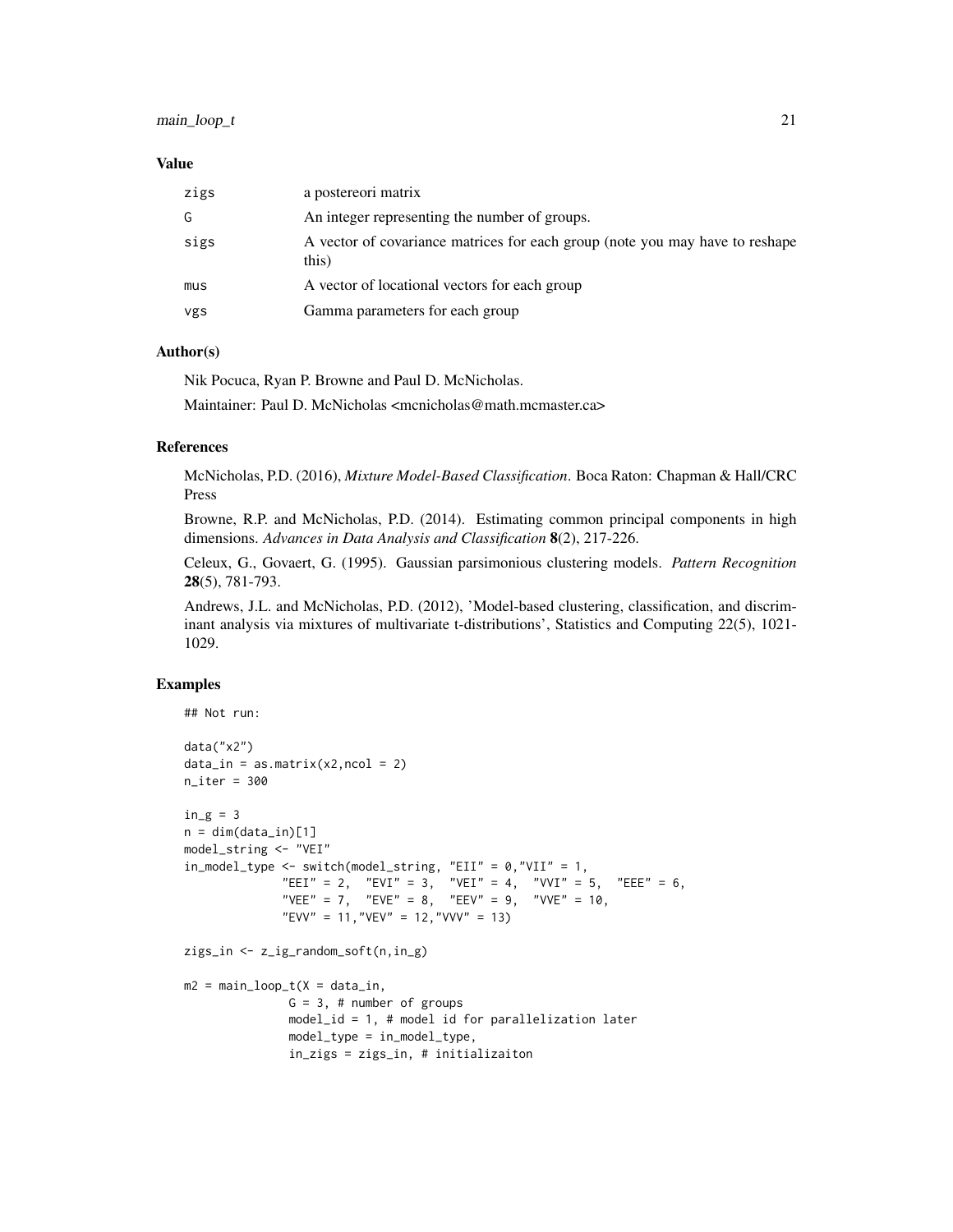```
in_nmax = n_iter, # number of iterations
               in_l_tol = 0.5, # likilihood tolerance
               in_m_iter_max = 20, # maximium iterations for matrices
               anneals=c(1),
               in_m\_tol = 1e-8plot(x2, col = MAP(m2$zigs) + 1, cex = 0.5, pch = 20)## End(Not run)
```
main\_loop\_vg *VGPCM Internal C++ Call*

## Description

This function is the internal C++ function call within the vgpcm function. This is a raw C++ function call, meaning it has no checks for proper inputs so it may fail to run without giving proper errors. Please ensure all arguements are valid. main\_loop\_vg is useful for writing parallizations of the stpcm function. All arguement descriptions are given in terms of their corresponding C++ types.

#### Usage

```
main_loop_vg(X, G, model_id,
       model_type, in_zigs,
       in_nmax, in_l_tol, in_m_iter_max,
       in_m_tol, anneals, t_burn = 5L)
```
## Arguments

| X             | A matrix or data frame such that rows correspond to observations and columns<br>correspond to variables. Note that this function currently only works with mul-<br>tivariate data $p > 1$ .                                                                                       |
|---------------|-----------------------------------------------------------------------------------------------------------------------------------------------------------------------------------------------------------------------------------------------------------------------------------|
| G             | A single positive integer value representing number of groups.                                                                                                                                                                                                                    |
| $model_id$    | An integer representing the model_id, is useful for keeping track within paral-<br>lizations. Not to be confused with model_type.                                                                                                                                                 |
| model_type    | The type of covariance model you wish to run. Lexicon is given as follows: "0"<br>$=$ "EII", "1" = "VII", "2" = "EEI", "3" = "EVI", "4" = "VEI", "5" = "VVI", "6" =<br>"EEE", "7" = "VEE", "8" = "EVE", "9" = "EEV", "10" = "VVE", "11" = "EVV",<br>" $12" = "VEV", "13" = "VVV"$ |
| in_zigs       | A n times G a posteriori matrix resembling the probability of observation i be-<br>longing to group G. Rows must sum to one, have the proper dimensions, and be<br>positive.                                                                                                      |
| in_nmax       | Positive integer value resembling the maximum amount of iterations for the EM.                                                                                                                                                                                                    |
| in_l_tol      | A likelihood tolerance for convergence.                                                                                                                                                                                                                                           |
| in_m_iter_max | For certain models, where applicable, the number of iterations for the maximiza-<br>tion step.                                                                                                                                                                                    |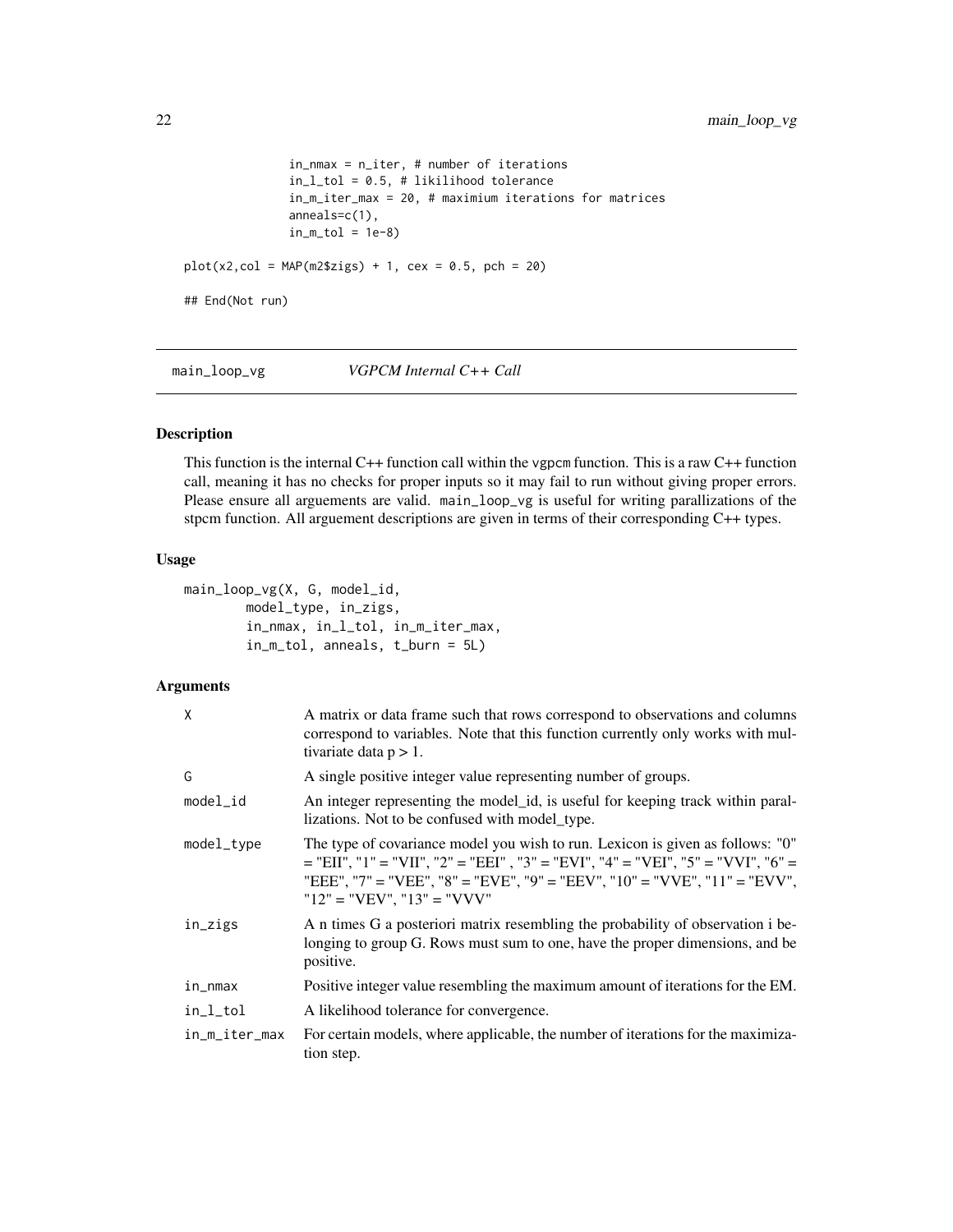| in_m_tol | For certain models, where applicable, the tolerance for the maximization step.                  |
|----------|-------------------------------------------------------------------------------------------------|
| anneals  | A vector of doubles representing the deterministic annealing settings.                          |
| t burn   | A positive integer representing the number of burn steps if missing data (NAs)<br>are detected. |

## Details

Be extremly careful running this function, it is known to crash systems without proper exception handling. Consider using the package parallel to estimate all possible models at the same time. Or run several possible initializations with random seeds.

#### Value

| zigs   | a postereori matrix                                                                   |
|--------|---------------------------------------------------------------------------------------|
| G      | An integer representing the number of groups.                                         |
| sigs   | A vector of covariance matrices for each group (note you may have to reshape<br>this) |
| mus    | A vector of locational vectors for each group                                         |
| alphas | A vector of skewness vectors for each group                                           |
| gammas | Gamma parameters for each group                                                       |

## Author(s)

Nik Pocuca, Ryan P. Browne and Paul D. McNicholas.

Maintainer: Paul D. McNicholas <mcnicholas@math.mcmaster.ca>

#### References

McNicholas, P.D. (2016), *Mixture Model-Based Classification*. Boca Raton: Chapman & Hall/CRC Press

Browne, R.P. and McNicholas, P.D. (2014). Estimating common principal components in high dimensions. *Advances in Data Analysis and Classification* 8(2), 217-226.

Zhou, H. and Lange, K. (2010). On the bumpy road to the dominant mode. *Scandinavian Journal of Statistics* 37, 612-631.

Celeux, G., Govaert, G. (1995). Gaussian parsimonious clustering models. *Pattern Recognition* 28(5), 781-793.

## Examples

```
## Not run:
data("sx2")
data_in = as_matrix(sx2,ncol = 2)n_iter = 300
in_g = 2n = dim(data_in)[1]
```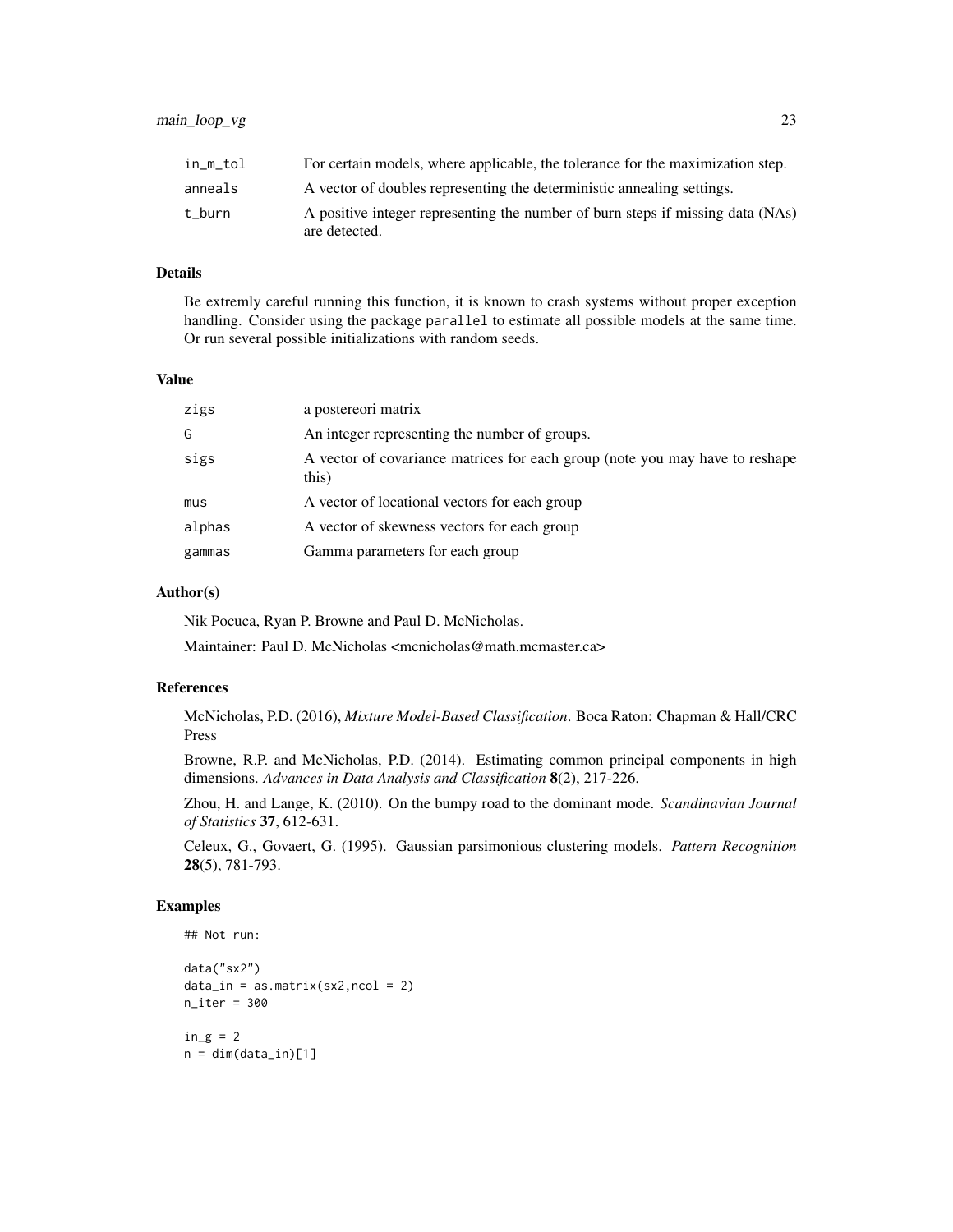```
model_string <- "VVV"
in_model_type <- switch(model_string, "EII" = 0,"VII" = 1,
              "EEI" = 2, "EVI" = 3, "VEI" = 4, "VVI" = 5, "EEE" = 6,
              "VEE" = 7, "EVE" = 8, "EEV" = 9, "VVE" = 10,
              "EVV" = 11, "VEV" = 12, "VVV" = 13)
zigs_in <- z_ig_random_soft(n,in_g)
m2 = main\_loop\_vg(X = t(data_in), # data in has to be in column major formG = 2, # number of groups
               model_id = 1, # model id for parallelization later
               model_type = in_model_type,
               in_zigs = zigs_in, # initializaiton
               in_nmax = n_iter, # number of iterations
               in_l_tol = 0.5, # likilihood tolerance
               in_m_iter_max = 20, # maximium iterations for matrices
               anneals=c(1),
               in_m\_tol = 1e-8plot(sx2, col = MAP(m2$zigs) + 1, cex = 0.5, pch = 20)## End(Not run)
```
#### MAP *Maximum* a posterori

#### Description

Generates labels from a classification matrix z

#### Usage

MAP(z\_ig)

#### Arguments

z\_ig A classification matrix of positive numbers in which all rows must sum to one.

## Value

A numeric matrix is returned of size n times g, with row sums adding up to 1.

#### Author(s)

Nik Pocuca, Ryan P. Browne and Paul D. McNicholas. Maintainer: Paul D. McNicholas <mcnicholas@math.mcmaster.ca>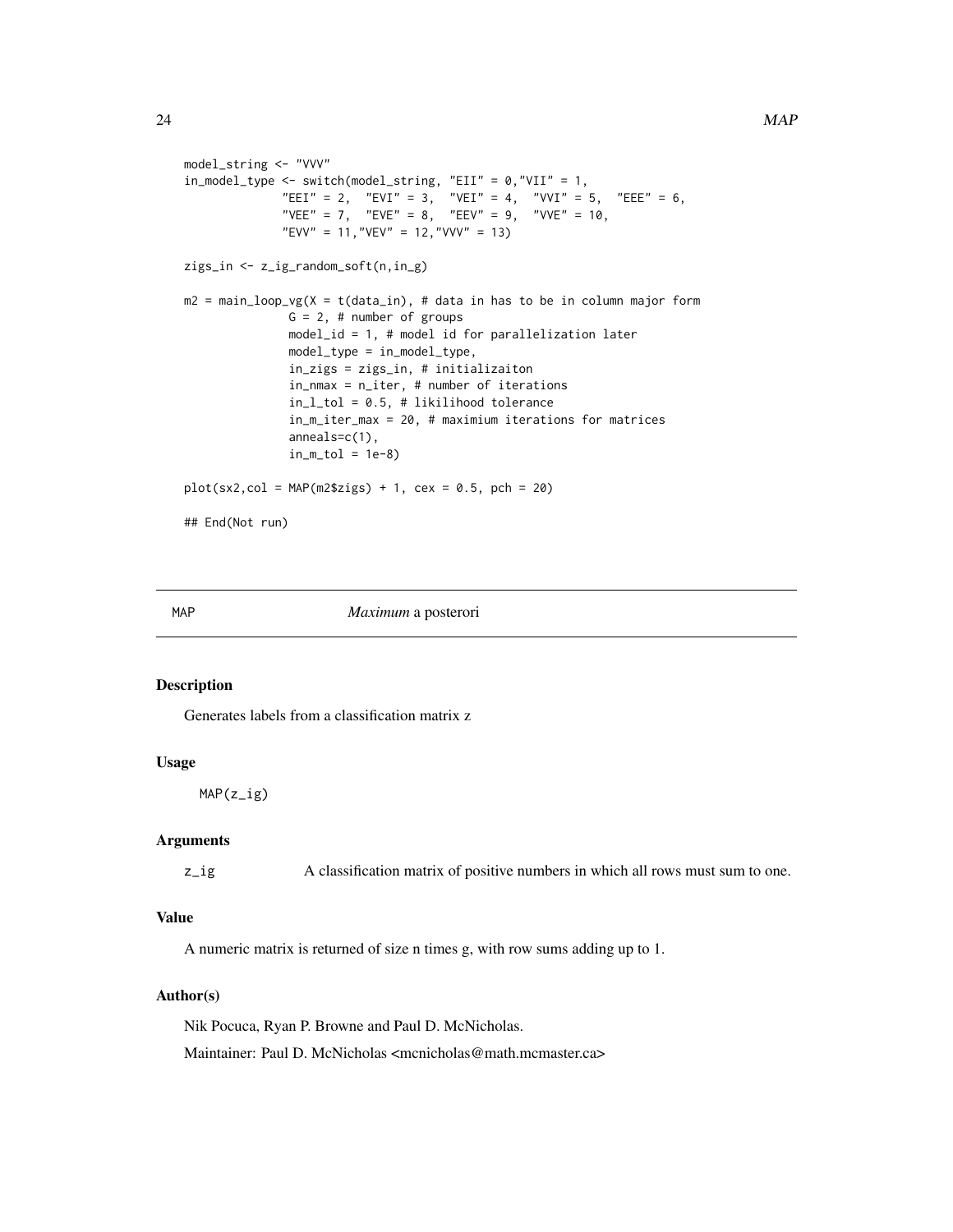#### <span id="page-24-0"></span>mixture 25

#### Examples

```
## Not run:
# Simple example.
MAP(z_ig_random_soft(100,2))
# import dataset.
data(x2)
mm < - gpcm(data = as.matrix(x2), G = 1:7,
           start = 2,
           veo = FALSE,pprogress=FALSE)
best = get_best_model(mm)
# You can get labels using the internal object with MAP.
labs <- MAP(best$model_obj[[1]]$zigs)
# or you can just get labels directly.
labs2 <- best$map
## End(Not run)
```
mixture *Mixture Models for Clustering and Classification*

#### Description

An implementation of 14 parsimonious clustering models for finite mixtures with components that are Gaussian, generalized hyperbolic, variance-gamma, Student's t, or skew-t, for model-based clustering and model-based classification, even with missing data.

#### Details

| Package: | mixture    |
|----------|------------|
| Type:    | Package    |
| Version: | 2.0.4      |
| Date:    | 2021-04-14 |
| License: | $GPL (=2)$ |
|          |            |

This package contains the functions gpcm, tpcm, ghpcm, vgpcm, stpcm, e\_step, ARI, and get\_best\_model, plus three simulated data sets.

This package also contains advanced functions for large system use which are: main\_loop main\_loop\_vg , main\_loop\_gh, main\_loop\_t , main\_loop\_st ,z\_ig\_random\_soft, z\_ig\_random\_hard, z\_ig\_kmeans.

#### Author(s)

Nik Pocuca, Ryan P. Browne, and Paul D. McNicholas. Maintainer: Paul D. McNicholas <mcnicholas@math.mcmaster.ca>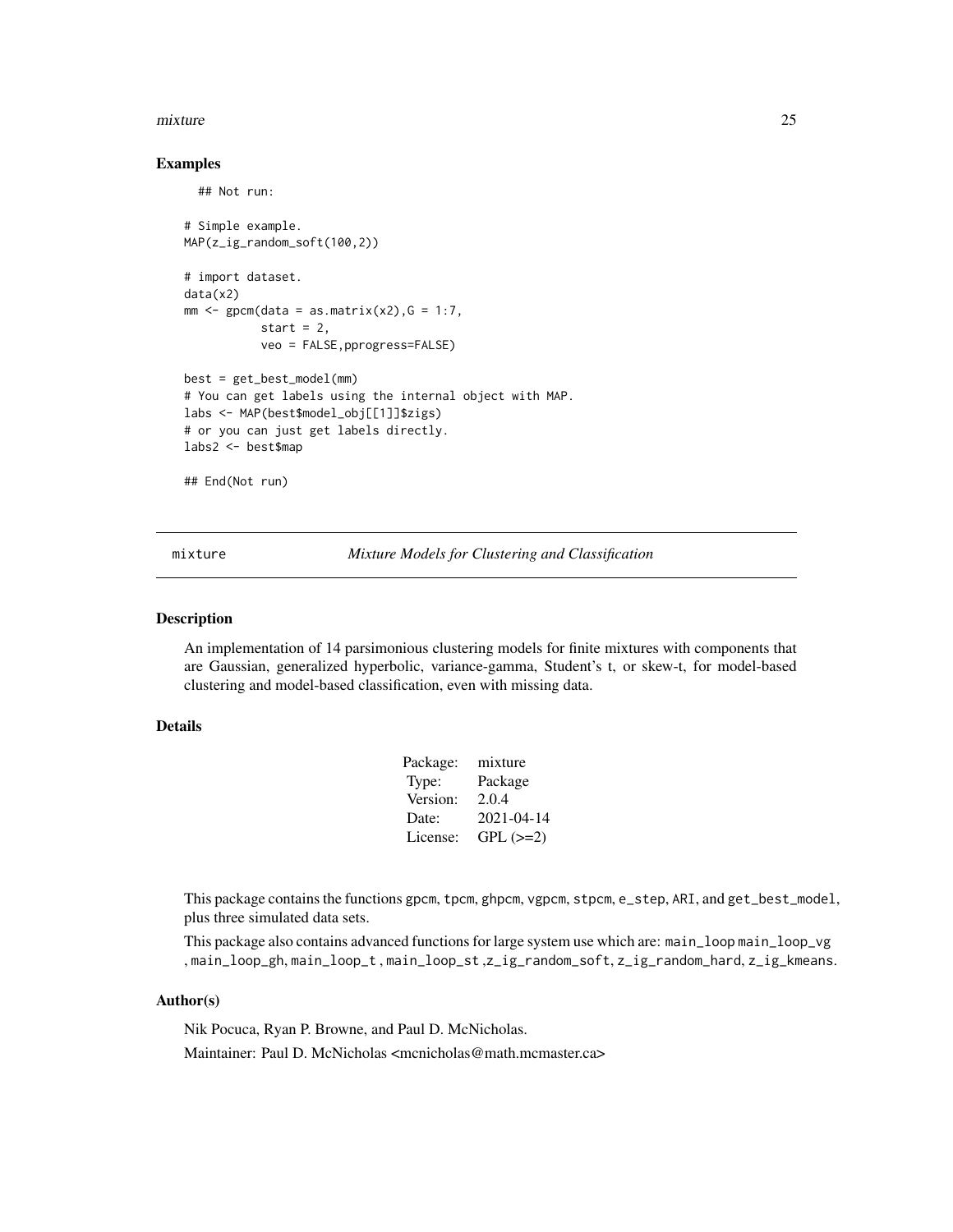## <span id="page-25-0"></span>See Also

Details, examples, and references are given under [gpcm](#page-8-1), [tpcm](#page-31-1), [ghpcm](#page-5-1), [stpcm](#page-27-1), and [vgpcm](#page-34-1).

## pcm *Parsimonious Clustering Models*

## Description

Carries out model-based clustering or classification using some or all of the 14 parsimonious settings with any one of the GPCM,STPCM,VGPCM, or GHPCM families.

#### Usage

```
pcm(data=NULL, G=1:3, pcmfamily=c(gpcm, vgpcm, tpcm),
mnames=NULL, start=2, label=NULL,
veo=FALSE, da=c(1.0),
nmax=1000, atol=1e-8, mtol=1e-8, mmax=10, burn=5,
pprogress=FALSE, pwarning=FALSE)
```
#### Arguments

| data      | A matrix or data frame such that rows correspond to observations and columns<br>correspond to variables. Note that this function currently only works with mul-<br>tivariate data $p > 1$ .                                                                                                                                                                                                  |
|-----------|----------------------------------------------------------------------------------------------------------------------------------------------------------------------------------------------------------------------------------------------------------------------------------------------------------------------------------------------------------------------------------------------|
| Ġ         | A sequence of integers giving the number of components to be used.                                                                                                                                                                                                                                                                                                                           |
| pcmfamily | The family of models to be used. If NULL then all are fitted.                                                                                                                                                                                                                                                                                                                                |
| mnames    | The models (i.e., covariance structures) to be used. If NULL then all 14 are fitted.                                                                                                                                                                                                                                                                                                         |
| start     | If 0 then the random soft function is used for initialization. If 1 then the random<br>hard function is used for initialization. If 2 then the kmeans function is used<br>for initialization. If is matrix then matrix is used as an initialization matrix as<br>along as it has non-negative elements. Note: only models with the same number<br>of columns of this matrix will be fit.     |
| label     | If NULL then the data has no known groups. If is integer then some of the<br>observations have known groups. If label[i]=k then observation belongs to<br>group k. If label[i]=0 then observation has no known group. See Examples.                                                                                                                                                          |
| veo       | Stands for "Variables exceed observations". If TRUE then if the number variables<br>in the model exceeds the number of observations the model is still fitted.                                                                                                                                                                                                                               |
| da        | Stands for Determinstic Annealing. A vector of doubles.                                                                                                                                                                                                                                                                                                                                      |
| nmax      | The maximum number of iterations each EM algorithm is allowed to use.                                                                                                                                                                                                                                                                                                                        |
| atol      | A number specifying the epsilon value for the convergence criteria used in the<br>EM algorithms. For each algorithm, the criterion is based on the difference<br>between the log-likelihood at an iteration and an asymptotic estimate of the log-<br>likelihood at that iteration. This asymptotic estimate is based on the Aitken<br>acceleration and details are given in the References. |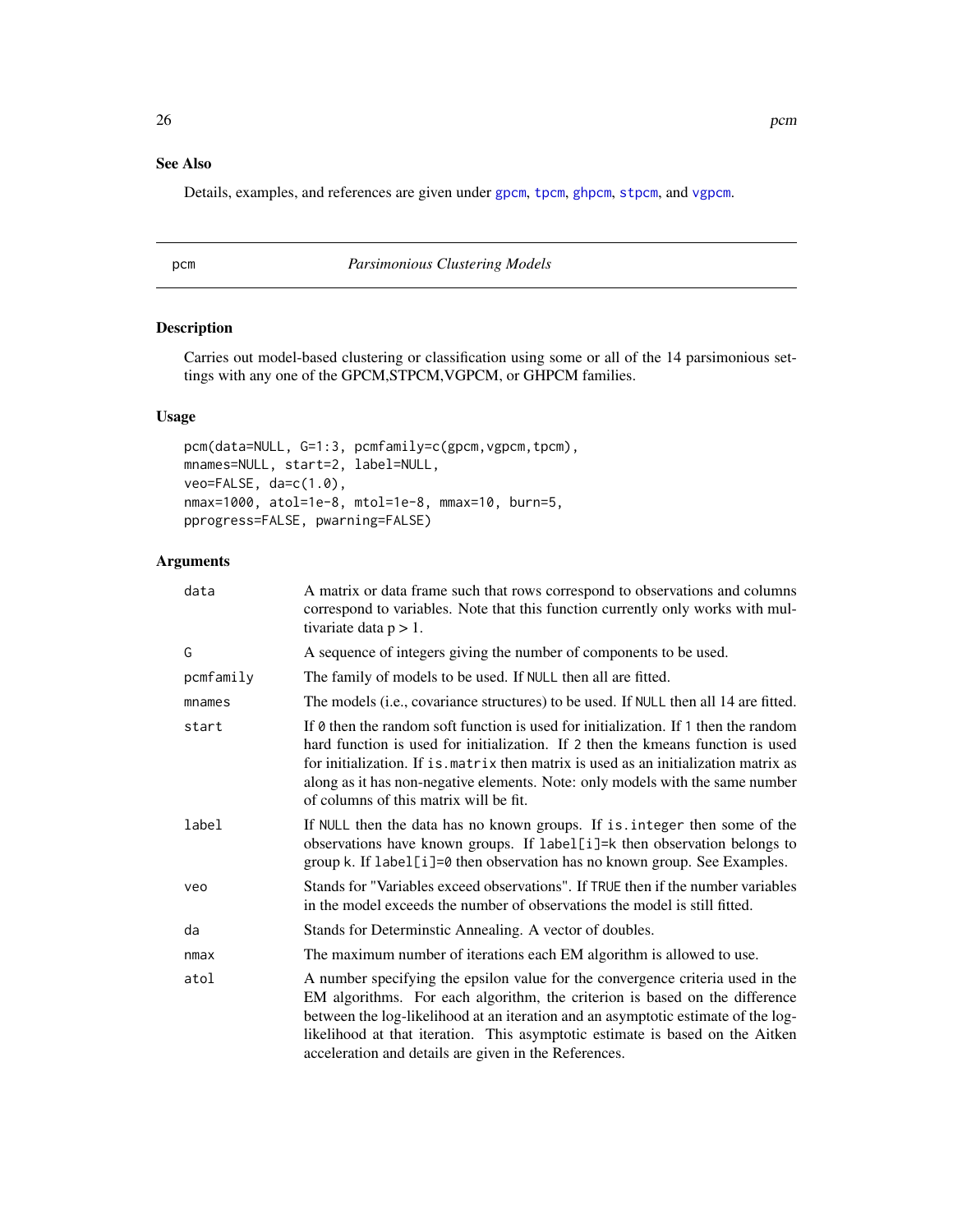| mtol      | A number specifying the epsilon value for the convergence criteria used in the<br>M-step in the EM algorithms.                                                   |
|-----------|------------------------------------------------------------------------------------------------------------------------------------------------------------------|
| mmax      | The maximum number of iterations each M-step is allowed in the GEM algo-<br>rithms.                                                                              |
| burn      | The burn in period for imputing data. (Missing observations are removed and a<br>model is estimated seperately before placing an imputation step within the EM.) |
| pprogress | If TRUE print the progress of the function.                                                                                                                      |
| pwarning  | If TRUE print the warnings.                                                                                                                                      |
|           |                                                                                                                                                                  |

#### Details

The data x are either clustered or classified using Skew-t mixture models with some or all of the 14 parsimonious covariance structures described in Celeux & Govaert (1995). The algorithms given by Celeux & Govaert (1995) is used for 12 of the 14 models; the "EVE" and "VVE" models use the algorithms given in Browne & McNicholas (2014). Starting values are very important to the successful operation of these algorithms and so care must be taken in the interpretation of results.

#### Value

An object of class pcm is a list with components:

| gpcm       | If applicable, the output of running the Gaussian Parsimonious Family.                  |
|------------|-----------------------------------------------------------------------------------------|
| vgpcm      | If applicable, the output of running the Variance-Gamma Parsimonious Family.            |
| stpcm      | If applicable, the output of running the Skew-T Parsimonious Family.                    |
| ghpcm      | If applicable, the output of running the Generalized Hyperbolic Parsimonious<br>Family. |
| best_model | An object of corresponding to the output of the best performing family.                 |

#### Note

Dedicated print, and summary functions are available for objects of class pcm, gpcm, ghpcm, stpcm, or vgpcm.

#### Author(s)

Nik Pocuca, Ryan P. Browne and Paul D. McNicholas.

Maintainer: Paul D. McNicholas <mcnicholas@math.mcmaster.ca>

#### References

McNicholas, P.D. (2016), *Mixture Model-Based Classification*. Boca Raton: Chapman & Hall/CRC Press

Browne, R.P. and McNicholas, P.D. (2014). Estimating common principal components in high dimensions. *Advances in Data Analysis and Classification* 8(2), 217-226.

Browne, R.P. and McNicholas, P.D. (2015), 'A mixture of generalized hyperbolic distributions', Canadian Journal of Statistics 43(2), 176-198.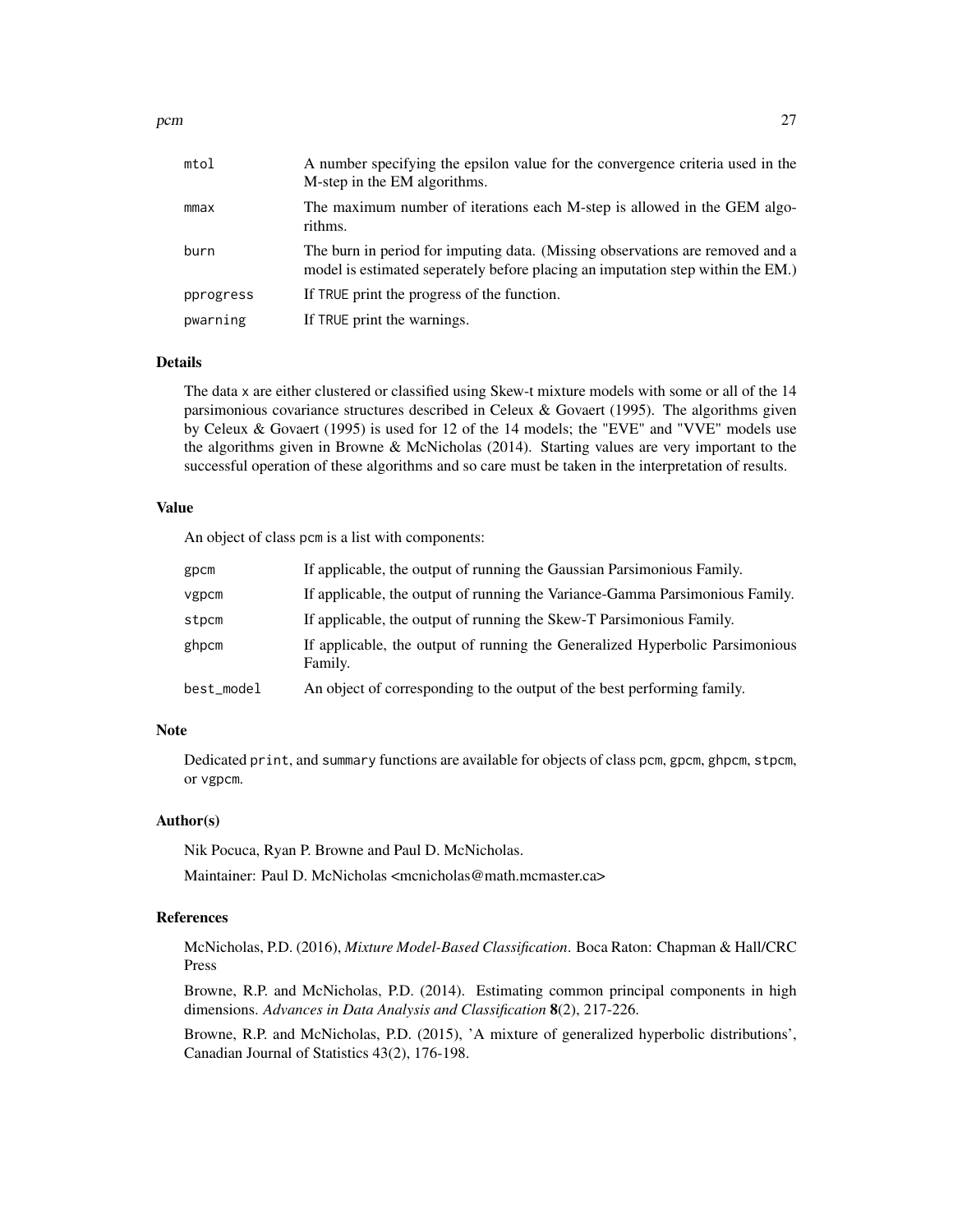<span id="page-27-0"></span>Wei, Y., Tang, Y. and McNicholas, P.D. (2019), 'Mixtures of generalized hyperbolic distributions and mixtures of skew-t distributions for model-based clustering with incomplete data', Computational Statistics and Data Analysis 130, 18-41.

Celeux, G., Govaert, G. (1995). Gaussian parsimonious clustering models. *Pattern Recognition* 28(5), 781-793.

## Examples

```
data("x2")
## Not run:
### estimate "VVV" "EVE"
ax = pcm(sx3, G=1:3, mnames=c("VVV","EVE"), start=0)
summary(ax)
print(ax)
```
## End(Not run)

<span id="page-27-1"></span>

| stpcm | <b>Skew-t Parsimonious Clustering Models</b> |  |  |
|-------|----------------------------------------------|--|--|
|-------|----------------------------------------------|--|--|

## Description

Carries out model-based clustering or classification using some or all of the 14 parsimonious Skew-t clustering models (STPCM).

#### Usage

```
stpcm(data=NULL, G=1:3, mnames=NULL,
start=2, label=NULL,
veo=FALSE, da=c(1.0),
nmax=1000, atol=1e-8, mtol=1e-8, mmax=10, burn=5,
pprogress=FALSE, pwarning=FALSE, stochastic = FALSE)
```
## Arguments

| data   | A matrix or data frame such that rows correspond to observations and columns<br>correspond to variables. Note that this function currently only works with mul-<br>tivariate data $p > 1$ . |
|--------|---------------------------------------------------------------------------------------------------------------------------------------------------------------------------------------------|
| G      | A sequence of integers giving the number of components to be used.                                                                                                                          |
| mnames | The models ( <i>i.e.</i> , covariance structures) to be used. If NULL then all 14 are fitted.                                                                                               |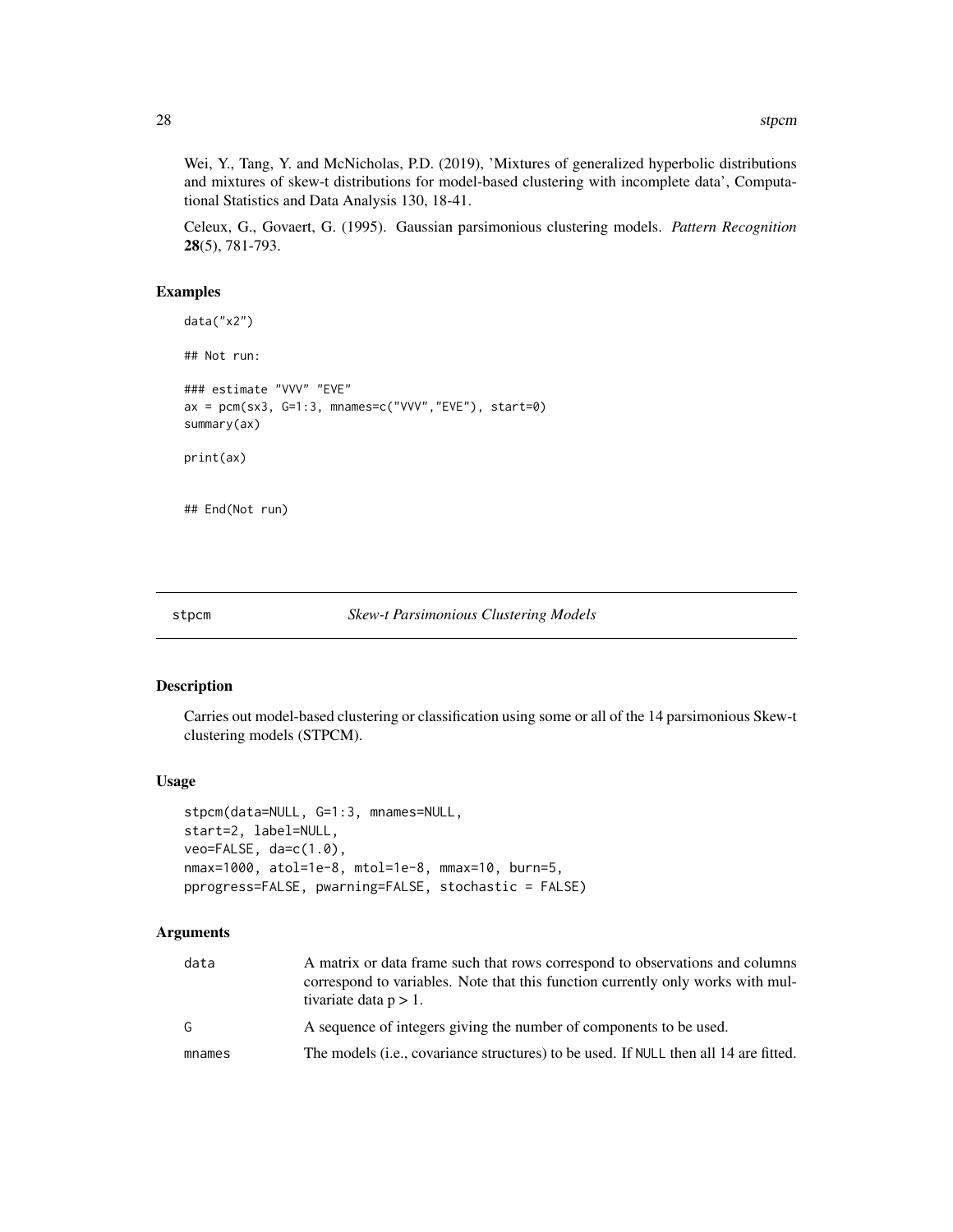#### stpcm 29

| start      | If 0 then the random soft function is used for initialization. If 1 then the random<br>hard function is used for initialization. If 2 then the kmeans function is used<br>for initialization. If is matrix then matrix is used as an initialization matrix as<br>along as it has non-negative elements. Note: only models with the same number<br>of columns of this matrix will be fit.     |
|------------|----------------------------------------------------------------------------------------------------------------------------------------------------------------------------------------------------------------------------------------------------------------------------------------------------------------------------------------------------------------------------------------------|
| label      | If NULL then the data has no known groups. If is integer then some of the<br>observations have known groups. If label[i]=k then observation belongs to<br>group k. If label[i]=0 then observation has no known group. See Examples.                                                                                                                                                          |
| veo        | Stands for "Variables exceed observations". If TRUE then if the number variables<br>in the model exceeds the number of observations the model is still fitted.                                                                                                                                                                                                                               |
| da         | Stands for Determinstic Annealing. A vector of doubles.                                                                                                                                                                                                                                                                                                                                      |
| nmax       | The maximum number of iterations each EM algorithm is allowed to use.                                                                                                                                                                                                                                                                                                                        |
| atol       | A number specifying the epsilon value for the convergence criteria used in the<br>EM algorithms. For each algorithm, the criterion is based on the difference<br>between the log-likelihood at an iteration and an asymptotic estimate of the log-<br>likelihood at that iteration. This asymptotic estimate is based on the Aitken<br>acceleration and details are given in the References. |
| mtol       | A number specifying the epsilon value for the convergence criteria used in the<br>M-step in the EM algorithms.                                                                                                                                                                                                                                                                               |
| mmax       | The maximum number of iterations each M-step is allowed in the GEM algo-<br>rithms.                                                                                                                                                                                                                                                                                                          |
| burn       | The burn in period for imputing data. (Missing observations are removed and a<br>model is estimated seperately before placing an imputation step within the EM.)                                                                                                                                                                                                                             |
| pprogress  | If TRUE print the progress of the function.                                                                                                                                                                                                                                                                                                                                                  |
| pwarning   | If TRUE print the warnings.                                                                                                                                                                                                                                                                                                                                                                  |
| stochastic | If TRUE, it will run stochastic E step variant.                                                                                                                                                                                                                                                                                                                                              |

## Details

The data x are either clustered or classified using Skew-t mixture models with some or all of the 14 parsimonious covariance structures described in Celeux & Govaert (1995). The algorithms given by Celeux & Govaert (1995) is used for 12 of the 14 models; the "EVE" and "VVE" models use the algorithms given in Browne & McNicholas (2014). Starting values are very important to the successful operation of these algorithms and so care must be taken in the interpretation of results.

## Value

An object of class vgpcm is a list with components:

| map          | A vector of integers indicating the maximum <i>a posteriori</i> classifications for the<br>best model.                                                  |
|--------------|---------------------------------------------------------------------------------------------------------------------------------------------------------|
| $model_objs$ | A list of all estimated models with parameters returned from the C++ call.                                                                              |
| best_model   | A class of vgpcm best containing; the number of groups for the best model, the<br>covariance structure, and Bayesian Information Criterion (BIC) value. |
| loglik       | The log-likelihood values from fitting the best model.                                                                                                  |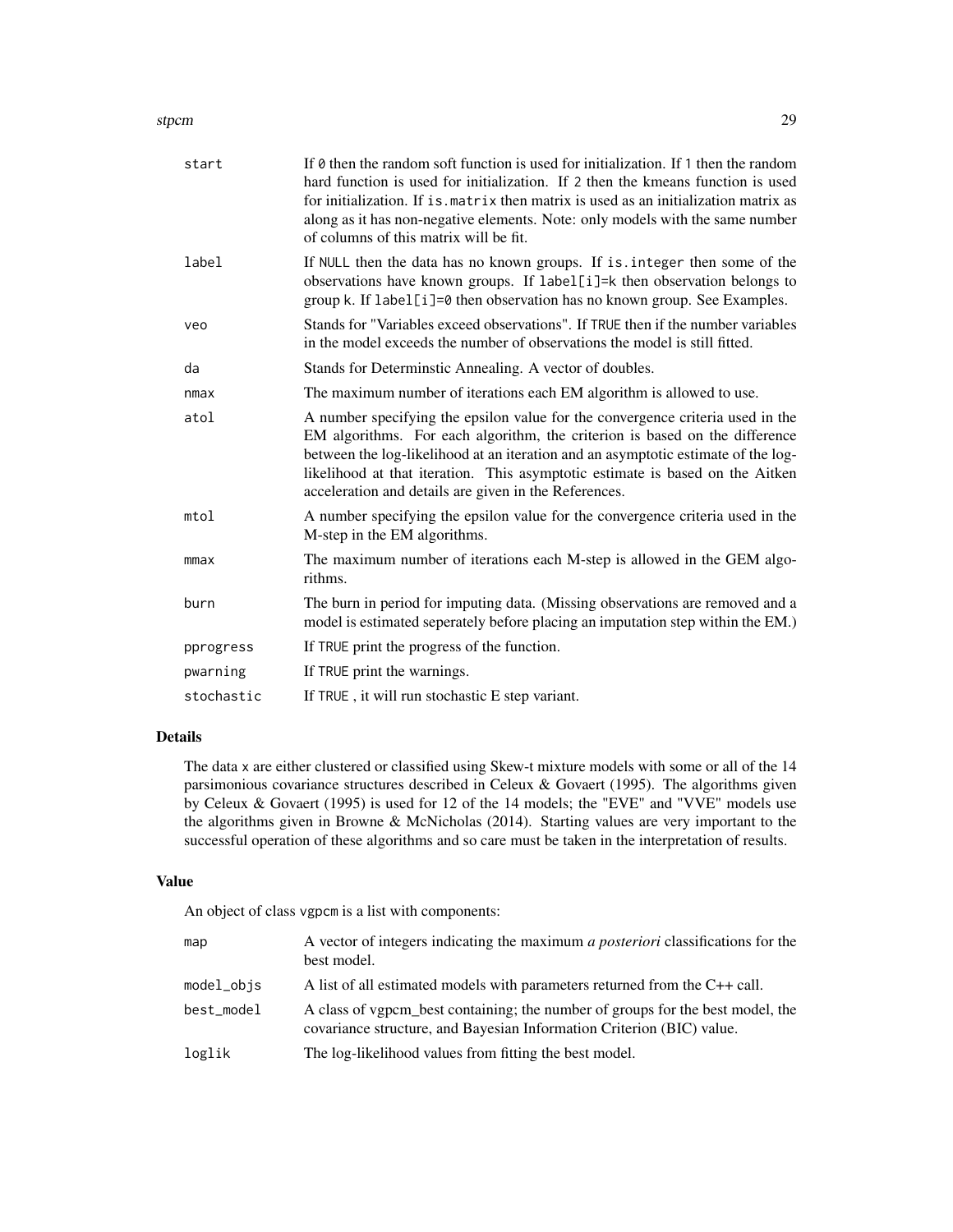| z                                                                                                                              | A matrix giving the raw values upon which map is based.                                                                    |  |
|--------------------------------------------------------------------------------------------------------------------------------|----------------------------------------------------------------------------------------------------------------------------|--|
| <b>BIC</b>                                                                                                                     | A G by mnames by 3 dimensional array with values pertaining to BIC calcula-<br>tions. (legacy)                             |  |
| gpar                                                                                                                           | A list object for each cluster pertaining to parameters. (legacy)                                                          |  |
| startobject                                                                                                                    | The type of object inputted into start.                                                                                    |  |
| row_tags                                                                                                                       | If there were NAs in the original dataset, a vector of indices referencing the row<br>of the imputed vectors is given.     |  |
|                                                                                                                                | Best Model: An object of class stpcm_best is a list with components:                                                       |  |
| model_type                                                                                                                     | A string containg summarized information about the type of model estimated<br>(Covariance structure and number of groups). |  |
| model_obj                                                                                                                      | An internal list containing all parameters returned from the C++ call.                                                     |  |
| <b>BIC</b>                                                                                                                     | Bayesian Index Criterion (positive scale, bigger is better).                                                               |  |
| loglik                                                                                                                         | Log liklihood from the estimated model.                                                                                    |  |
| nparam                                                                                                                         | Number of a parameters in the mode.                                                                                        |  |
| startobject                                                                                                                    | The type of object inputted into start.                                                                                    |  |
| G                                                                                                                              | An integer representing the number of groups.                                                                              |  |
| cov_type                                                                                                                       | A string representing the type of covariance matrix (see 14 models).                                                       |  |
| status                                                                                                                         | Convergence status of EM algorithm according to Aitken's Acceleration                                                      |  |
| map                                                                                                                            | A vector of integers indicating the maximum <i>a posteriori</i> classifications for the<br>best model.                     |  |
| row_tags                                                                                                                       | If there were NAs in the original dataset, a vector of indices referencing the row<br>of the imputed vectors is given.     |  |
| <b>Internal Objects:</b> All classes contain an internal list called model_obj or model_objs with the<br>following components: |                                                                                                                            |  |

| zigs   | a posteori matrix                                             |
|--------|---------------------------------------------------------------|
| G      | An integer representing the number of groups.                 |
| sigs   | A vector of covariance matrices for each group                |
| mus    | A vector of location vectors for each group                   |
| alphas | A vector containg skewness vectors for each group             |
| gammas | A vector containing estimated gamma parameters for each group |

## Note

Dedicated print, plot and summary functions are available for objects of class vgpcm.

## Author(s)

Nik Pocuca, Ryan P. Browne and Paul D. McNicholas. Maintainer: Paul D. McNicholas <mcnicholas@math.mcmaster.ca>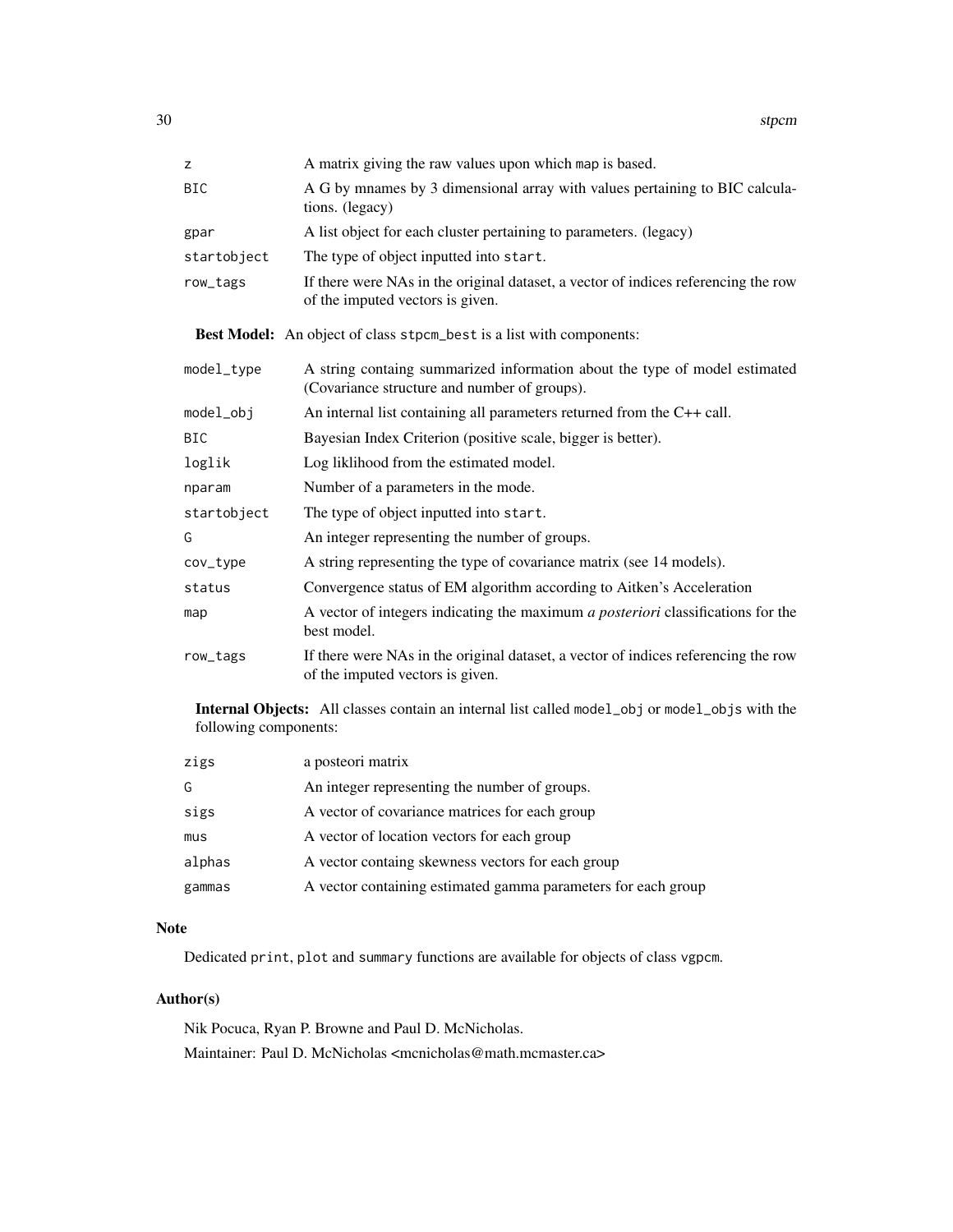#### References

McNicholas, P.D. (2016), *Mixture Model-Based Classification*. Boca Raton: Chapman & Hall/CRC Press

Browne, R.P. and McNicholas, P.D. (2014). Estimating common principal components in high dimensions. *Advances in Data Analysis and Classification* 8(2), 217-226.

Wei, Y., Tang, Y. and McNicholas, P.D. (2019), 'Mixtures of generalized hyperbolic distributions and mixtures of skew-t distributions for model-based clustering with incomplete data', Computational Statistics and Data Analysis 130, 18-41.

Celeux, G., Govaert, G. (1995). Gaussian parsimonious clustering models. *Pattern Recognition* 28(5), 781-793.

#### Examples

```
data("sx3")
## Not run:
### estimate "VVV" "EVE"
ax = stpcm(sx3, G=1:3, mnames=c("VVV","EVE"), start=0)
summary(ax)
ax
### estimate all 14 covariance structures
ax = stpcm(sx3, G=1:3, mnames=NULL, start=0)summary(ax)
ax
### model based classification
sx3.label = c(rep(1,1000),rep(2,1000))
plot(sx3, col=sx3.label)
axl = stpcm(sx3, G=2, mnames=c("VVV", "EVE"), label=sx3.label)
summary(axl)
```
## End(Not run)

sx2 *Skewed Simulated Data 1*

#### Description

Simulated data, with two variables and two groups, used to illustrate [ghpcm](#page-5-1), stpcm, vgpcm.

#### Usage

data(sx2)

<span id="page-30-0"></span> $\frac{\text{sx2}}{}$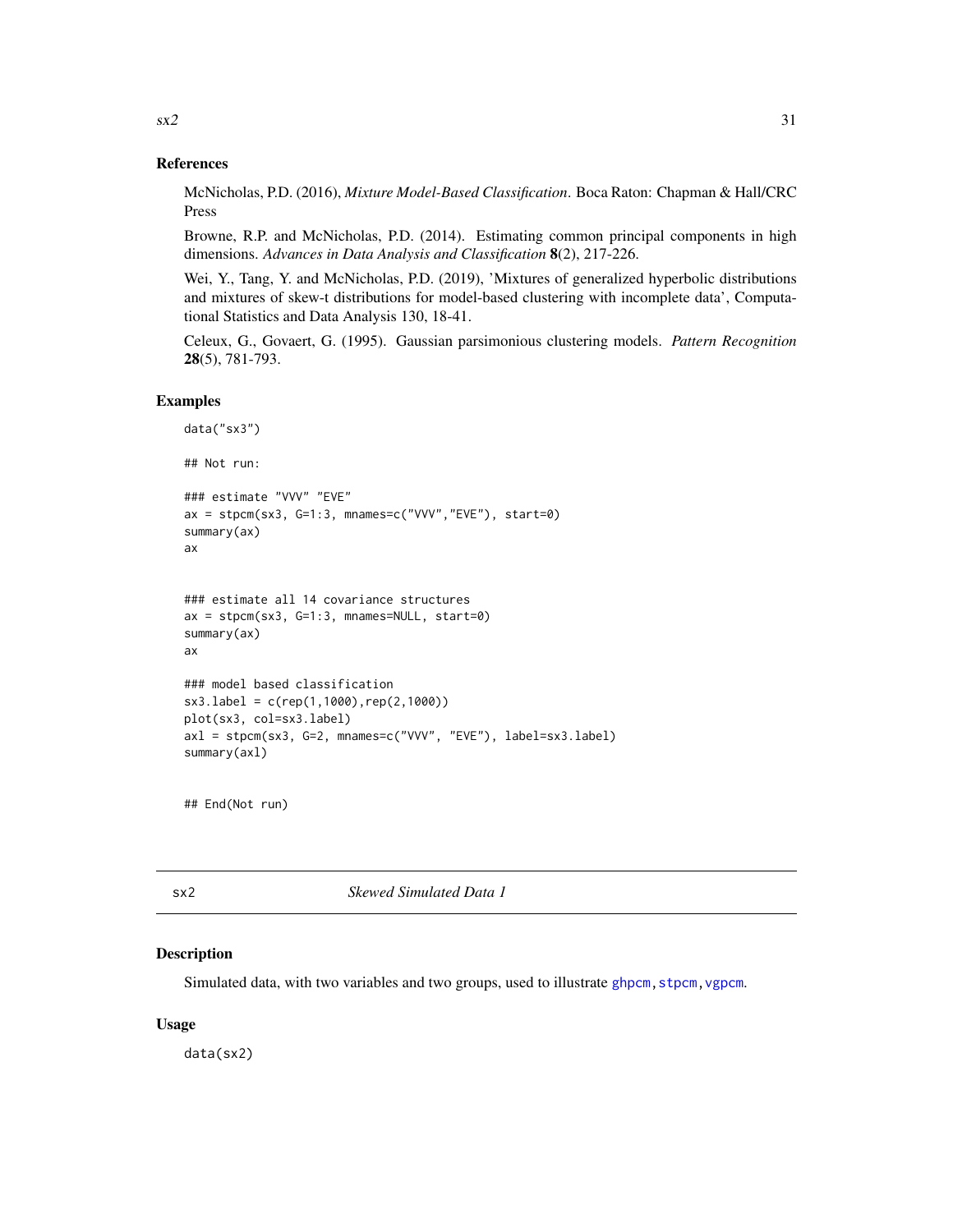## Format

A data frame with 2000 observations and 2 columns.

## Source

These data were simulated using R.

sx3 *Skewed Simulated Data 2*

## Description

Simulated data, with two variables and two groups, that are close together, used to illustrate [ghpcm,](#page-5-1) [stpcm,](#page-27-1) [vgpcm](#page-34-1).

## Usage

data(sx3)

## Format

A data frame with 2000 observations and 2 columns.

#### Source

These data were simulated using R.

<span id="page-31-1"></span>tpcm *Student T Parsimonious Clustering Models*

#### Description

Carries out model-based clustering or classification using some or all of the 14 parsimonious Student T clustering models (TPCM).

## Usage

```
tpcm(data=NULL, G=1:3, mnames=NULL,
start=2, label=NULL,
veo=FALSE, da=c(1.0),
nmax=1000, atol=1e-8, mtol=1e-8, mmax=10, burn=5,
pprogress=FALSE, pwarning=FALSE, stochastic=FALSE, constrained = FALSE)
```
<span id="page-31-0"></span> $32$  tpcm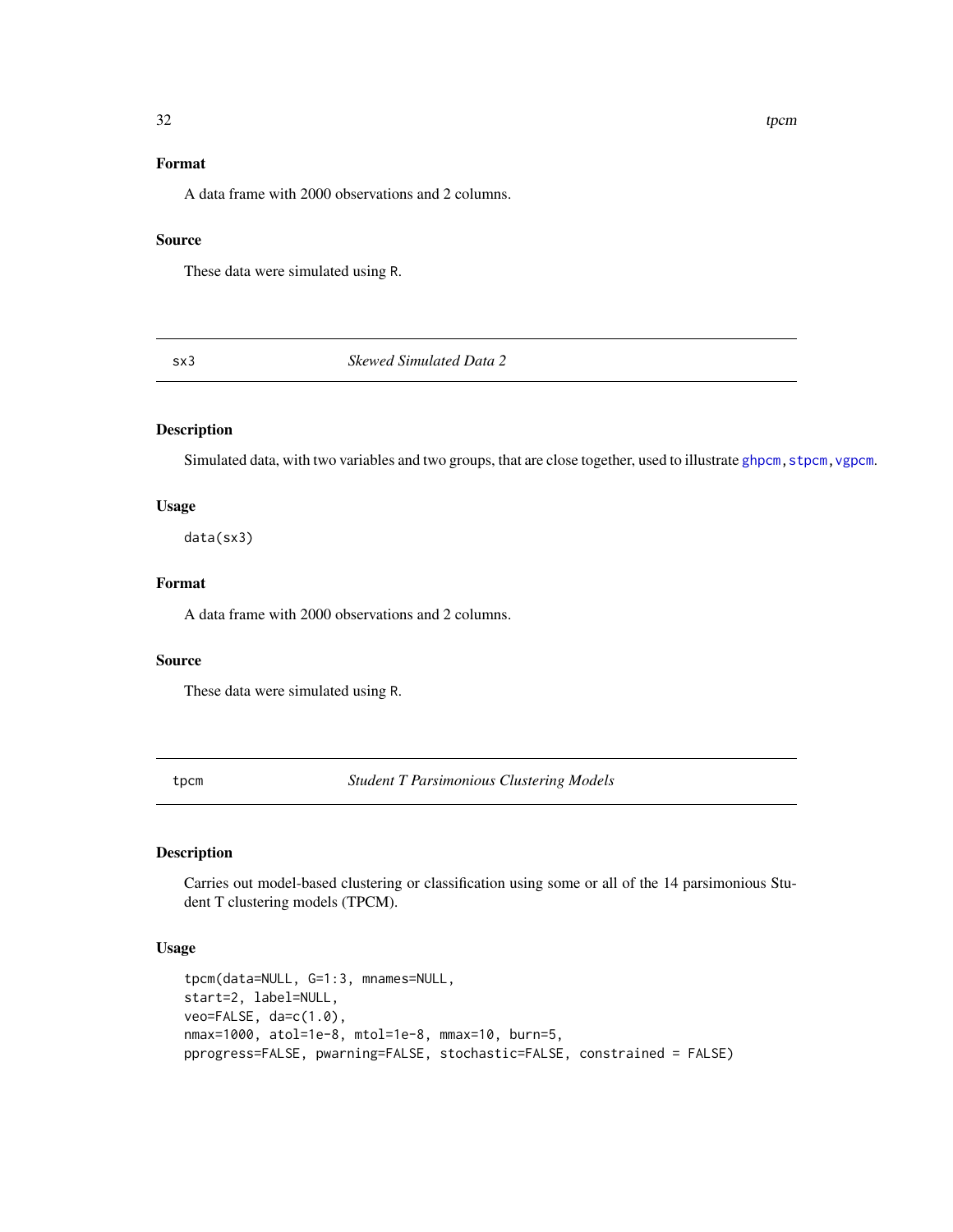#### $t$ pcm  $33$

## Arguments

| data        | A matrix or data frame such that rows correspond to observations and columns<br>correspond to variables. Note that this function currently only works with mul-<br>tivariate data $p > 1$ .                                                                                                                                                                                                     |
|-------------|-------------------------------------------------------------------------------------------------------------------------------------------------------------------------------------------------------------------------------------------------------------------------------------------------------------------------------------------------------------------------------------------------|
| G           | A sequence of integers giving the number of components to be used.                                                                                                                                                                                                                                                                                                                              |
| mnames      | The models (i.e., covariance structures) to be used. If NULL then all 14 are fitted.                                                                                                                                                                                                                                                                                                            |
| start       | If $\theta$ then the random soft function is used for initialization. If 1 then the random<br>hard function is used for initialization. If 2 then the kmeans function is used<br>for initialization. If is matrix then matrix is used as an initialization matrix as<br>along as it has non-negative elements. Note: only models with the same number<br>of columns of this matrix will be fit. |
| label       | If NULL then the data has no known groups. If is integer then some of the<br>observations have known groups. If label[i]=k then observation belongs to<br>group k. If label[i]=0 then observation has no known group. See Examples.                                                                                                                                                             |
| veo         | Stands for "Variables exceed observations". If TRUE then if the number variables<br>in the model exceeds the number of observations the model is still fitted.                                                                                                                                                                                                                                  |
| da          | Stands for Determinstic Annealing. A vector of doubles.                                                                                                                                                                                                                                                                                                                                         |
| nmax        | The maximum number of iterations each EM algorithm is allowed to use.                                                                                                                                                                                                                                                                                                                           |
| atol        | A number specifying the epsilon value for the convergence criteria used in the<br>EM algorithms. For each algorithm, the criterion is based on the difference<br>between the log-likelihood at an iteration and an asymptotic estimate of the log-<br>likelihood at that iteration. This asymptotic estimate is based on the Aitken<br>acceleration and details are given in the References.    |
| mtol        | A number specifying the epsilon value for the convergence criteria used in the<br>M-step in the EM algorithms.                                                                                                                                                                                                                                                                                  |
| mmax        | The maximum number of iterations each M-step is allowed in the GEM algo-<br>rithms.                                                                                                                                                                                                                                                                                                             |
| burn        | The burn in period for imputing data. (Missing observations are removed and a<br>model is estimated seperately before placing an imputation step within the EM.)                                                                                                                                                                                                                                |
| pprogress   | If TRUE print the progress of the function.                                                                                                                                                                                                                                                                                                                                                     |
| pwarning    | If TRUE print the warnings.                                                                                                                                                                                                                                                                                                                                                                     |
| stochastic  | If TRUE, it will run stochastic E step variant.                                                                                                                                                                                                                                                                                                                                                 |
| constrained | If TRUE, it will constrain the degrees of freedom for student-t to be the same for<br>all clusters.                                                                                                                                                                                                                                                                                             |

#### Details

The data x are either clustered or classified using Skew-t mixture models with some or all of the 14 parsimonious covariance structures described in Celeux & Govaert (1995). The algorithms given by Celeux & Govaert (1995) is used for 12 of the 14 models; the "EVE" and "VVE" models use the algorithms given in Browne & McNicholas (2014). Starting values are very important to the successful operation of these algorithms and so care must be taken in the interpretation of results.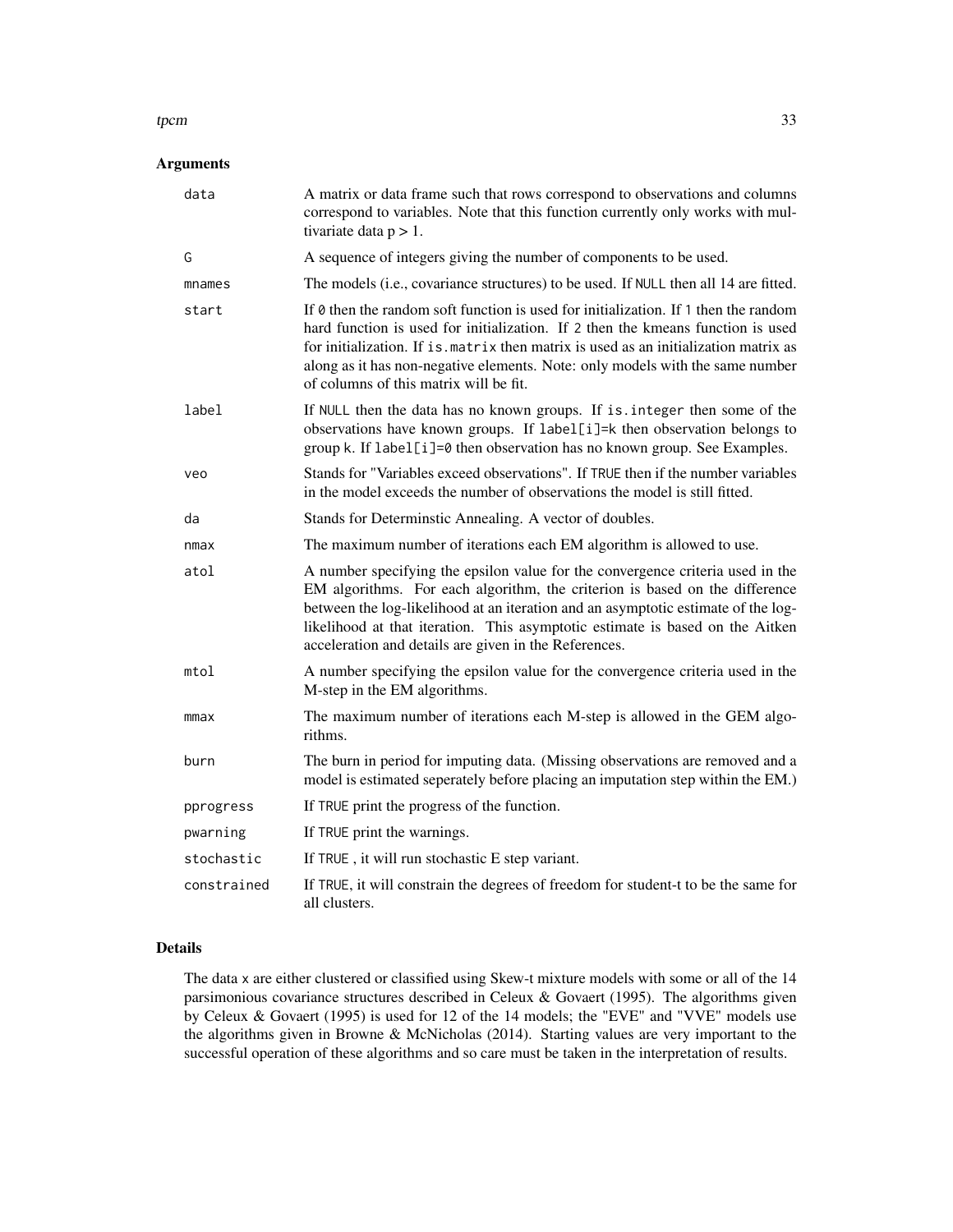## Value

An object of class tpcm is a list with components:

| map         | A vector of integers indicating the maximum <i>a posteriori</i> classifications for the<br>best model.                                                  |  |
|-------------|---------------------------------------------------------------------------------------------------------------------------------------------------------|--|
| model_objs  | A list of all estimated models with parameters returned from the C++ call.                                                                              |  |
| best_model  | A class of vgpcm best containing; the number of groups for the best model, the<br>covariance structure, and Bayesian Information Criterion (BIC) value. |  |
| loglik      | The log-likelihood values from fitting the best model.                                                                                                  |  |
| z           | A matrix giving the raw values upon which map is based.                                                                                                 |  |
| <b>BIC</b>  | A G by mnames by 3 dimensional array with values pertaining to BIC calcula-<br>tions. (legacy)                                                          |  |
| gpar        | A list object for each cluster pertaining to parameters. (legacy)                                                                                       |  |
| startobject | The type of object inputted into start.                                                                                                                 |  |
| row_tags    | If there were NAs in the original dataset, a vector of indices referencing the row<br>of the imputed vectors is given.                                  |  |
|             | Best Model: An object of class stpcm_best is a list with components:                                                                                    |  |
| model_type  | A string containg summarized information about the type of model estimated                                                                              |  |

|             | It cannot contain communicate information woods the specificated<br>(Covariance structure and number of groups).       |  |
|-------------|------------------------------------------------------------------------------------------------------------------------|--|
| model_obj   | An internal list containing all parameters returned from the $C++$ call.                                               |  |
| BIC         | Bayesian Index Criterion (positive scale, bigger is better).                                                           |  |
| loglik      | Log liklihood from the estimated model.                                                                                |  |
| nparam      | Number of a parameters in the mode.                                                                                    |  |
| startobject | The type of object inputted into start.                                                                                |  |
| G           | An integer representing the number of groups.                                                                          |  |
| cov_type    | A string representing the type of covariance matrix (see 14 models).                                                   |  |
| status      | Convergence status of EM algorithm according to Aitken's Acceleration                                                  |  |
| map         | A vector of integers indicating the maximum a posteriori classifications for the<br>best model.                        |  |
| row_tags    | If there were NAs in the original dataset, a vector of indices referencing the row<br>of the imputed vectors is given. |  |

Internal Objects: All classes contain an internal list called model\_obj or model\_objs with the following components:

| zigs | a posteori matrix                                             |
|------|---------------------------------------------------------------|
| G    | An integer representing the number of groups.                 |
| sigs | A vector of covariance matrices for each group                |
| mus  | A vector of location vectors for each group                   |
| vgs  | A vector containing estimated gamma parameters for each group |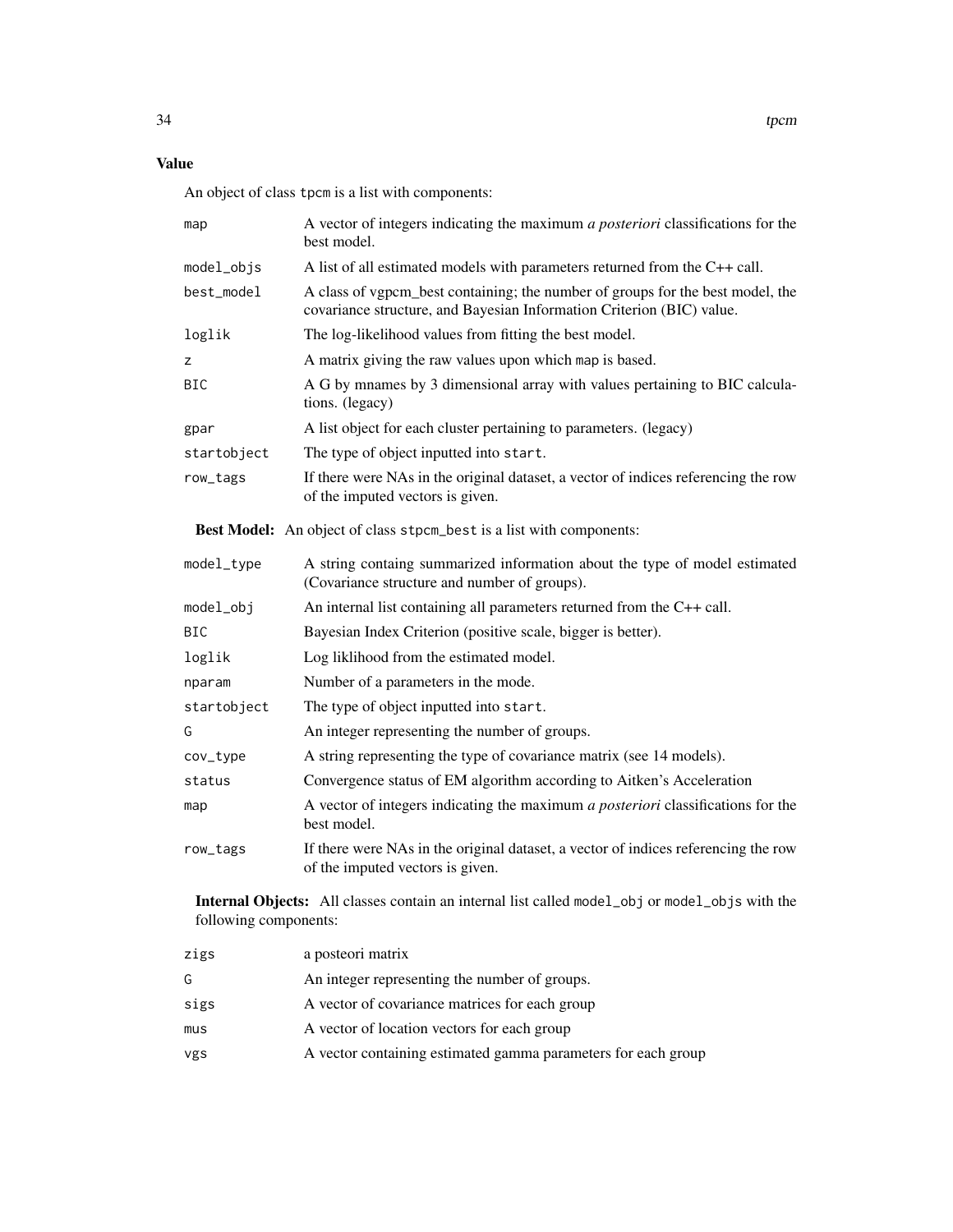#### <span id="page-34-0"></span>vgpcm 35

## Note

Dedicated print, plot and summary functions are available for objects of class vgpcm.

#### Author(s)

Nik Pocuca, Ryan P. Browne and Paul D. McNicholas.

Maintainer: Paul D. McNicholas <mcnicholas@math.mcmaster.ca>

#### References

McNicholas, P.D. (2016), *Mixture Model-Based Classification*. Boca Raton: Chapman & Hall/CRC Press

Browne, R.P. and McNicholas, P.D. (2014). Estimating common principal components in high dimensions. *Advances in Data Analysis and Classification* 8(2), 217-226.

Andrews, J.L. and McNicholas, P.D. (2012), 'Model-based clustering, classification, and discriminant analysis via mixtures of multivariate t-distributions', Statistics and Computing 22(5), 1021- 1029.

Celeux, G., Govaert, G. (1995). Gaussian parsimonious clustering models. *Pattern Recognition* 28(5), 781-793.

#### Examples

data("x2")

## Not run:

```
### estimate "VVV" "EVE"
ax = tpcm(x2, G=1:3, mnames=c("VVV", "EVE"), start=0)summary(ax)
ax
```

```
### estimate all 14 covariance structures
ax = tpcm(x2, G=1:3, mnames=NULL, start=0)summary(ax)
ax
```
## End(Not run)

<span id="page-34-1"></span>vgpcm *Variance Gamma Parsimonious Clustering Models*

#### Description

Carries out model-based clustering or classification using some or all of the 14 parsimonious Variance Gamma clustering models (VGPCM).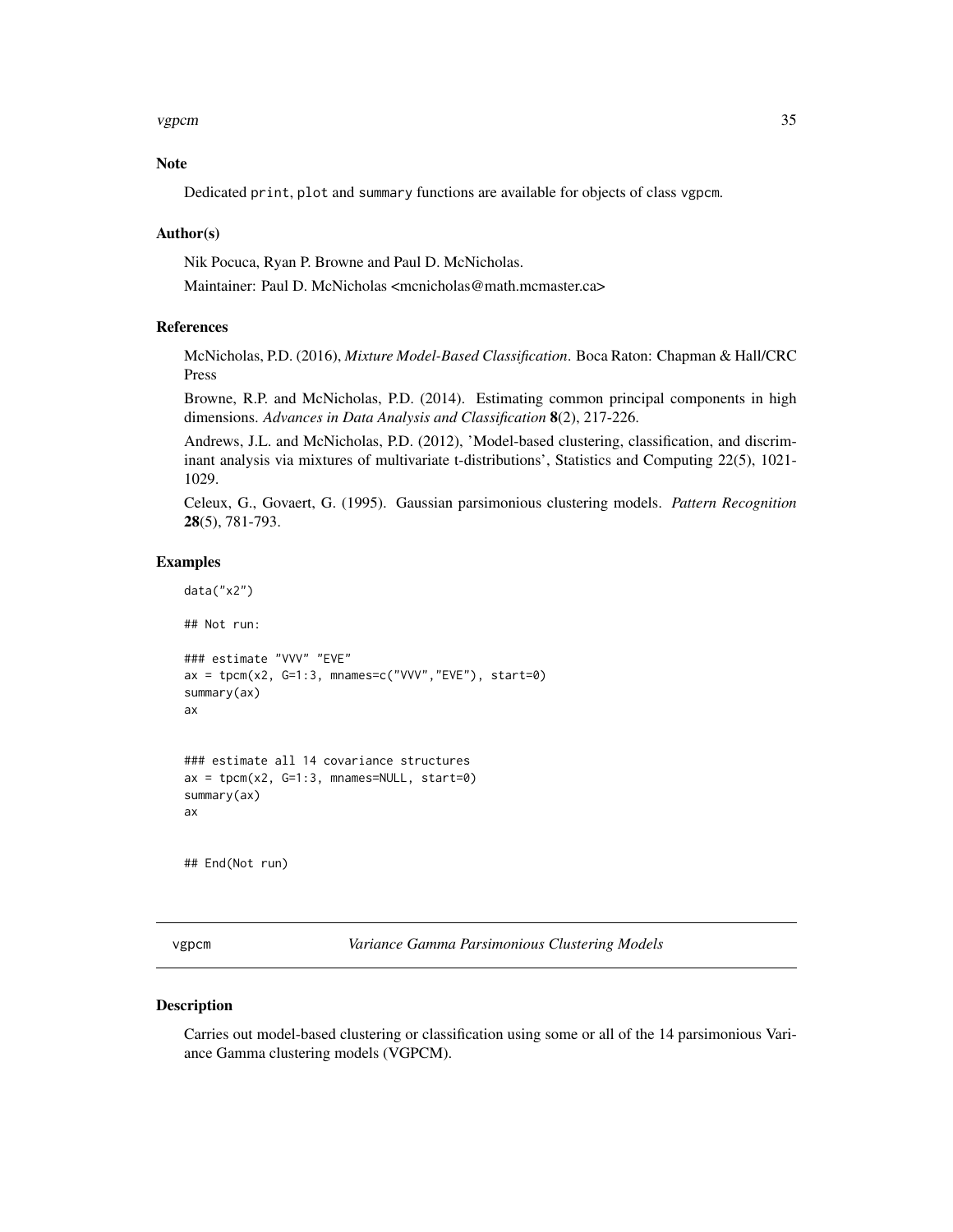36 vgpcm

## Usage

```
vgpcm(data=NULL, G=1:3, mnames=NULL,
start=2, label=NULL,
veo=FALSE, da=c(1.0),
nmax=1000, atol=1e-8, mtol=1e-8, mmax=10, burn=5,
pprogress=FALSE, pwarning=FALSE, stochastic = FALSE)
```
## Arguments

| data       | A matrix or data frame such that rows correspond to observations and columns<br>correspond to variables. Note that this function currently only works with mul-<br>tivariate data $p > 1$ .                                                                                                                                                                                                     |  |
|------------|-------------------------------------------------------------------------------------------------------------------------------------------------------------------------------------------------------------------------------------------------------------------------------------------------------------------------------------------------------------------------------------------------|--|
| G          | A sequence of integers giving the number of components to be used.                                                                                                                                                                                                                                                                                                                              |  |
| mnames     | The models (i.e., covariance structures) to be used. If NULL then all 14 are fitted.                                                                                                                                                                                                                                                                                                            |  |
| start      | If $\theta$ then the random soft function is used for initialization. If 1 then the random<br>hard function is used for initialization. If 2 then the kmeans function is used<br>for initialization. If is matrix then matrix is used as an initialization matrix as<br>along as it has non-negative elements. Note: only models with the same number<br>of columns of this matrix will be fit. |  |
| label      | If NULL then the data has no known groups. If is . integer then some of the<br>observations have known groups. If label[i]=k then observation belongs to<br>group k. If label[i]=0 then observation has no known group. See Examples.                                                                                                                                                           |  |
| veo        | Stands for "Variables exceed observations". If TRUE then if the number variables<br>in the model exceeds the number of observations the model is still fitted.                                                                                                                                                                                                                                  |  |
| da         | Stands for Determinstic Annealing. A vector of doubles.                                                                                                                                                                                                                                                                                                                                         |  |
| nmax       | The maximum number of iterations each EM algorithm is allowed to use.                                                                                                                                                                                                                                                                                                                           |  |
| atol       | A number specifying the epsilon value for the convergence criteria used in the<br>EM algorithms. For each algorithm, the criterion is based on the difference<br>between the log-likelihood at an iteration and an asymptotic estimate of the log-<br>likelihood at that iteration. This asymptotic estimate is based on the Aitken<br>acceleration and details are given in the References.    |  |
| mtol       | A number specifying the epsilon value for the convergence criteria used in the<br>M-step in the EM algorithms.                                                                                                                                                                                                                                                                                  |  |
| mmax       | The maximum number of iterations each M-step is allowed in the GEM algo-<br>rithms.                                                                                                                                                                                                                                                                                                             |  |
| burn       | The burn in period for imputing data. (Missing observations are removed and a<br>model is estimated seperately before placing an imputation step within the EM.)                                                                                                                                                                                                                                |  |
| pprogress  | If TRUE print the progress of the function.                                                                                                                                                                                                                                                                                                                                                     |  |
| pwarning   | If TRUE print the warnings.                                                                                                                                                                                                                                                                                                                                                                     |  |
| stochastic | If TRUE, it will run stochastic E step variant.                                                                                                                                                                                                                                                                                                                                                 |  |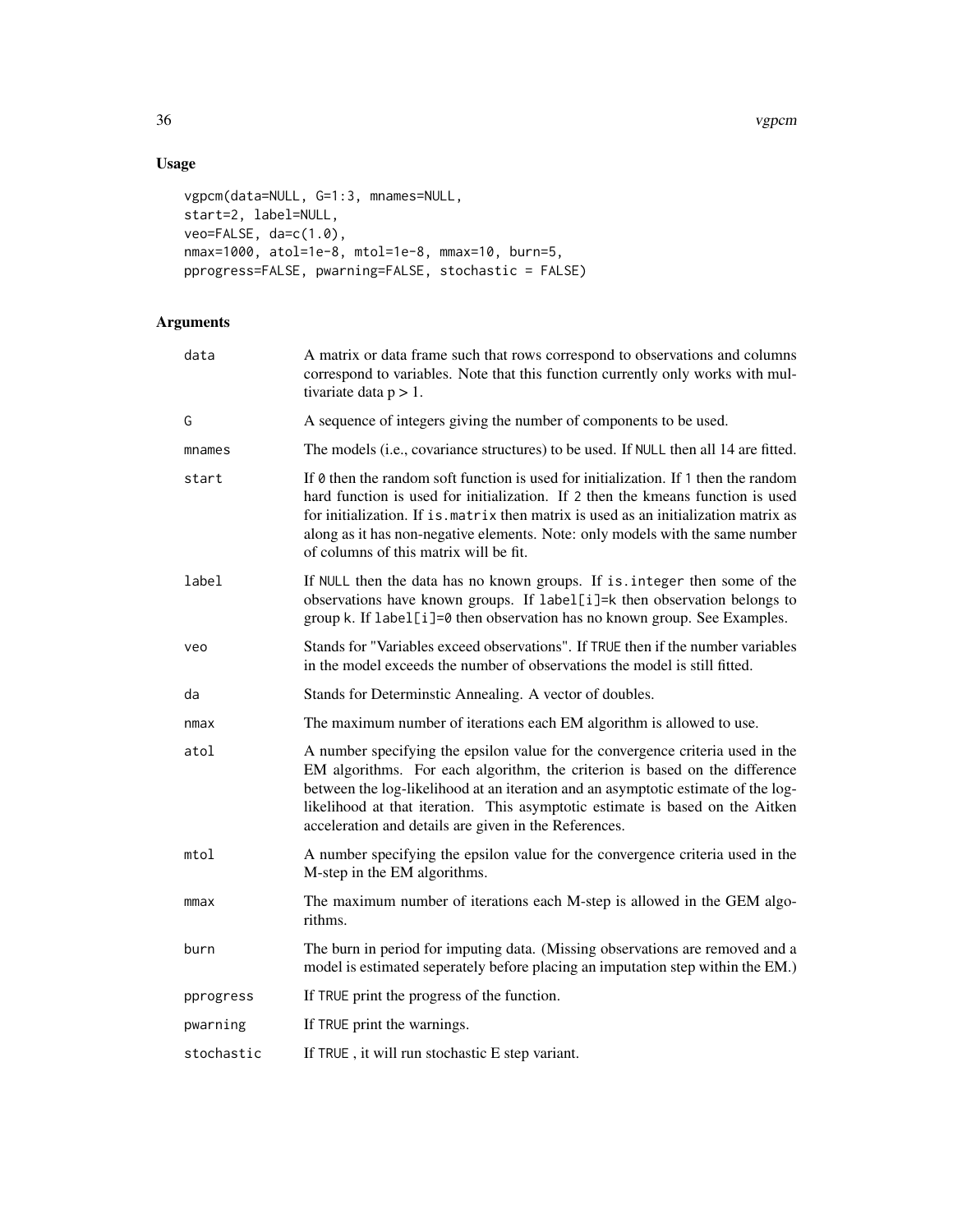#### vgpcm 37

## Details

The data x are either clustered or classified using Variance Gamma mixture models with some or all of the 14 parsimonious covariance structures described in Celeux & Govaert (1995). The algorithms given by Celeux & Govaert (1995) is used for 12 of the 14 models; the "EVE" and "VVE" models use the algorithms given in Browne & McNicholas (2014). Starting values are very important to the successful operation of these algorithms and so care must be taken in the interpretation of results.

## Value

An object of class vgpcm is a list with components:

| map         | A vector of integers indicating the maximum a posteriori classifications for the<br>best model.                                                         |  |
|-------------|---------------------------------------------------------------------------------------------------------------------------------------------------------|--|
| model_objs  | A list of all estimated models with parameters returned from the $C++$ call.                                                                            |  |
| best_model  | A class of vgpcm_best containing; the number of groups for the best model, the<br>covariance structure, and Bayesian Information Criterion (BIC) value. |  |
| loglik      | The log-likelihood values from fitting the best model.                                                                                                  |  |
| z           | A matrix giving the raw values upon which map is based.                                                                                                 |  |
| <b>BIC</b>  | A G by mnames by 3 dimensional array with values pertaining to BIC calcula-<br>tions. (legacy)                                                          |  |
| startobject | The type of object inputted into start.                                                                                                                 |  |
| gpar        | A list object for each cluster pertaining to parameters. (legacy)                                                                                       |  |
| row_tags    | If there were NAs in the original dataset, a vector of indices referencing the row<br>of the imputed vectors is given.                                  |  |
|             | Best Model: An object of class vgpcm_best is a list with components:                                                                                    |  |
| model_type  | A string containg summarized information about the type of model estimated<br>(Covariance structure and number of groups).                              |  |
| model_obj   | An internal list containing all parameters returned from the $C++$ call.                                                                                |  |
| <b>BIC</b>  | Bayesian Index Criterion (positive scale, bigger is better).                                                                                            |  |
| loglik      | Log liklihood from the estimated model.                                                                                                                 |  |
| nparam      | Number of a parameters in the mode.                                                                                                                     |  |
| startobject | The type of object inputted into start.                                                                                                                 |  |
| G           | An integer representing the number of groups.                                                                                                           |  |
| cov_type    | A string representing the type of covariance matrix (see 14 models).                                                                                    |  |
| status      | Convergence status of EM algorithm according to Aitken's Acceleration                                                                                   |  |
| map         | A vector of integers indicating the maximum a posteriori classifications for the<br>best model.                                                         |  |
| row_tags    | If there were NAs in the original dataset, a vector of indices referencing the row<br>of the imputed vectors is given.                                  |  |

Internal Objects: All classes contain an internal list called model\_obj or model\_objs with the following components: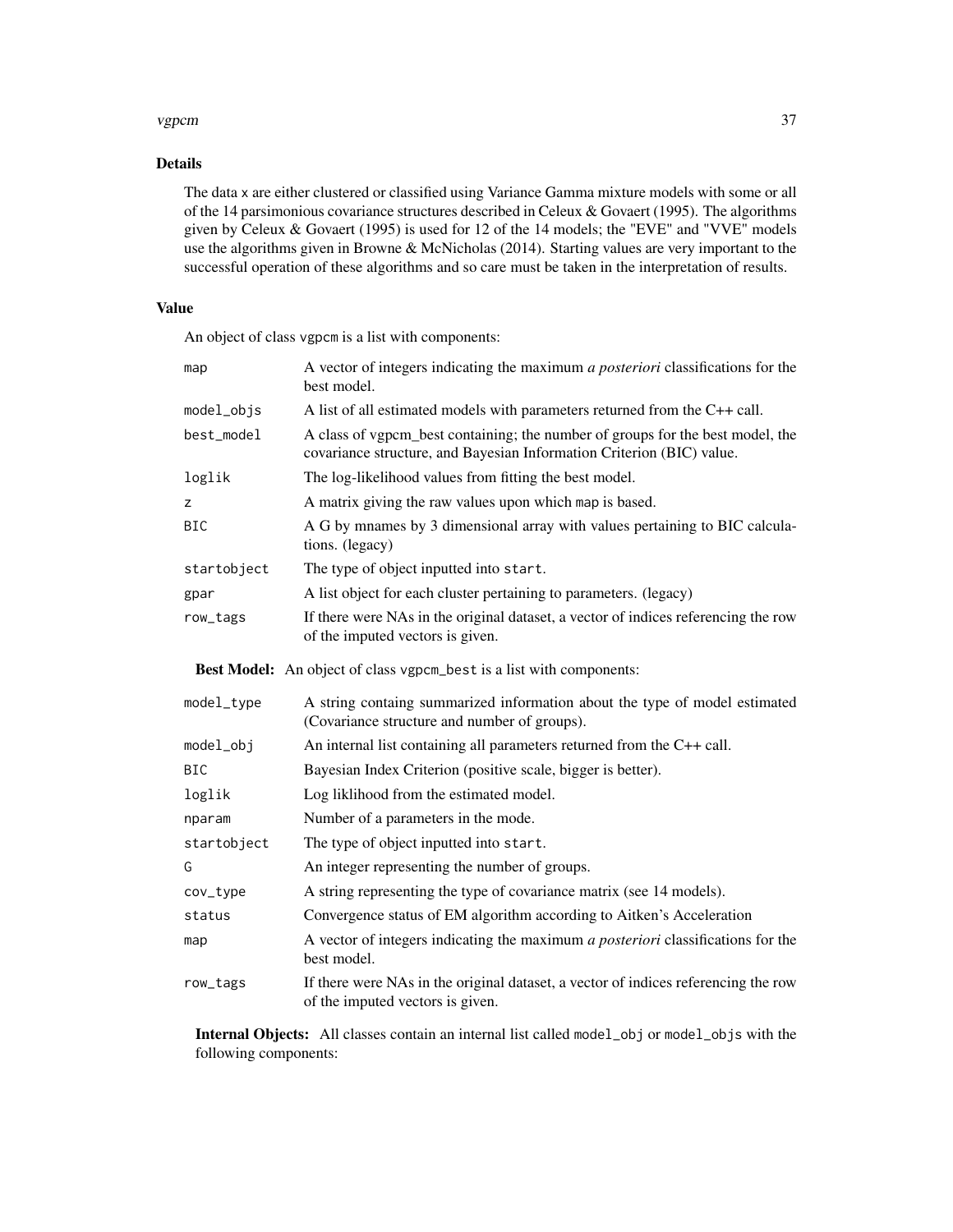| a posteori matrix<br>zigs                                               |  |
|-------------------------------------------------------------------------|--|
| An integer representing the number of groups.<br>G                      |  |
| A vector of covariance matrices for each group<br>sigs                  |  |
| A vector of location vectors for each group<br>mus                      |  |
| alphas<br>A vector containg skewness vectors for each group             |  |
| A vector containing estimated gamma parameters for each group<br>gammas |  |

#### Note

Dedicated print, plot and summary functions are available for objects of class vgpcm.

#### Author(s)

Nik Pocuca, Ryan P. Browne and Paul D. McNicholas.

Maintainer: Paul D. McNicholas <mcnicholas@math.mcmaster.ca>

#### **References**

McNicholas, P.D. (2016), *Mixture Model-Based Classification*. Boca Raton: Chapman & Hall/CRC Press

Browne, R.P. and McNicholas, P.D. (2014). Estimating common principal components in high dimensions. *Advances in Data Analysis and Classification* 8(2), 217-226.

Celeux, G., Govaert, G. (1995). Gaussian parsimonious clustering models. *Pattern Recognition* 28(5), 781-793.

#### Examples

## Not run:

```
data("sx2")
### use kmeans to find starting values
ax0 = vgpcm(sx2, G=1:3, mnames=c("VVV", "EVE"),start=2, pprogress=TRUE, atol=1e-2)
summary(ax0)
ax0
### use random soft initializations.
ax6 = vgpcm(sx2, G=1:3, manees=c("VVV", "EVE"), start= 0)summary(ax6)
ax6
### use deterministic annealing for starting values
axDA = vgpcm(sx2, G=1:3, mnames=c("VVV", "EVE"), start=0,da=c(0.3,0.5,0.8,1.0))
summary(axDA)
axDA
### estimate all 14 covariance structures
ax = vgpcm(sx2, G=1:3, mnames=NULL, start=0)
summary(ax)
ax
```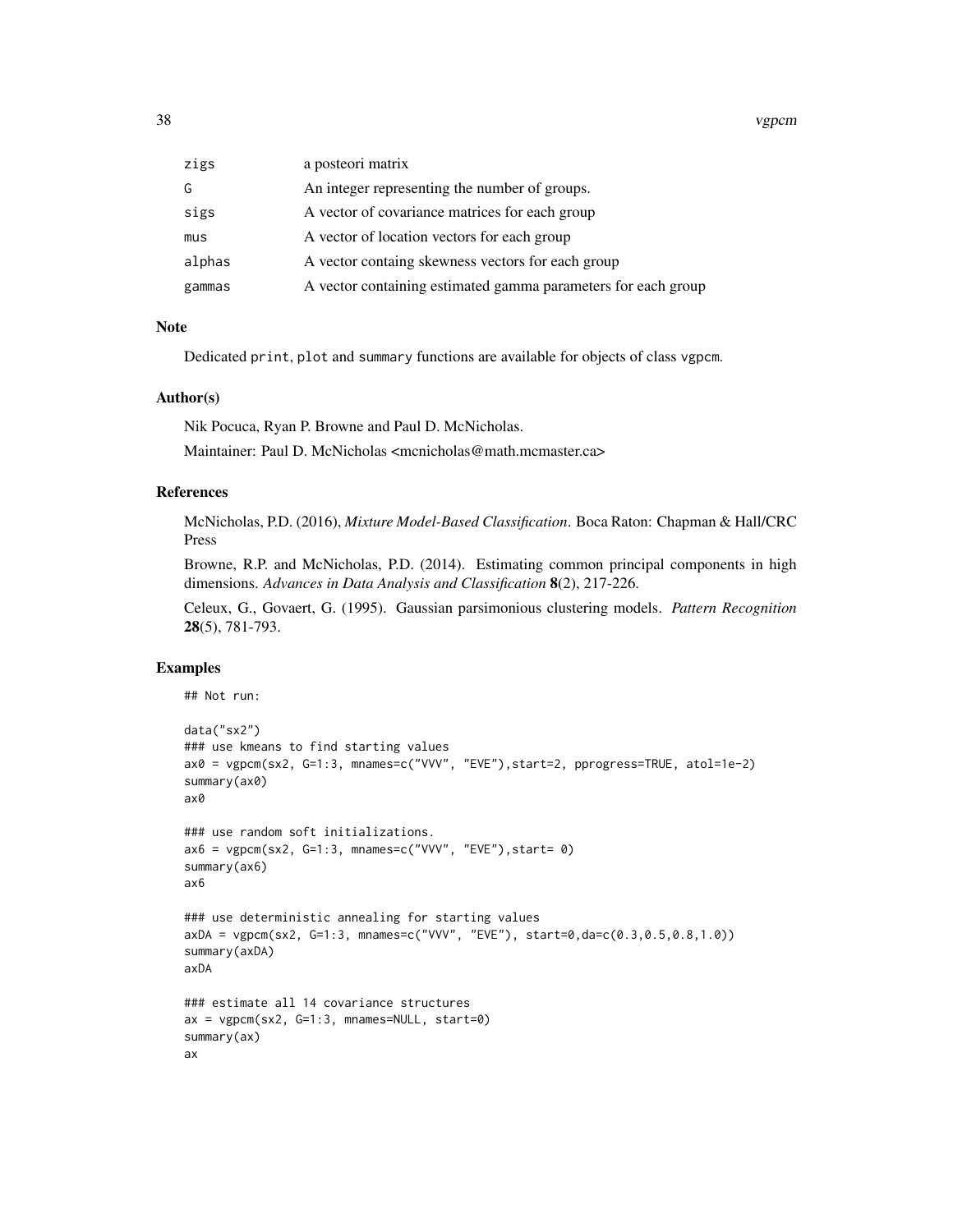```
### model based classification
sx2.label = c(rep(1,1000),rep(2,1000))
plot(sx2, col=sx2.label)
axl = vgpcm(sx2, G=2, mnames=c("VVV", "EVE"), label=sx2.label)
summary(axl)
```
## End(Not run)

x2 *Simulated Data*

## Description

Simulated data, with two variables with three groups, used to illustrate [gpcm](#page-8-1).

## Usage

data(x2)

## Format

A data frame with 300 observations and 2 columns.

### Source

These data were simulated using R.

z\_ig\_kmeans *K-means Initialization*

#### Description

Generates an initialization matrix for a dataset X using k-means.

## Usage

z\_ig\_kmeans(X,g)

## Arguments

| X | A matrix or data frame such that rows correspond to observations and columns    |
|---|---------------------------------------------------------------------------------|
|   | correspond to variables. Note that this function currently only works with mul- |
|   | tivariate data $p > 1$ . Note, NO NAS allowed.                                  |

g An integer representing the number of groups.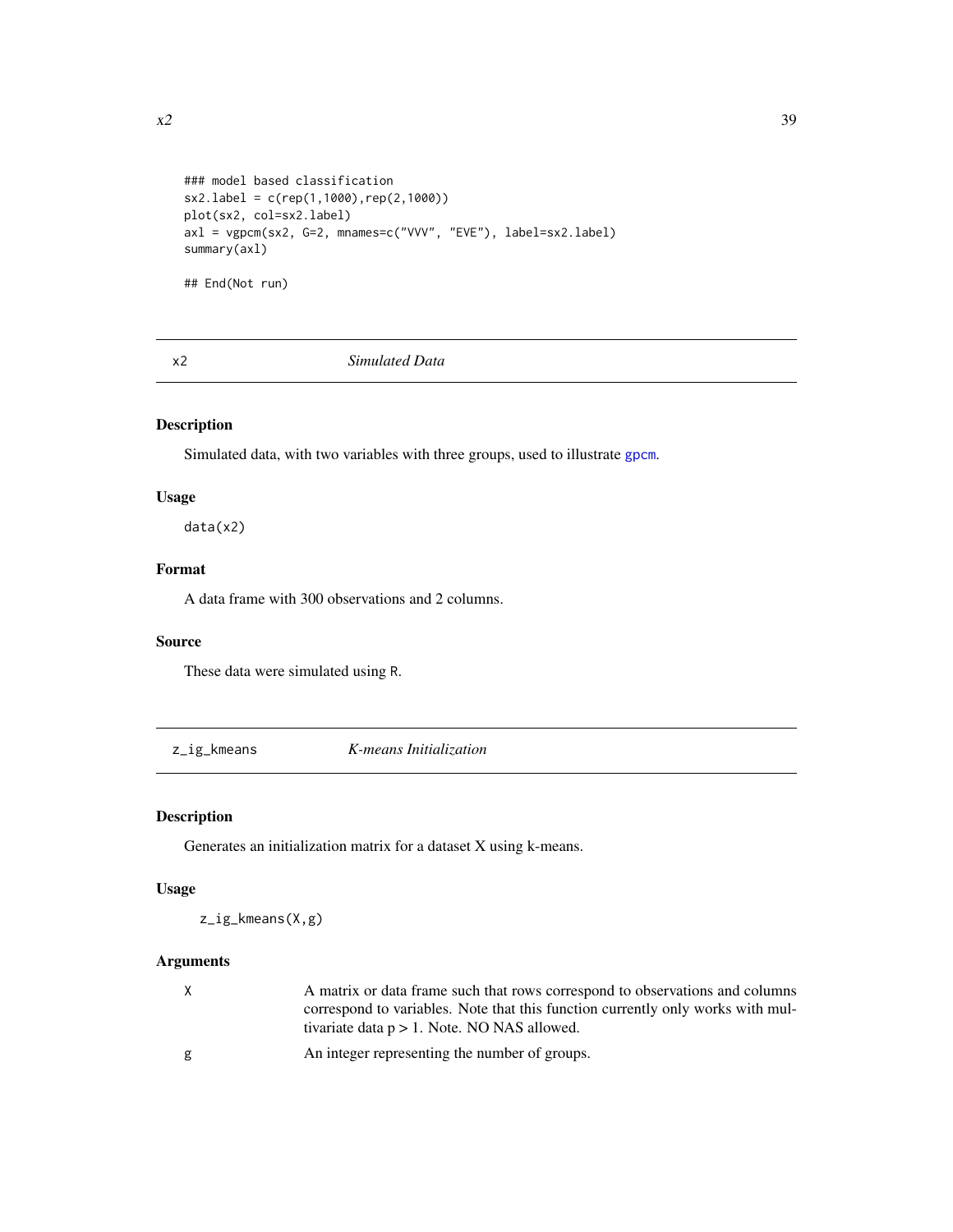## <span id="page-39-0"></span>Value

A numeric matrix is returned of size n times g, with row sums adding up to 1.

#### Author(s)

Nik Pocuca, Ryan P. Browne and Paul D. McNicholas.

Maintainer: Paul D. McNicholas <mcnicholas@math.mcmaster.ca>

## References

Browne, R.P. and McNicholas, P.D. (2014). Estimating common principal components in high dimensions. *Advances in Data Analysis and Classification* 8(2), 217-226.

Zhou, H. and Lange, K. (2010). On the bumpy road to the dominant mode. *Scandinavian Journal of Statistics* 37, 612-631.

Celeux, G., Govaert, G. (1995). Gaussian parsimonious clustering models. *Pattern Recognition* 28(5), 781-793.

## Examples

```
#data("x2")
#z_init <- z_ig_kmeans(x2,g=3)
```
z\_ig\_random\_hard *Random Hard Initialization*

#### Description

Generates an initialization matrix of size n times g using random hard.

#### Usage

```
z_ig_random_hard(n,g)
```
#### Arguments

| n | Number of rows, must be positive.    |
|---|--------------------------------------|
| g | Number of columns, must be positive. |

#### Author(s)

Nik Pocuca, Ryan P. Browne and Paul D. McNicholas. Maintainer: Paul D. McNicholas <mcnicholas@math.mcmaster.ca>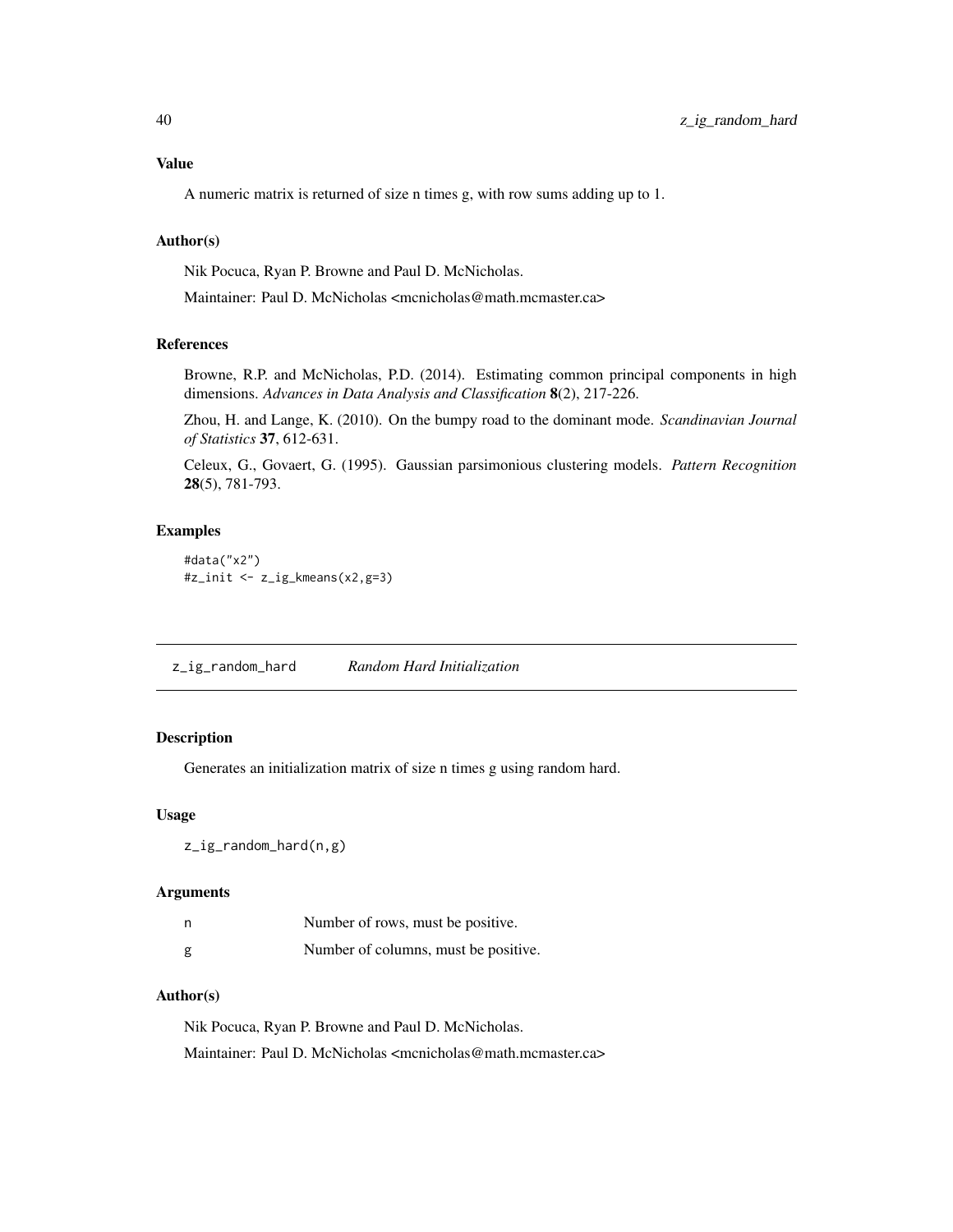#### <span id="page-40-0"></span>References

Browne, R.P. and McNicholas, P.D. (2014). Estimating common principal components in high dimensions. *Advances in Data Analysis and Classification* 8(2), 217-226.

Zhou, H. and Lange, K. (2010). On the bumpy road to the dominant mode. *Scandinavian Journal of Statistics* 37, 612-631.

Celeux, G., Govaert, G. (1995). Gaussian parsimonious clustering models. *Pattern Recognition* 28(5), 781-793.

#### Examples

z\_init <- z\_ig\_random\_hard(100,3)

z\_ig\_random\_soft *Random Soft Initialization*

#### Description

Generates an initialization matrix of size n times g using random soft.

#### Usage

z\_ig\_random\_soft(n,g)

#### Arguments

| n | Number of rows, must be positive.    |
|---|--------------------------------------|
| g | Number of columns, must be positive. |

#### Author(s)

Nik Pocuca, Ryan P. Browne and Paul D. McNicholas.

Maintainer: Paul D. McNicholas <mcnicholas@math.mcmaster.ca>

#### References

Browne, R.P. and McNicholas, P.D. (2014). Estimating common principal components in high dimensions. *Advances in Data Analysis and Classification* 8(2), 217-226.

Zhou, H. and Lange, K. (2010). On the bumpy road to the dominant mode. *Scandinavian Journal of Statistics* 37, 612-631.

Celeux, G., Govaert, G. (1995). Gaussian parsimonious clustering models. *Pattern Recognition* 28(5), 781-793.

#### Examples

z\_init <- z\_ig\_random\_soft(100,3)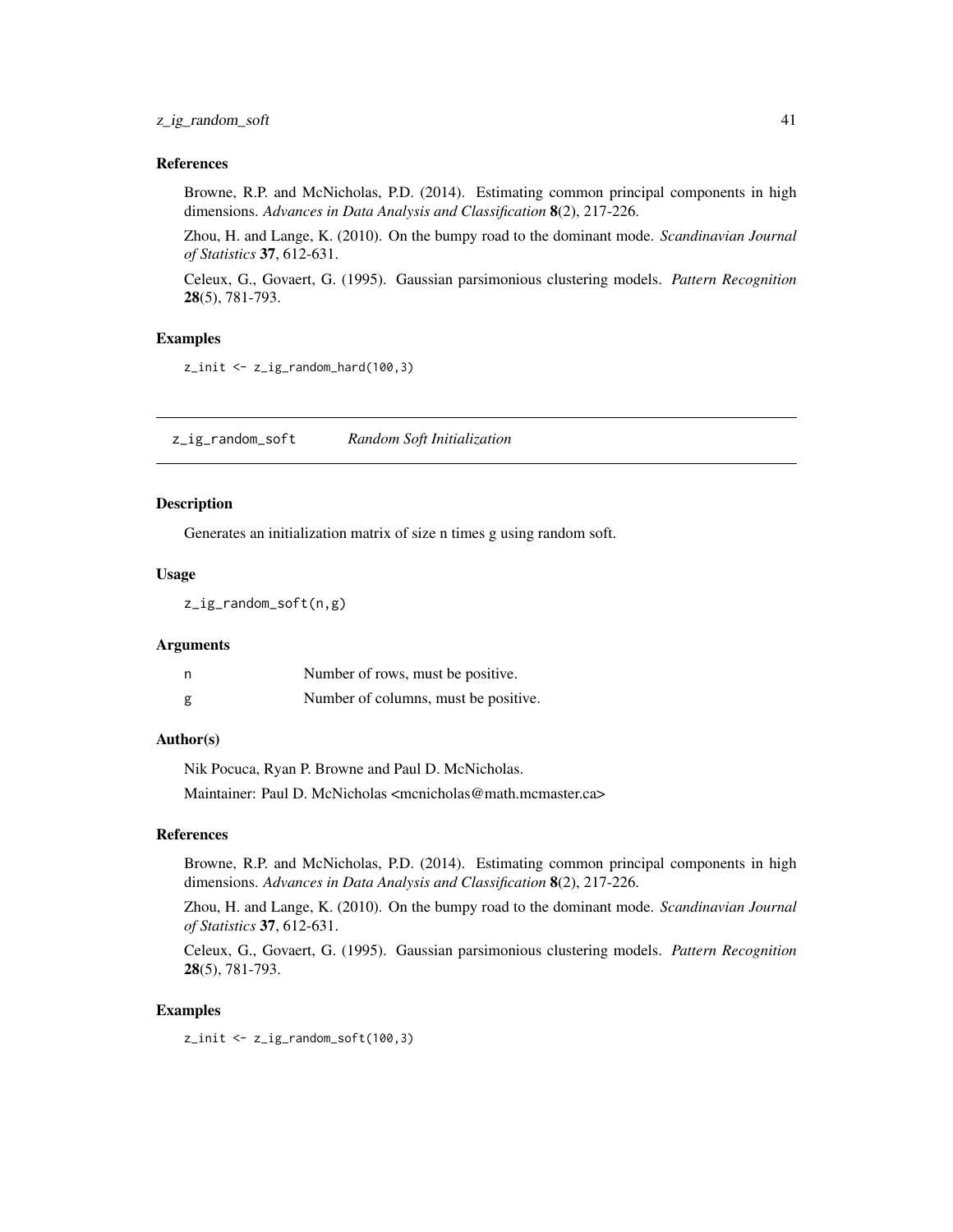# <span id="page-41-0"></span>Index

∗ classif ARI, [2](#page-1-0) e\_step, [3](#page-2-0) get\_best\_model , [5](#page-4-0) ghpcm , [6](#page-5-0) gpcm , [9](#page-8-0) main\_loop , [13](#page-12-0) main\_loop\_gh, 1<mark>5</mark> main\_loop\_st , [17](#page-16-0) main\_loop\_t,[20](#page-19-0) main\_loop\_vg,[22](#page-21-0) MAP, [24](#page-23-0) pcm , [26](#page-25-0) stpcm , [28](#page-27-0) tpcm , [32](#page-31-0) vgpcm , [35](#page-34-0) z\_ig\_kmeans , [39](#page-38-0) z\_ig\_random\_hard , [40](#page-39-0) z\_ig\_random\_soft , [41](#page-40-0) ∗ cluster ARI, [2](#page-1-0) e\_step, [3](#page-2-0) get\_best\_model , [5](#page-4-0) ghpcm , [6](#page-5-0) gpcm , [9](#page-8-0) main\_loop , [13](#page-12-0) main\_loop\_gh, 1<mark>5</mark> main\_loop\_st , [17](#page-16-0) main\_loop\_t,[20](#page-19-0) main\_loop\_vg, [22](#page-21-0) MAP, [24](#page-23-0) pcm , [26](#page-25-0) stpcm , [28](#page-27-0) tpcm , [32](#page-31-0) vgpcm , [35](#page-34-0) z\_ig\_kmeans , [39](#page-38-0) z\_ig\_random\_hard , [40](#page-39-0) z\_ig\_random\_soft , [41](#page-40-0) ∗ datasets

sx2 , [31](#page-30-0) sx3 , [32](#page-31-0) x2 , [39](#page-38-0) ∗ multivariate ARI, [2](#page-1-0) e\_step, [3](#page-2-0) get\_best\_model , [5](#page-4-0) ghpcm , [6](#page-5-0) gpcm , [9](#page-8-0) main\_loop , [13](#page-12-0) main\_loop\_gh , [15](#page-14-0) main\_loop\_st , [17](#page-16-0) main\_loop\_t , [20](#page-19-0) main\_loop\_vg,[22](#page-21-0) MAP, [24](#page-23-0) pcm , [26](#page-25-0) stpcm, [28](#page-27-0) tpcm , [32](#page-31-0) vgpcm , [35](#page-34-0) z\_ig\_kmeans , [39](#page-38-0) z\_ig\_random\_hard, [40](#page-39-0) z\_ig\_random\_soft , [41](#page-40-0) ARI, [2](#page-1-0) e\_step, [3](#page-2-0) get\_best\_model , [5](#page-4-0) ghpcm , [6](#page-5-0) , *[26](#page-25-0)* , *[31](#page-30-0) , [32](#page-31-0)* gpcm , [9](#page-8-0) , *[26](#page-25-0)* , *[39](#page-38-0)* main\_loop , [13](#page-12-0) main\_loop\_gh, 1<mark>5</mark> main\_loop\_st,[17](#page-16-0) main\_loop\_t , [20](#page-19-0) main\_loop\_vg,[22](#page-21-0) MAP, [24](#page-23-0) mixture, $25$ pcm , [26](#page-25-0)